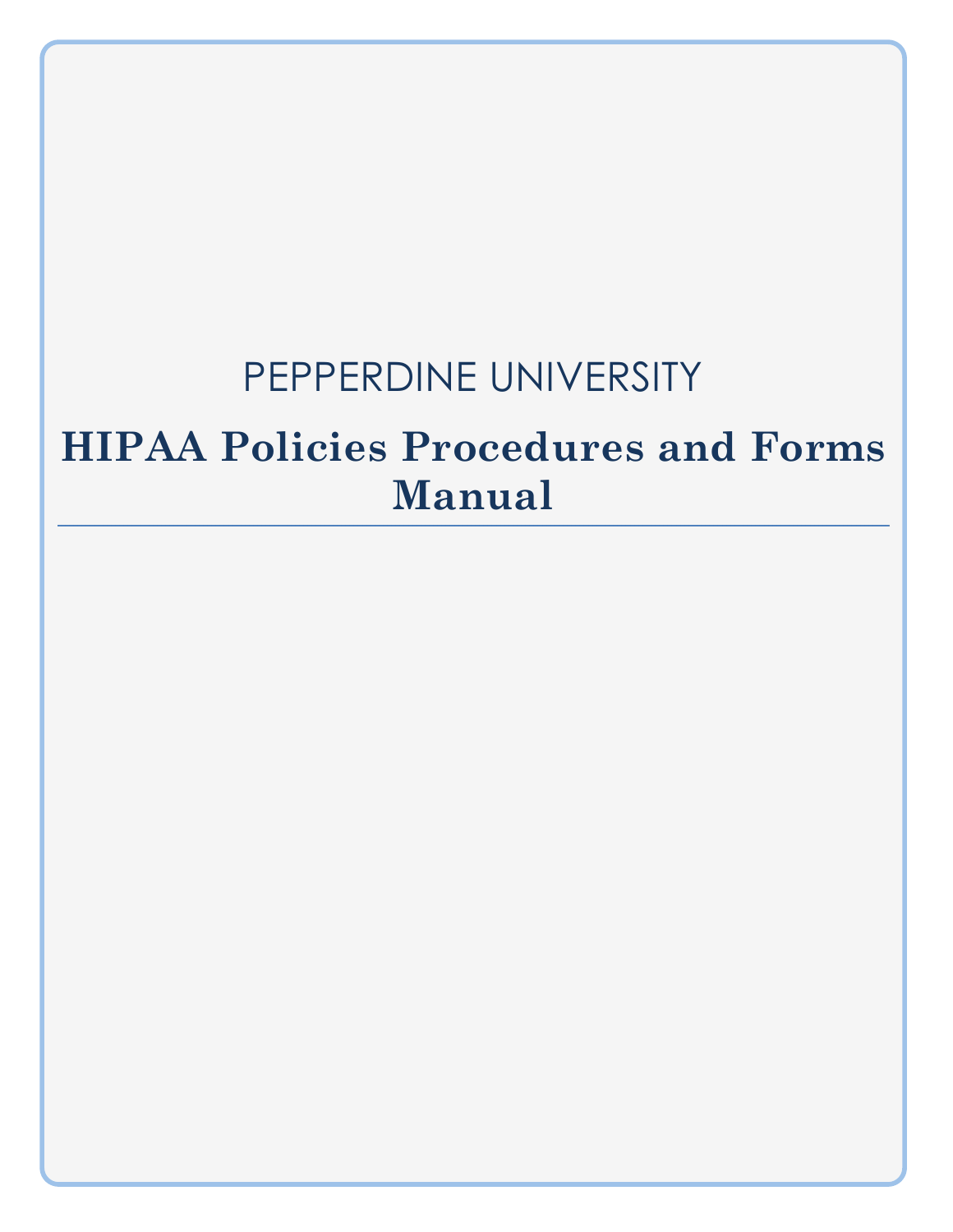# **Table of Contents**

| L.   |                                                                          |  |
|------|--------------------------------------------------------------------------|--|
|      |                                                                          |  |
|      | B <sub>r</sub>                                                           |  |
| II.  |                                                                          |  |
| III. |                                                                          |  |
|      |                                                                          |  |
|      | 1.                                                                       |  |
|      | 2.                                                                       |  |
|      | 3.                                                                       |  |
|      | B.                                                                       |  |
|      | 1.                                                                       |  |
|      | $\overline{2}$ .                                                         |  |
|      | 3.                                                                       |  |
|      | C.                                                                       |  |
|      | 1.                                                                       |  |
|      | 2.                                                                       |  |
|      | 3.                                                                       |  |
|      |                                                                          |  |
|      | 1.                                                                       |  |
|      | 2.                                                                       |  |
|      | 3.                                                                       |  |
|      |                                                                          |  |
|      | 1.                                                                       |  |
|      | 2.<br>3.                                                                 |  |
|      | MINIMUM NECESSARY USE AND DISCLOSURE OF PROTECTED HEALTH INFORMATION  15 |  |
|      | F.<br>$\mathcal{I}$ .                                                    |  |
|      | 2.                                                                       |  |
|      | 3.                                                                       |  |
|      | G.                                                                       |  |
|      | 1.                                                                       |  |
|      | 2.                                                                       |  |
|      | 3.                                                                       |  |
|      |                                                                          |  |
|      | 1.                                                                       |  |
|      | 2.                                                                       |  |
|      | 3.                                                                       |  |
|      | 4.                                                                       |  |
|      | L.                                                                       |  |
|      | 1.                                                                       |  |
|      | 2.                                                                       |  |
|      | 3.                                                                       |  |
| J.   |                                                                          |  |
|      | 1.                                                                       |  |
|      | 2.                                                                       |  |
|      | 3.                                                                       |  |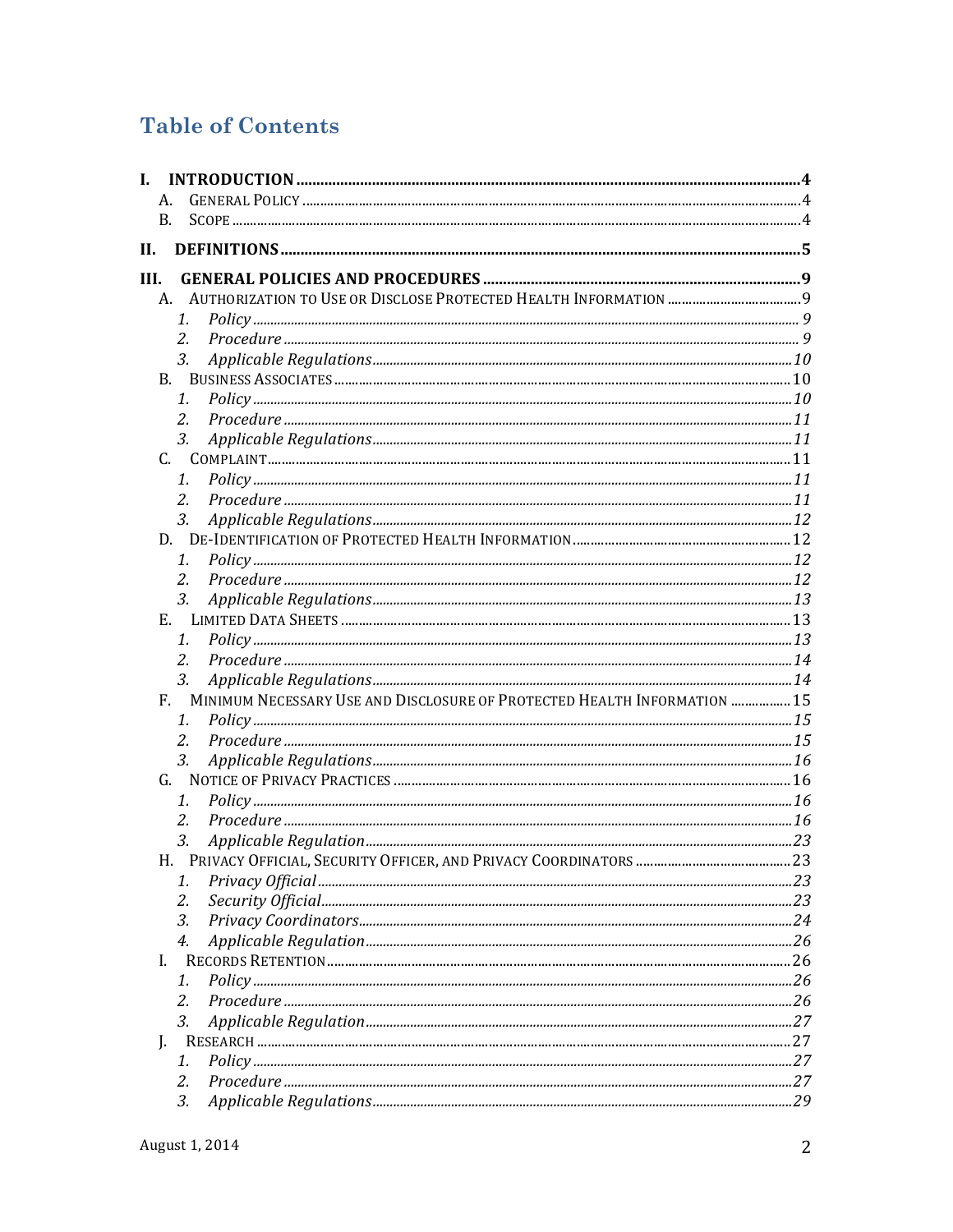| 1.                                                                                  |  |
|-------------------------------------------------------------------------------------|--|
| 2.                                                                                  |  |
| 3 <sub>r</sub>                                                                      |  |
|                                                                                     |  |
| 1.                                                                                  |  |
| 2.                                                                                  |  |
| 3.                                                                                  |  |
| M. RIGHT TO REQUEST AN AMENDMENT TO PROTECTED HEALTH INFORMATION34                  |  |
| 1.                                                                                  |  |
| 2.                                                                                  |  |
| 3.                                                                                  |  |
|                                                                                     |  |
| $\mathbf{1}$ .                                                                      |  |
| 2.                                                                                  |  |
| 3 <sub>l</sub>                                                                      |  |
| O. RIGHT TO REQUEST RESTRICTIONS ON THE USE AND DISCLOSURE OF PROTECTED HEALTH      |  |
|                                                                                     |  |
| 1.                                                                                  |  |
| 2.                                                                                  |  |
| 3.                                                                                  |  |
| P.                                                                                  |  |
| $1_{\cdot}$                                                                         |  |
| 2.                                                                                  |  |
| 3.                                                                                  |  |
|                                                                                     |  |
| 1.                                                                                  |  |
| 2.                                                                                  |  |
| 3.                                                                                  |  |
|                                                                                     |  |
| А.                                                                                  |  |
| AUTHORIZATION TO USE/DISCLOSE PROTECTED HEALTH INFORMATION (HIPAA)  42<br><b>B.</b> |  |
| С.                                                                                  |  |
| D.                                                                                  |  |
| Ε.                                                                                  |  |
| F.                                                                                  |  |
| G.                                                                                  |  |
| H.                                                                                  |  |
| I.                                                                                  |  |
|                                                                                     |  |
| J.                                                                                  |  |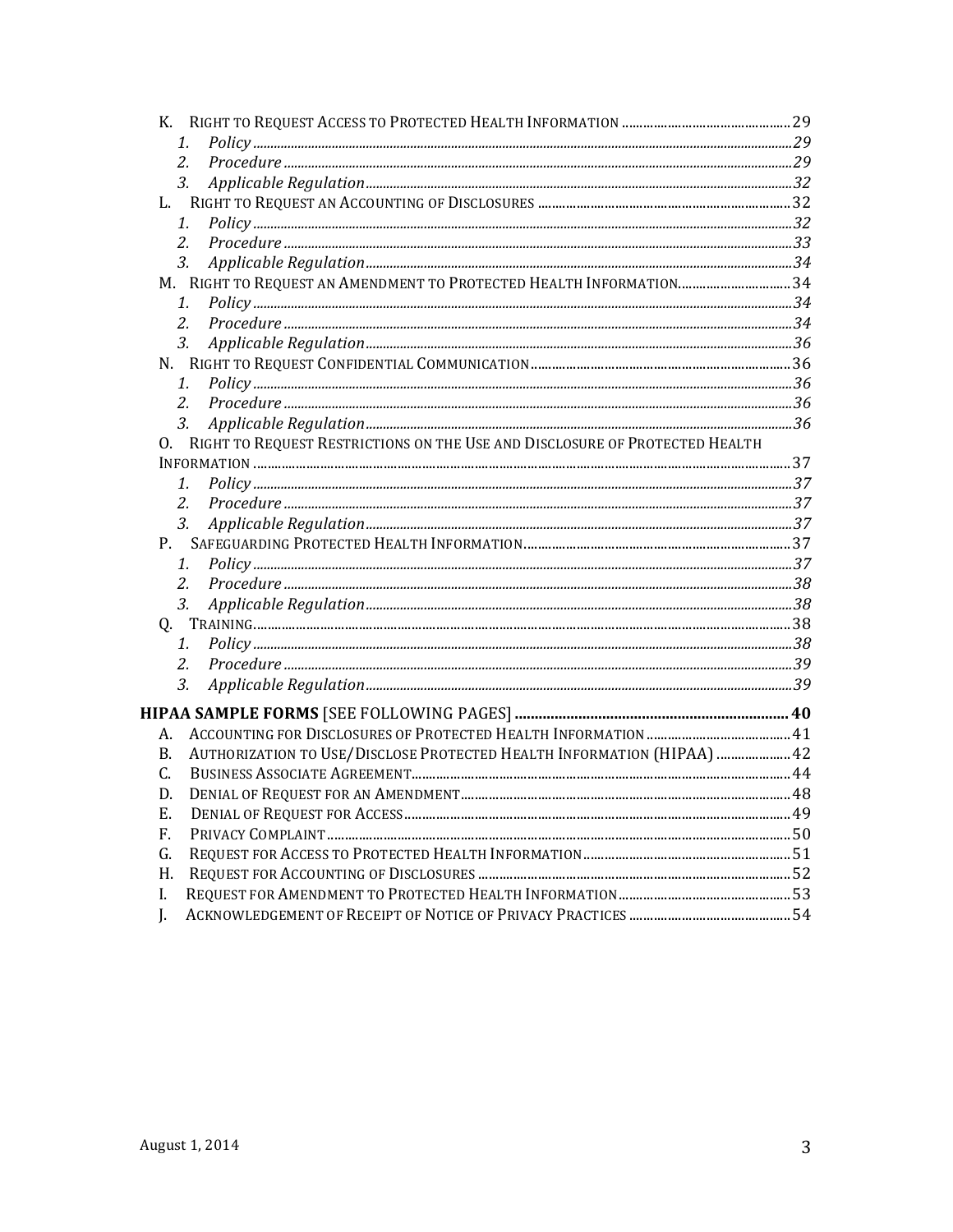# **I. Introduction**

# *A. General Policy*

Pepperdine University is committed to protecting the privacy of individual health information in compliance with the Health Insurance Portability and Accountability Act of 1996 (HIPAA) and the regulations promulgated there under. These policies and procedures apply to protected health information created, acquired, or maintained by the designated covered components of the University after April 14, 2003. The statements in this Manual represent the University's general operating policies and procedures. For further details regarding these policies and procedures see 45 C.F.R. Parts 160 and 164.

### *B. Scope*

Pepperdine University is a hybrid entity as defined in 45 C.F.R. §164.103 and includes both covered and non-covered components. These policies and procedures apply only to the University's designated covered components, which include:

- Athletic Training Center;
- Boone Center for the Family;
- Disability Services Office:
- Human Resources, Benefits Department;
- Pepperdine Community Counseling Center;
- Pepperdine Jerry B.H. Union Rescue Clinic;
- Pepperdine Psychology and Education Clinic;
- Student Counseling; and
- Student Health Center.

Certain administrative and/or support offices may also be designated as covered components.

The designated covered components may not share protected health information with the non-covered components of the University, unless specifically permitted by the privacy regulations. It is the responsibility of each designated covered component to assure that their employees, students, volunteers, etc. comply with these policies and procedures. A designated covered component may develop and incorporate additional policies and procedures if doing so is necessary and appropriate to comply with more stringent state laws.<sup>1</sup> However, a designated covered component may not delete sections of these policies and procedures without first consulting the Privacy Official or the Security Official.

  $1$  HIPAA ensures a federal standard (a "floor") of privacy protections. State privacy laws may be more stringent than the HIPAA privacy rule. In those cases, the more stringent state law will apply.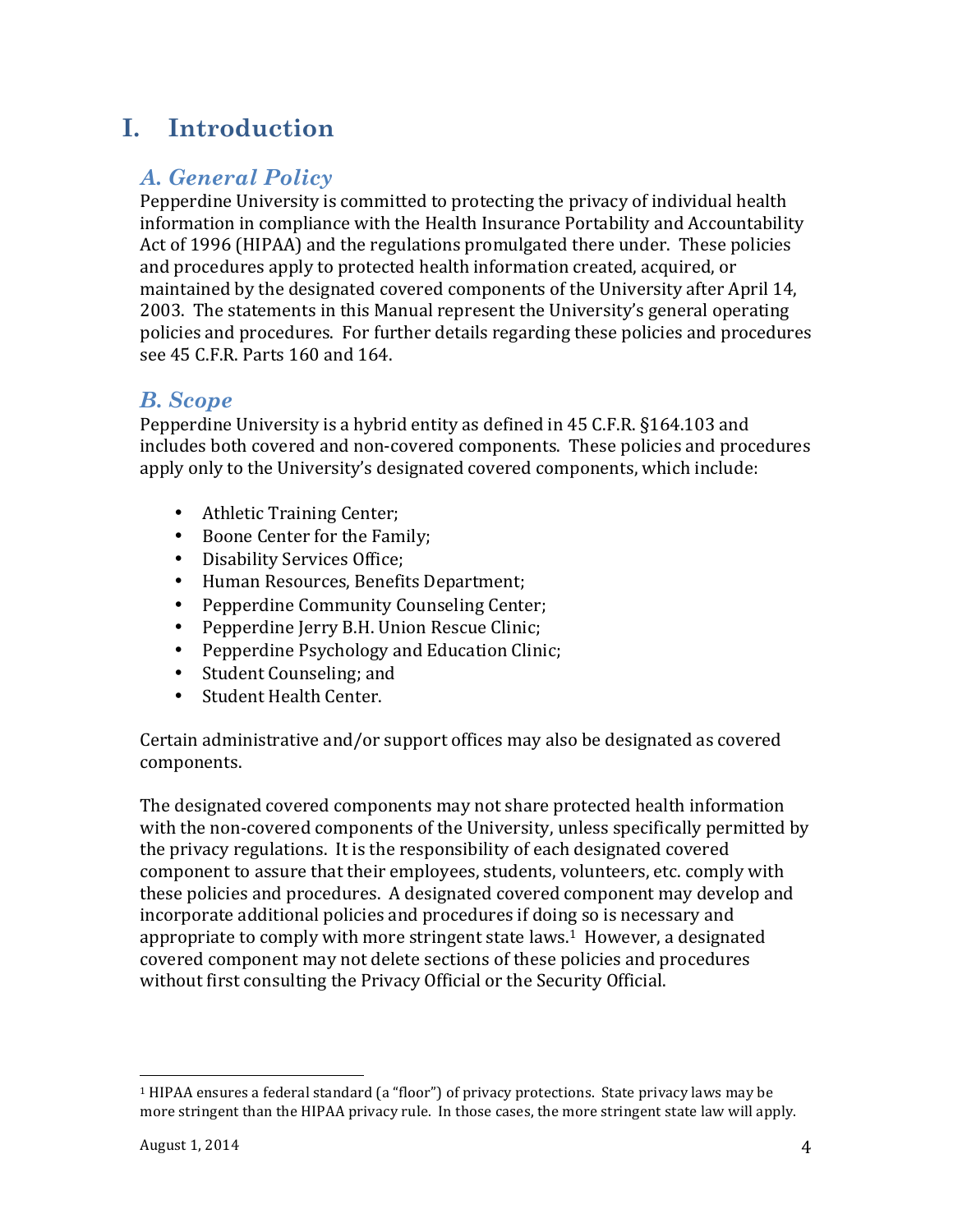# **II. Definitions**

*Business Associate* means a person or entity who, on behalf of a covered entity, performs or assists in performance of a function or activity involving the use or disclosure of individually identifiable health information, or any other function or activity regulated by the HIPAA Administrative Simplification Rules, including the Privacy Rule. Business Associates are also persons or entities performing legal, actuarial, accounting, consulting, data aggregation, management, administrative, accreditation, or financial services to or for a covered entity where performing those services involves disclosure of individually identifiable health information by the covered entity or another business associate of the covered entity to that person or entity. A member of a covered entity's workforce is not one of its business associates. A covered entity may be a business associate of another covered entity. 45 C.F.R. § 160.103. 

*Covered Entity* means a health plan, a health care clearinghouse, or a health care provider who transmits health information in electronic form in connection with a transaction for which the U.S. Department of Health and Human Services has adopted a standard.  $45$  C.F.R. § 160.103.

*Covered Functions* means those functions of a covered entity the performance of which makes the entity a health plan, health care provider, or health care clearinghouse.  $45$  C.F.R.  $\S$  160.103.

*Designated Covered Components (or Covered Components)* means a component or combination of components designated by the University, which is a Hybrid Entity. The designated covered components of the University are listed in Section I.B. of this Manual.

*Designated Record Set* means a group of records maintained by or for a covered entity that includes medical and billing records about individuals, or a group of records that are used in whole or in part by or for the covered entity to make decisions about individuals.  $45$  C.F.R. § 164.501.

*Direct Treatment Relationship* means a treatment relationship between an individual and a healthcare provider that is not an indirect treatment relationship.  $45$  C.F.R. § 164.501. 

*Disclosure* means the release, transfer, access to, or divulging of information in any other manner outside the entity holding the information.  $45$  C.F.R.  $\S$  160.103.

*Electronic Media* means electronic storage media including memory devices in computers (hard drives) and any removable/transportable digital memory medium, such as magnetic tape or disk, optical disk, or digital memory card; or transmission media used to exchange information already in electronic storage media.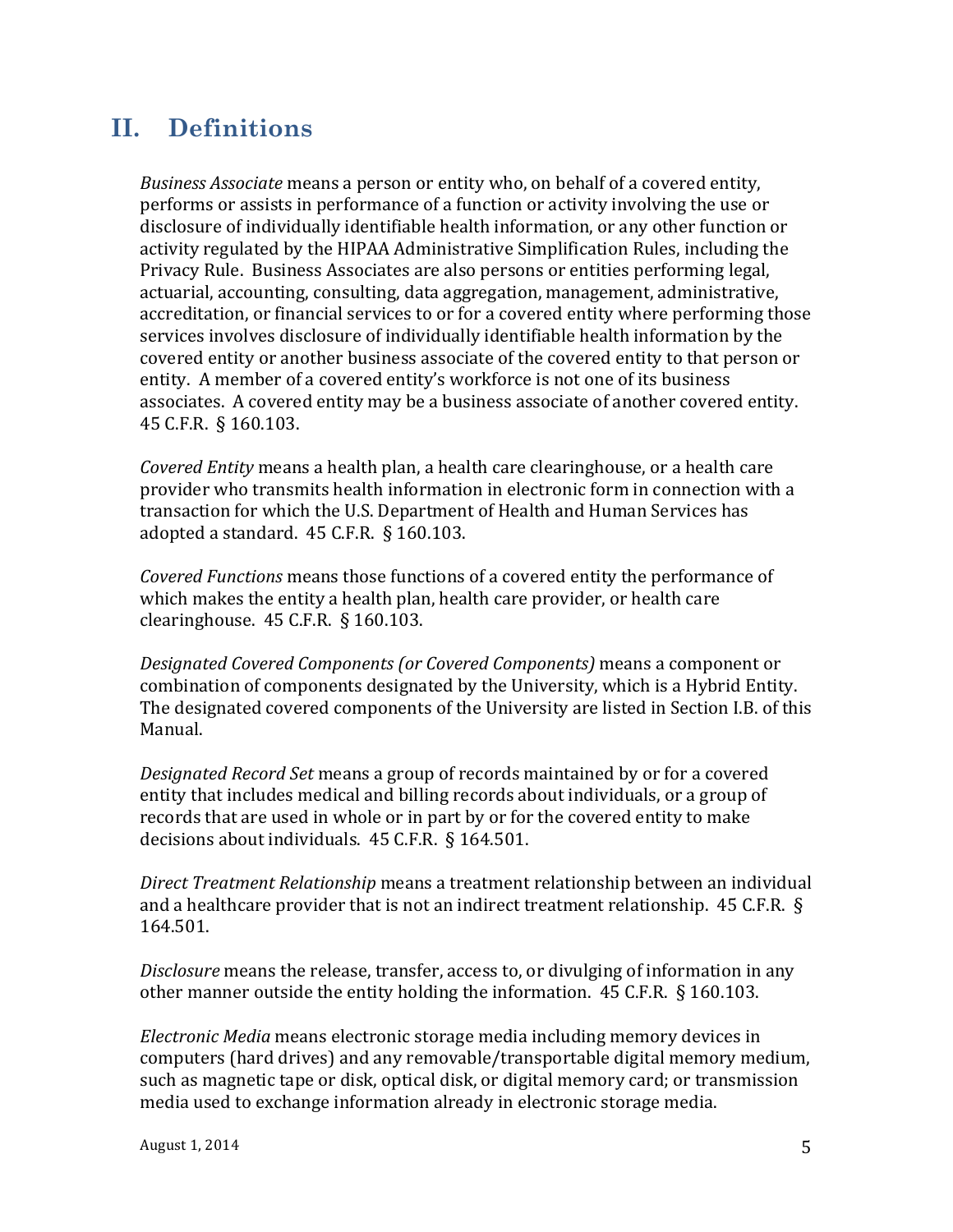Transmission media includes, for example, the Internet (wide-open), extranet (using Internet technology to link a business with information accessible only to collaborating parties), leased lines, dial-up lines, private networks, and the physical movement of removable/transportable electronic storage media. Certain transmissions, including of paper via facsimile, and of voice via telephone, are not considered to be transmissions via electronic media because the information being exchanged did not exist in electronic form before the transmission.  $45$  C.F.R. § 160.103.

*HHS* stands for the Department of Health and Human Services.

*Health Care* means care, services, or supplies related to the health of an individual, including (1) preventative, diagnostic, therapeutic, rehabilitative, maintenance, or palliative care, and counseling, services, assessment, or procedure with respect to the physical or mental condition, or functional status, of an individual that affects the structure or function of the body; and  $(2)$  sale or dispensing of a drug, device, equipment, or other item in accordance with a prescription.  $45$  C.F.R.  $\S$  160.103.

*Health Care Clearinghouse* means a public or private entity, including a billing service, re-pricing company, community health management information system or community health information system, and "value-added" networks and switches, that does either of the following functions:  $(1)$  processes or facilitates the processing of health information received from another entity in a nonstandard format or containing nonstandard data content into standard data elements or a standard transaction; (2) receives a standard transaction from another entity and processes or facilitates the processing of health information into nonstandard format or nonstandard data content for the receiving entity.  $45$  C.F.R. § 160.103.

*Health Care Operations* means any of the following activities of the covered entity to the extent that the activities are related to covered functions:  $(1)$  conducting quality assessment and improvement activities, population-based activities, and related functions that do not include treatment; (2) reviewing the competence of qualifications of health care professionals, evaluating practitioner, provider, and health plan performance, conducting training programs where students learn to practice or improve their skills as health care providers, training of professionals that are not health care providers, accreditation, certification, licensing, or credentialing activities; (3) underwriting, premium rating, and other activities relating to the creation, renewal, or replacement of a contract of health insurance or benefits; (4) conducting or arranging for medical review, legal services, and auditing functions;  $(5)$  business planning and development, and  $(6)$  business management and general administrative activities of the entity.  $45$  C.F.R. § 164.501.

*Health Care Provider* means a provider of services (as defined in section 1861 (u) of the Act, 42 U.S.C.  $\S$  1395 $x(u)$ ), a provider of medical or health services (as defined in section  $1861(s)$  of the Act, 42 U.S.C. § 1395x(s)), and any other person or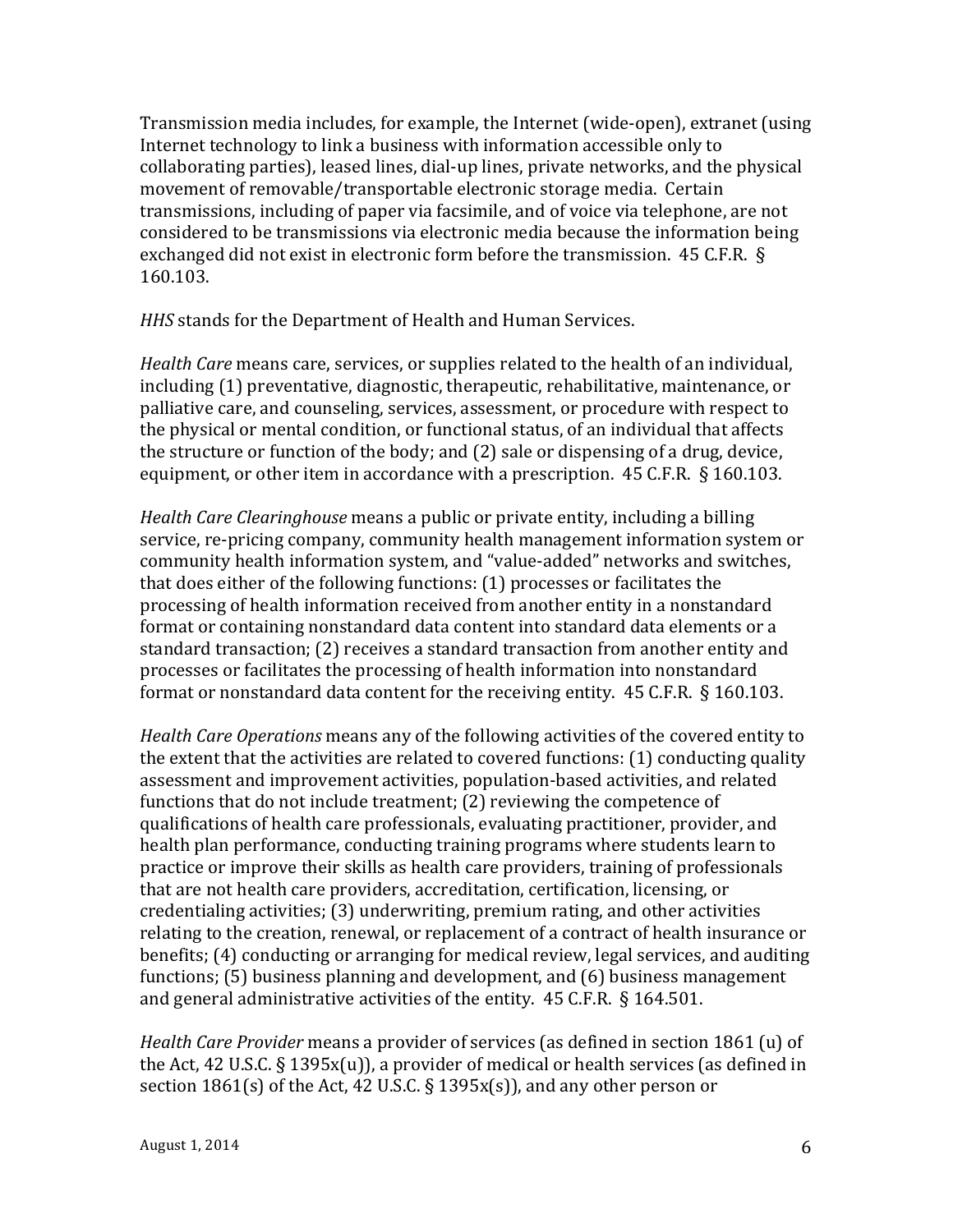organization who furnishes, bills, or is paid for health care in the normal course of business. 45 C.F.R. § 160.103.

*Health Information* means any information whether oral or recorded in any form or medium, that  $(1)$  is created or received by a health care provider, health plan, public health authority, employer, life insurer, school or university, or health care clearinghouse; and (2) relates to the past, present, or future physical or mental health or condition of an individual; the provision of health care to an individual; or the past, present for future payment for the provision of health care to an individual. 45 C.F.R. § 160.103.

*Health Plan* means, with certain exceptions, an individual or group plan that provides or pays the cost of medical care (as defined in section  $2791(a)(2)$  of the PHS Act, 42 U.S.C. § 300gg-91(a)(2)). 45 C.F.R. § 160.103.

*Hybrid Entity* means a single legal entity that is a covered entity, performs business activities that include both covered and non-covered functions, and designates its health care components as provided in the Privacy Rule.  $45$  C.F.R.  $\S$  164.103.

*Indirect Treatment Relationship* means a relationship between an individual and a health care provider in which  $(1)$  the health care provider delivers health care to the individual based on the orders of another health care provider; and (2) the health care provider typically provides services or products, or reports the diagnosis or results associated with the health care, directly to another health care provider, who provides the services or products or reports to the individual.  $45$  C.F.R.  $\S$  164.501.

*Individually Identifiable Health Information* means information that is a subset of health information, including demographic information collected from an individual, and (1) is created or received by a health care provider, health plan, employer, or health care clearinghouse; and (2) relates to the past, present, or future physical or mental health or condition of an individual; the provision of health care to an individual; or the past, present, or future payment for the provision of health care of an individual; and  $(a)$  that identifies the individual; or  $(b)$  with respect to which there is a reasonable basis to believe the information can be used to identify the individual. 45 C.F.R. § 160.103.

*Person* means any natural person, trust or estate, partnership, corporation, professional association or corporation, or other entity, public or private. 45 C.F.R. § 160.103.

*Protected Health Information (or PHI)* means individually identifiable information transmitted or maintained in electronic media (ePHI), or transmitted or maintained in any form or medium. PHI excludes education records covered by the Family Educational Rights and Privacy Act, as amended, 20 U.S.C. § 1232g, records described at 20 U.S.C. § 1232g(a)(4)(B)(iv), and employment records held by a covered entity in its role as employer.  $45$  C.F.R. § § 164.501, 160.103.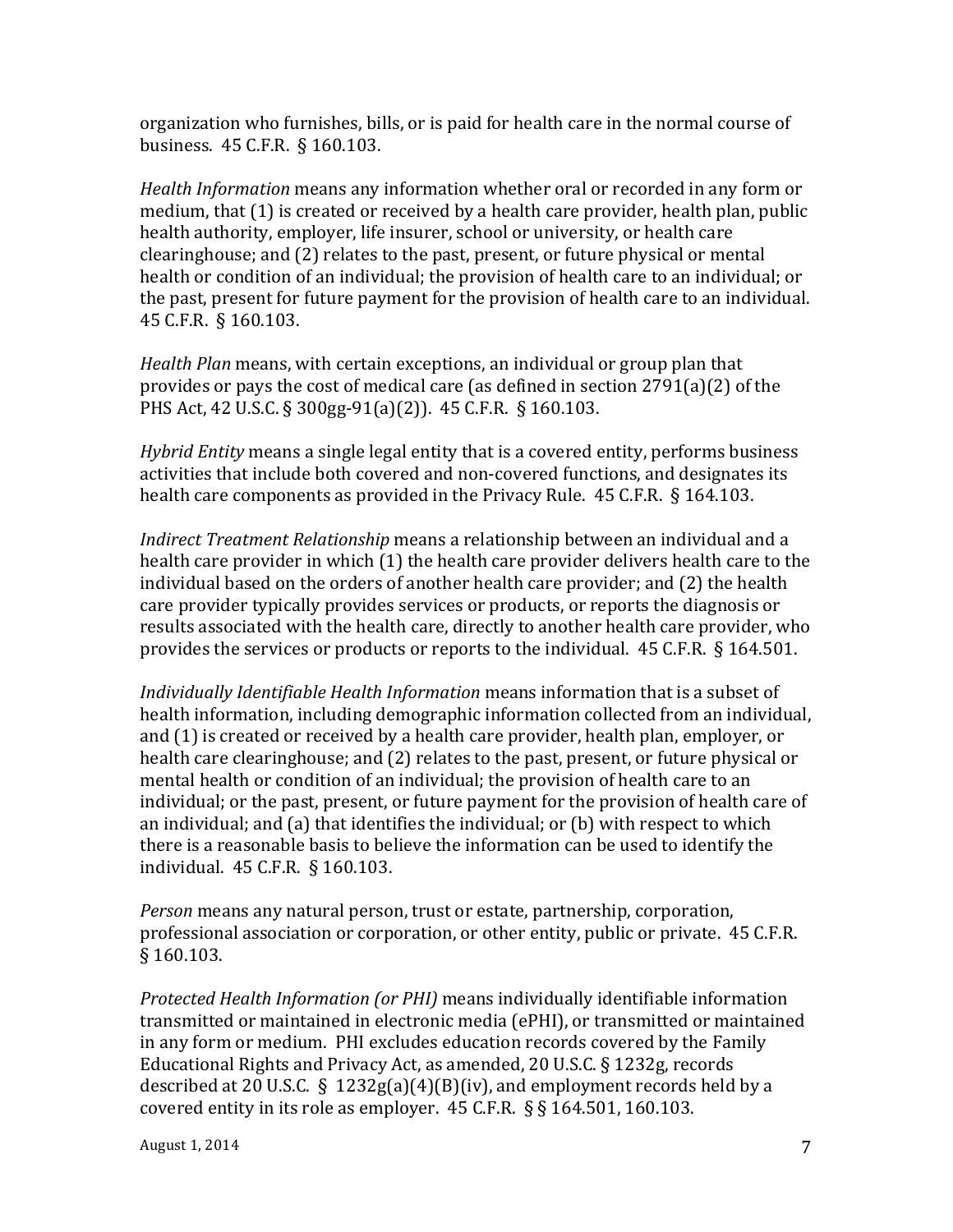*Psychotherapy Notes* means notes recorded (in any medium) by a health care provider who is a mental health professional documenting or analyzing the contents of conversation during a private counseling session or a group, joint, or family counseling session and that are separated from the rest of the individual's medical records. Psychotherapy notes excludes medication prescription and monitoring, counseling session start and stop times, the modalities and frequencies of treatment furnished, results of clinical tests, and any summary of the following items: diagnosis, functional status, the treatment plan, symptoms, prognosis, and progress to date. 45 C.F.R § 164.501.

*Research* means a systematic investigation, including research development, testing, and evaluation designed to develop or contribute to generalizable knowledge. 45 C.F.R. § 164.501.

*Treatment* means the provision, coordination, or management of health care and related services by one or more health care providers, including the coordination or management of health care by a health care provider with a third party; consultation between health care provider relating to a patient; or the referral of a patient for health care from one health care provider to another  $45$  C.F.R. § 164.501.

*Secretary* means the Secretary of the U.S. Department of Health and Human Services or any other officer or employee of HHS to whom the authority involved has been delegated. 45 C.F.R. § 160.103.

*Use* means, with respect to individually identifiable health information, the sharing, employment, application, utilization, examination, or analysis of such information within the entity or health care component (for hybrid entities) that maintains such information. 45 C.F.R. § 160.103.

*Violation* or *violate* means, as the context may require, failure to comply with an administrative simplification provision.

*Workforce* means employees, volunteers, trainees, or other persons whose conduct in the performance of work for a covered entity is under the direct control of such entity, whether or not they are paid by the covered entity.  $45$  C.F.R. § 160.103.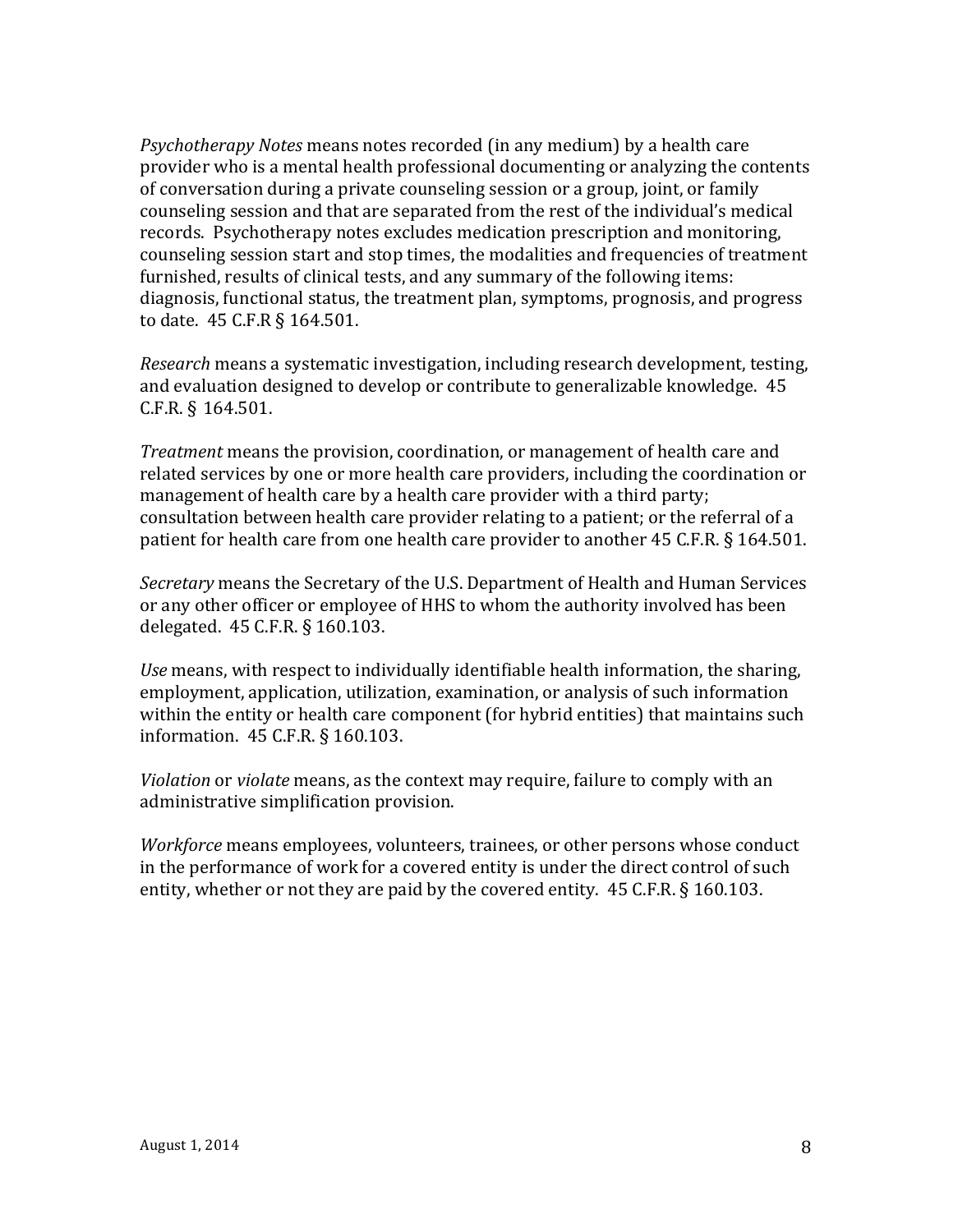# **III. General Policies and Procedures**

# *A. Authorization to Use or Disclose Protected Health Information*

#### 1. **Policy**

Pepperdine University will obtain an individual's authorization to use or disclose protected health information in accordance with HIPAA and its regulations. Generally, designated covered components do not need to obtain an individual's authorization when using and disclosing protected health information for routine purposes (e.g. treatment, payment, or health care operations), or for other limited purposes, as described in Pepperdine University's Notice of Privacy Practices. Otherwise, designated covered components must obtain an individual's valid authorization for the use or disclosure of protected health information.

#### 2. **Procedure**

#### *Authorization Form*

- $\triangleright$  A Sample Authorization may be found on page 36 of this Manual.
- $\triangleright$  The authorization shall be written in plain language and shall contain the following information:
	- $\circ$  A description of the PHI to be used/disclosed that identifies the information in a specific and meaningful fashion;
	- $\circ$  A description of each purpose of the requested use or disclosure, for example, the statement "at the request of the individual" is a sufficient description of the purpose when an individual initiates the authorization and does not, or elects not to, provide a statement of the purpose;
	- $\circ$  The name of the person or organization authorized to disclose the PHI;
	- $\circ$  The name of the person or organization authorized to receive the PHI;
	- $\circ$  A statement that the individual has the right to revoke the authorization in writing;
	- $\circ$  A statement listing the exceptions to an individual's right to revoke;
	- $\circ$  A statement that information used or disclosed pursuant to the authorization may be subject to re-disclosure by the recipient and no longer protected;
	- $\circ$  A statement that the individual may refuse to sign the authorization;
	- $\circ$  A statement that the covered component will not condition treatment, payment, enrollment or eligibility for benefits in a health plan, based on the individual providing authorization for the requested use or disclosure;
	- $\circ$  An expiration date (or expiration event); and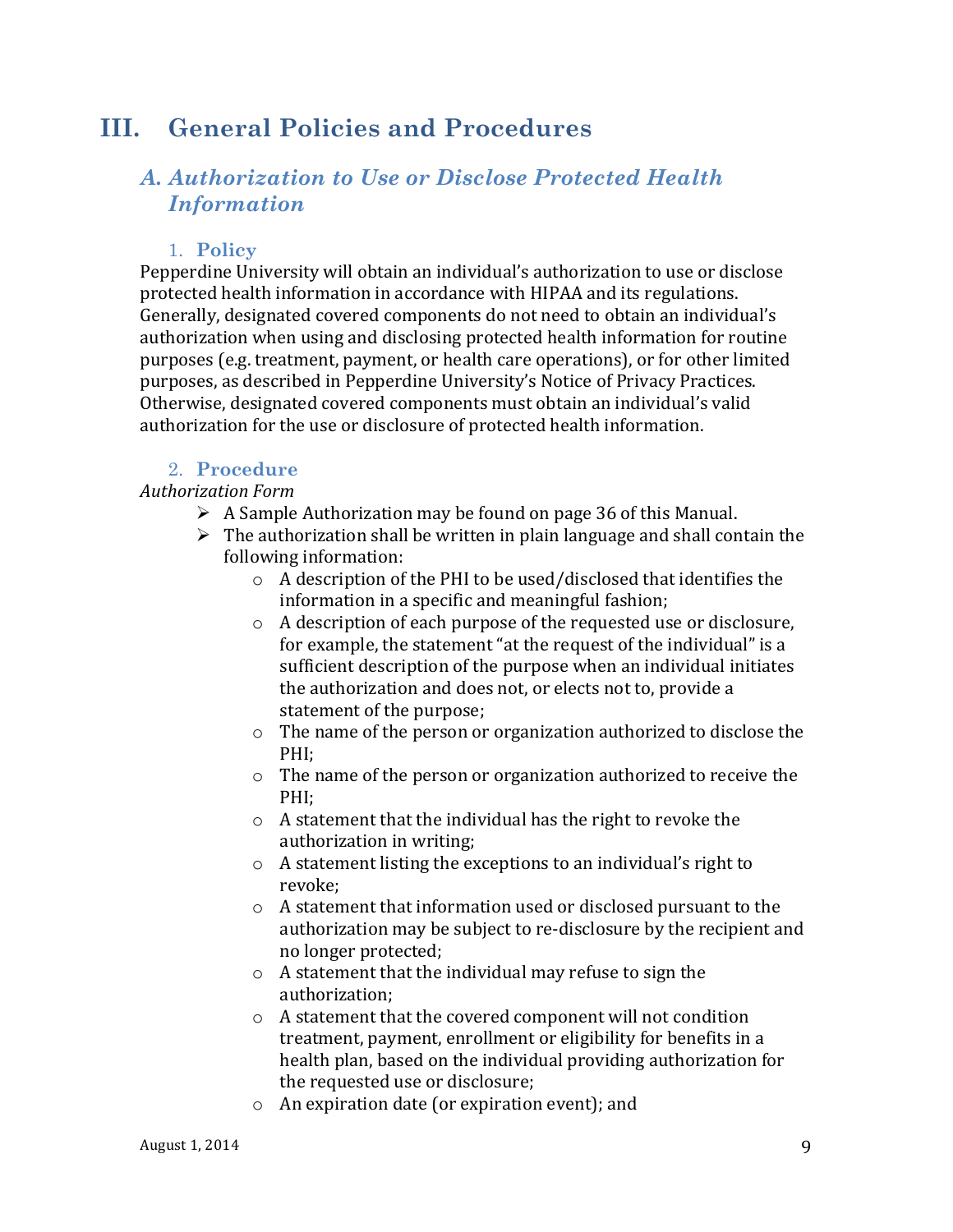- $\circ$  The signature of the individual and date (or the signature of an individual's personal representative).
- $\triangleright$  The University must provide the individual with a signed copy of the authorization.

#### *Psychotherapy Notes*

- $\triangleright$  The University will obtain an individual's authorization to use or disclose psychotherapy notes, except in the circumstances listed below.
- $\triangleright$  The University does not need to obtain an individual's authorization to use or disclose psychotherapy notes:
	- $\circ$  To carry out treatment, payment, or health care operations;
	- $\circ$  For use by the originator of the psychotherapy notes for treatment;
	- $\circ$  For use or disclosure by the designated covered component for its own training programs in which students, trainees, or practitioners in mental health learn under supervision to practice or improve their skills in counseling;
	- $\circ$  For use or disclosure by the covered entity to defend itself in a legal action or proceeding brought by the individual; and
	- $\circ$  For other limited uses and disclosures as described in 45 C.F.R. § 508(a)(2).

#### *Revocation of Authorization*

- $\triangleright$  An individual may revoke an authorization at any time, provided that the revocation is in writing.
- $\triangleright$  If the University has already taken action in reliance on the authorization, the University will stop providing the protected health information based on the revoked authorization with a reasonable period of time.

#### *Documentation*

 $\triangleright$  The University must document and retain any signed authorization under this section.

#### 3. **Applicable Regulations** 45 C.F.R. §§ 164.508, 164.512.

### *B. Business Associates*

#### **1. Policy**

From time to time, covered components may share protected health information with external parties, known as business associates. Protected health information generally may only be shared with business associates pursuant to a valid Business Associate Agreement. A Business Associate Agreement can be in the form of a written amendment to an existing agreement.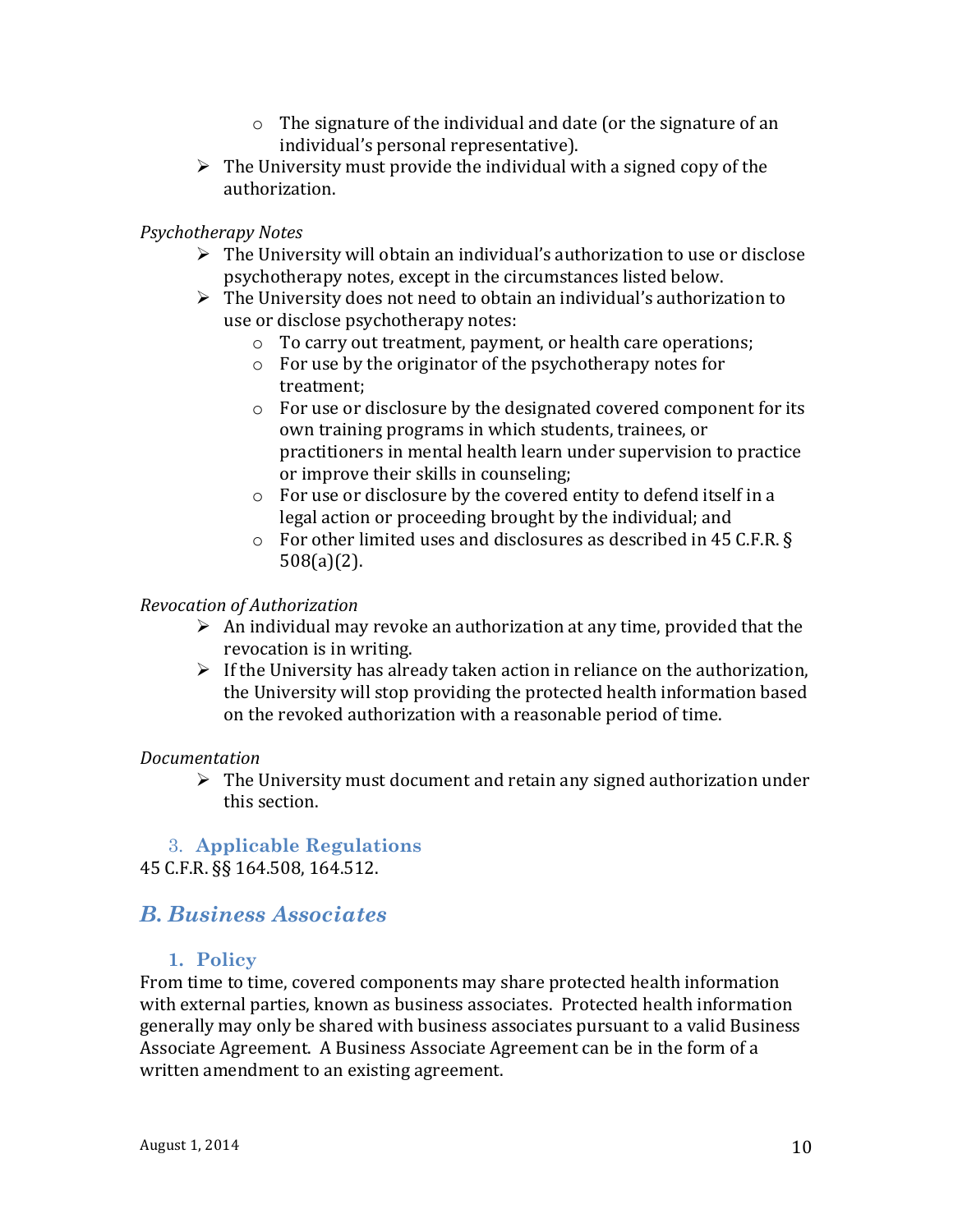#### **2. Procedure**

#### *Business Associate Agreement*

- $\triangleright$  A Sample Business Associate Agreement is set forth on page 38 of this Manual.
- $\triangleright$  Generally, PHI may only be shared with business associates pursuant to a valid Business Associate Agreement.
- $\triangleright$  It is the responsibility of each designated covered component contracting with business associates to assure that valid Business Associates Agreements are executed.
- $\triangleright$  Business Associate Agreements must be in writing and must contain certain language that is HIPAA compliant.

#### 3. **Applicable Regulations**

45 C.F.R. §§ 164.502(e), 164.504(e), 164.532, 160.402.

# *C. Complaint*

#### 1. **Policy**

An individual who believes his or her HIPAA privacy rights have been violated may file a complaint regarding the alleged privacy violation with the University's Privacy Official of the appropriate Office of Civil Rights (OCR) Regional office. Complaints submitted to the University's Privacy Official will be documented, reviewed, and acted upon, if necessary.

#### 2. **Procedure**

#### *Filing a Complaint*

- $\triangleright$  A Sample Complaint Form is set forth on page 46 of this Manual.
- $\triangleright$  If an individual believes his or her privacy rights have been violated, an individual may file a complaint with the appropriate OCR Regional office, or with the University's Privacy Official located in the office of the Chief Business Officer, Pepperdine University, 24255 Pacific Coast Highway, Malibu, CA 90263. Each designated covered component must develop and implement a process for receiving complaints and reporting them to the University's Privacy Official (this process can be as simple as instructing individuals who wish to file a complaint to contact the University's Privacy Official).
- $\triangleright$  Individuals must file complaints in writing, either paper or electronically.
- $\triangleright$  A complaint must be filed 180 days from when the individual knew or should have known of the circumstance that led to the complaint, unless this time limit is waived for "good cause" shown.
- $\triangleright$  A complaint must name the entity that is the subject of the complaint and describe the acts or omission believed to be in violation of the HIPAA requirements.
- $\triangleright$  OCR may prescribe additional procedures for the filing of complaints, as well as the place and manner of filing, by notice in the Federal Register.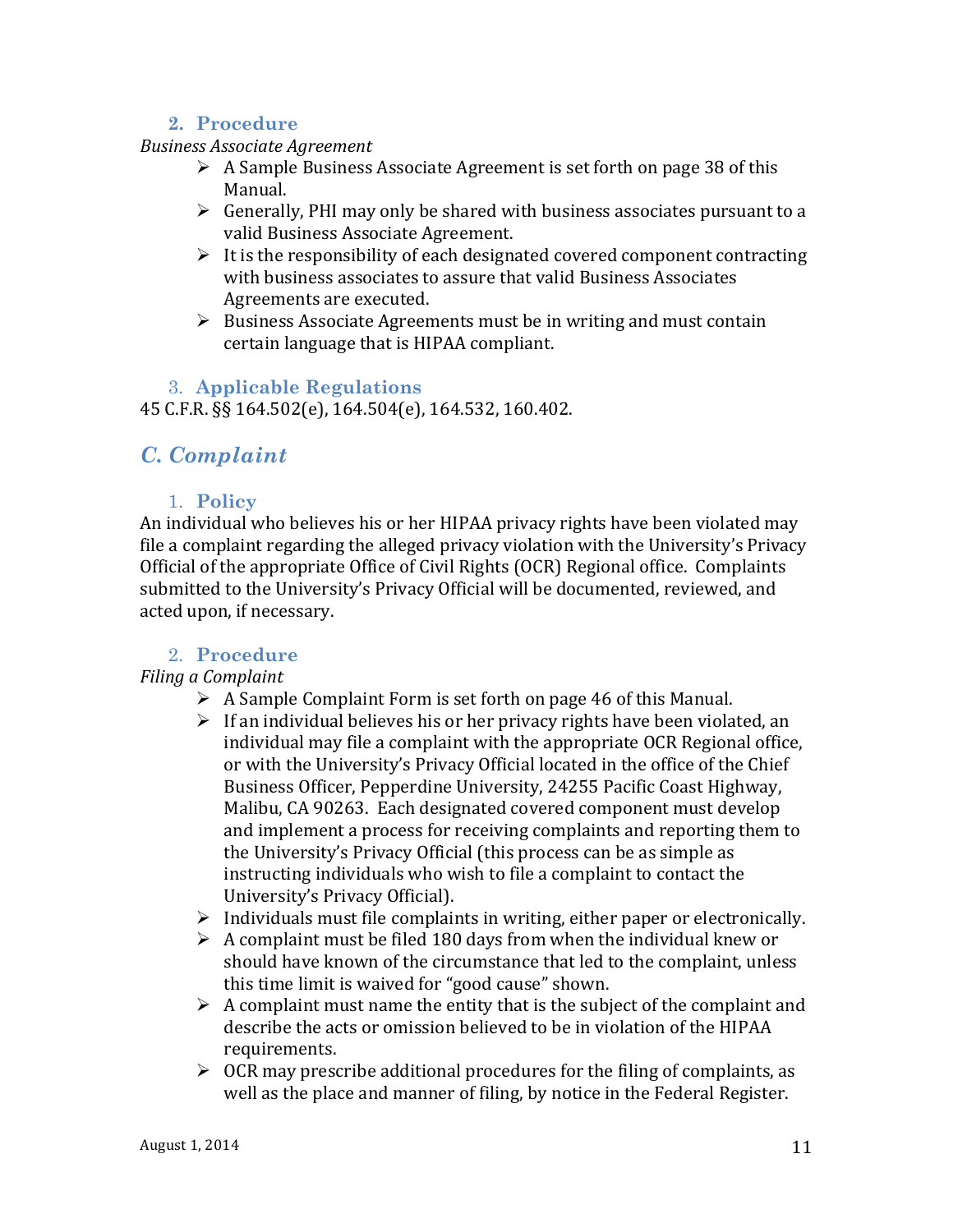$\triangleright$  Individuals may not be penalized for filing a complaint.

#### *Investigation, Sanctions*

- $\triangleright$  The Privacy Official will investigate alleged complaints to determine if a breach of privacy has occurred.
- $\triangleright$  If the Privacy Official determines that a violation occurred, the Privacy Official will apply appropriate sanctions against the person or entity who failed to comply with the privacy policies and procedures and instruct the person or entity to take the corrective actions, if necessary. The Privacy Official will document any sanctions imposed.

#### 3. **Applicable Regulations**

45 C.F.R. §§ 160.304, 160.306, 160.308, 160.310, 160.410, 164.530.

# *D. De-Identification of Protected Health Information*

#### 1. **Policy**

The University may use or disclose de-identified PHI without obtaining an individual's authorization. PHI shall be considered de-identified if either of the two de-identification procedures set forth below are followed.

#### 2. **Procedure**

#### *Removal of Identifiers*

- $\triangleright$  De-identified PHI is rendered anonymous when identifying characteristics are completely removed and when the University does not have any actual knowledge that the information could be used alone or in combination with other information to identify and individual.
- $\triangleright$  De-identification requires the elimination not only of primary or obvious identifiers, such as the individual's name, address, and date of birth, but also of secondary identifiers through which a user could deduce the individual's identity.
- $\triangleright$  For information to be de-identified the following identifiers must be removed:
	- o Names;
	- $\circ$  All address information except for the state;
	- $\circ$  Names of relatives and employers;
	- $\circ$  All elements of dates (except year), including date of birth, admission date, discharge date, date of death; and all ages over 89 and all elements of dates including year indicative of such age except that such ages and elements may be aggregated into a single category of age 90 or older;
	- o Telephone numbers;
	- o Fax numbers;
	- o E-mail addresses;
	- $\circ$  Social security numbers;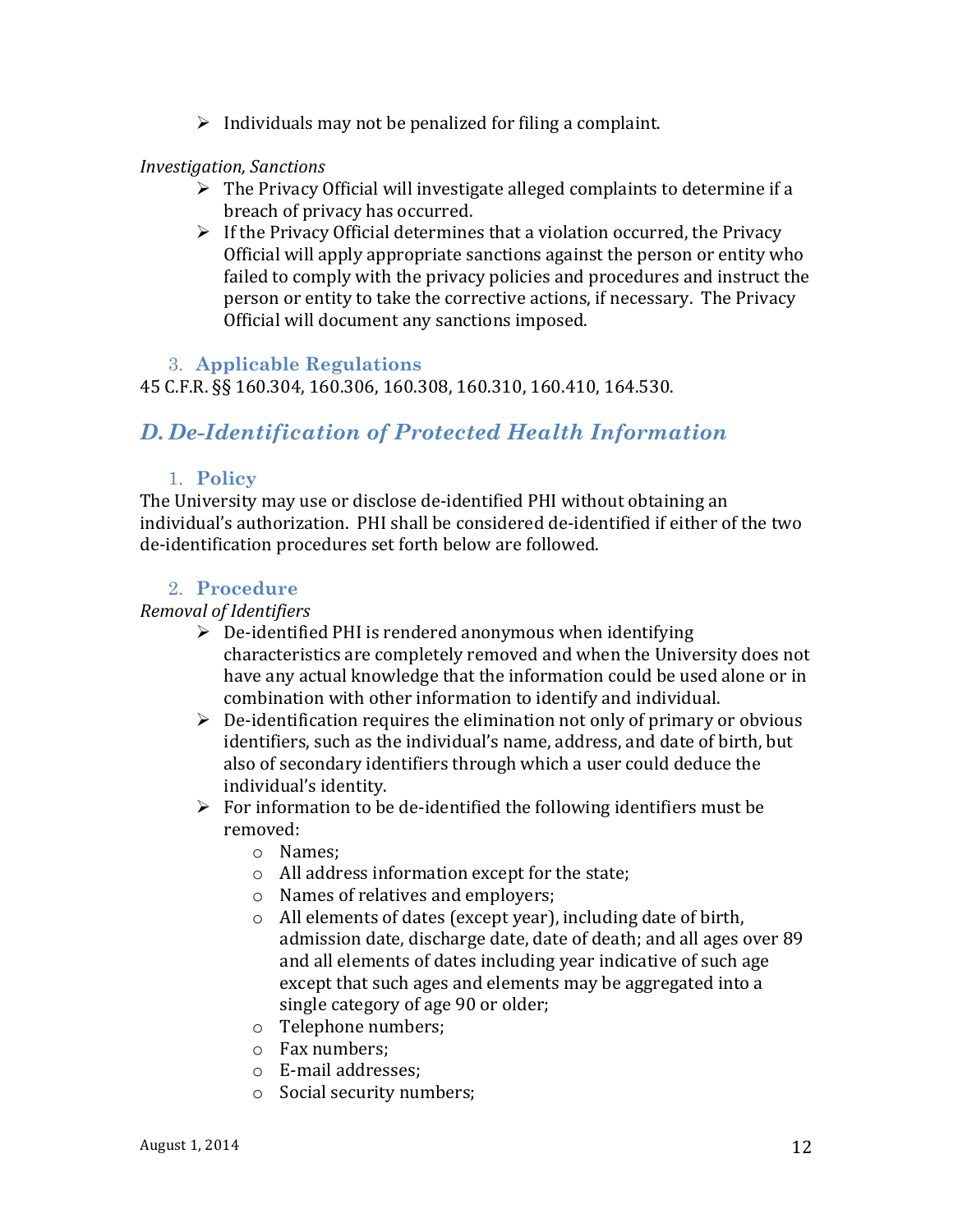- $\circ$  Medical record numbers:
- $\circ$  Health plan beneficiary numbers;
- o Account numbers;
- o Certificate/license numbers;
- $\circ$  Vehicle identifiers, including license plate numbers;
- $\circ$  Device ID's and serial numbers:
- o Web Universal Resource Locators (URL);
- o Internet Protocol (IP) addresses;
- o Biometric identifiers;
- $\circ$  Full face photographic images and other comparable images;
- $\circ$  Any other unique identifying number characteristics (except as otherwise permitted for re-identification purposes).

#### *Statistical Method*

 $\triangleright$  PHI is considered de-identified if a person with appropriate knowledge of and experience with generally accepted statistical and scientific principles and methods for rendering information not individually identifiable: (a) determines that the risk is very small that the information could be used, alone or in combination with other reasonably available information, by an anticipated recipient to identify an individual who is a subject of the information; and (b) documents the methods and results of the analysis to justify such determination.

#### *Re-identification*

 $\triangleright$  A covered component may assign a code or other means of record identification to allow information de-identified under this section to be re-identified by the covered component, provided that (a) the code or other means of record identification is not derived from or related to information about the individual and (b) the covered component does not use or disclose the code or other means of record identification for any other purpose, and does not disclose the mechanism for re-identification.

# 3. **Applicable Regulations**

45 C.F.R. §§ 164.502(d), 164.514(a) and (b)

# *E. Limited Data Sheets*

#### 1. **Policy**

Covered components may use and disclose a limited data set without an individual's authorization for the purposes of research, public health, or health care operations if the covered component enters into a Data Use Agreement with the intended recipient of the limited data set. A designated covered component may use protected health information to create a limited data set, or to disclose protected health information to a Business Associate to create a limited data set on behalf of the covered component.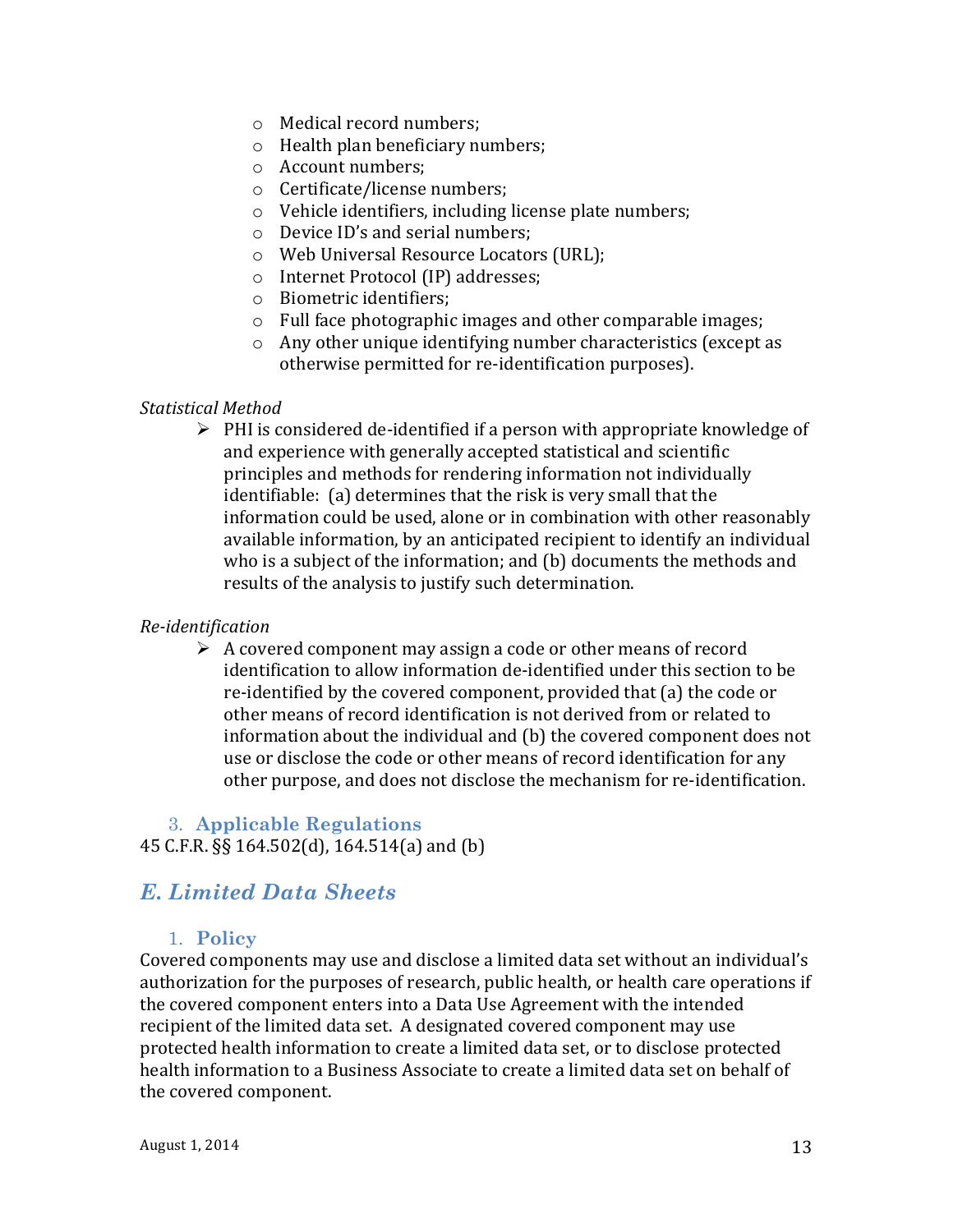#### 2. **Procedure**

#### *Limited Data Set*

- $\triangleright$  A limited data set is PHI that excludes the following direct identifiers of the individual or relatives, employers, or household members of the individual:
	- o Names;
	- $\circ$  Postal address information, other than town, city, state, and zip codes;
	- o Telephone numbers;
	- o Fax numbers;
	- o Electronic mail addresses:
	- $\circ$  Social security numbers;
	- $\circ$  Medical record numbers;
	- $\circ$  Health plan beneficiary numbers;
	- o Account numbers;
	- $\circ$  Certificate/license numbers;
	- $\circ$  Vehicle identifiers and serial numbers (including license plate number);
	- o Web Universal Resource Locators (URLs);
	- o Internet Protocol (IP) address numbers;
	- $\circ$  Biometric identifiers, including finger and voiceprints; and
	- $\circ$  Full face photographs and comparable images.

Data Use Agreements. Data use agreements must:

- $\triangleright$  Establish the permitted uses and disclosures of the limited data set;
- $\triangleright$  Establish who is permitted to use or receive the limited data set; and
- $\triangleright$  Provide that the recipient of the information will:
	- $\circ$  Not use or further disclose the information other than as permitted by the agreement;
	- $\circ$  Use appropriate safeguards to prevent use or disclosure other than as permitted by the agreement;
	- $\circ$  Report to the University any uses or disclosures that recipient is aware of that is not provided for by the agreement;
	- $\circ$  Ensure that the recipient's agents who have access to the information agree to the same restrictions as imposed on the recipient: and
	- $\circ$  Not identify the information or contact the individuals.

### 3. **Applicable Regulations**

45 C.F.R. § 164.514(e).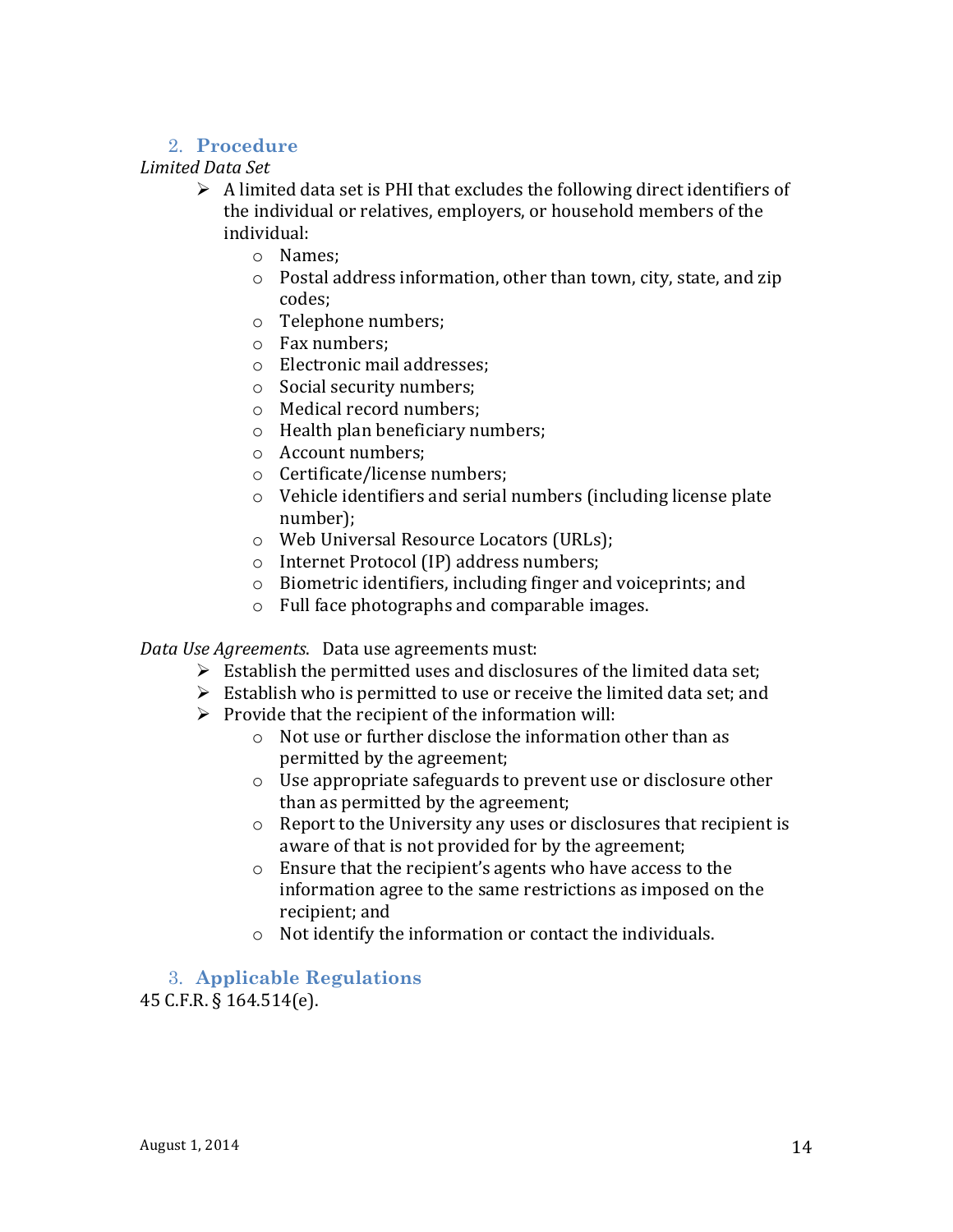# *F. Minimum Necessary Use and Disclosure of Protected Health Information*

#### 1. **Policy**

When using or disclosing PHI or when requesting PHI from another entity covered by the HIPAA privacy regulations, the University shall make a reasonable effort to limit itself to the minimum amount of protected health information necessary to accomplish the intended purpose of the use, disclosure or request. The University is not required to apply the minimum necessary standard under the following circumstances:

- $\triangleright$  For Treatment. Disclosure to or requests by a health care provider for purposes of diagnosing or treating an individual.
- $\triangleright$  To the Individual. Uses or disclosures made to the individual.
- $\triangleright$  Pursuant to Patient's Authorization. Uses or disclosures pursuant to a valid authorization.
- $\triangleright$  To the HHS. Disclosures to the Office for Civil Rights of the U.S. Department of Health and Human Services for HIPAA compliance purposes.
- $\triangleright$  Required by Law. Uses or disclosures that are required by law *(i.e., a*) mandate that is contained in law that compels the University to use or disclose protected health information and that is enforceable in a court of law, e.g., court orders, court-ordered subpoenas, civil or authorized investigative demands).

#### 2. **Procedure**

The University recognizes that each designated covered component that uses or discloses protected health information has a unique organizational structure and that employees of the unit may perform various functions for the unit that require different levels of access to protected health information. Further, the responsibilities designated to these functions vary across each designated covered component at the University and cannot be determined solely based on job title or description. For these reasons it is the responsibility of each designated covered component that uses and discloses protected health information to determine those persons or classes of persons, as appropriate, in its workforce who need access to protected health information to carry out their duties; and for each such person or class of persons, the category or categories of protected health information to which access is needed and any conditions appropriate to such access.

For any type of disclosure that it makes on a routine and recurring basis, a covered component must implement policies and procedures (which may be standard protocols) that limit the protected health information disclosed to the amount reasonably necessary to achieve the purpose of the disclosure. For all other disclosures, the covered component must develop criteria designed to limit the protected health information disclosed to the information reasonably necessary to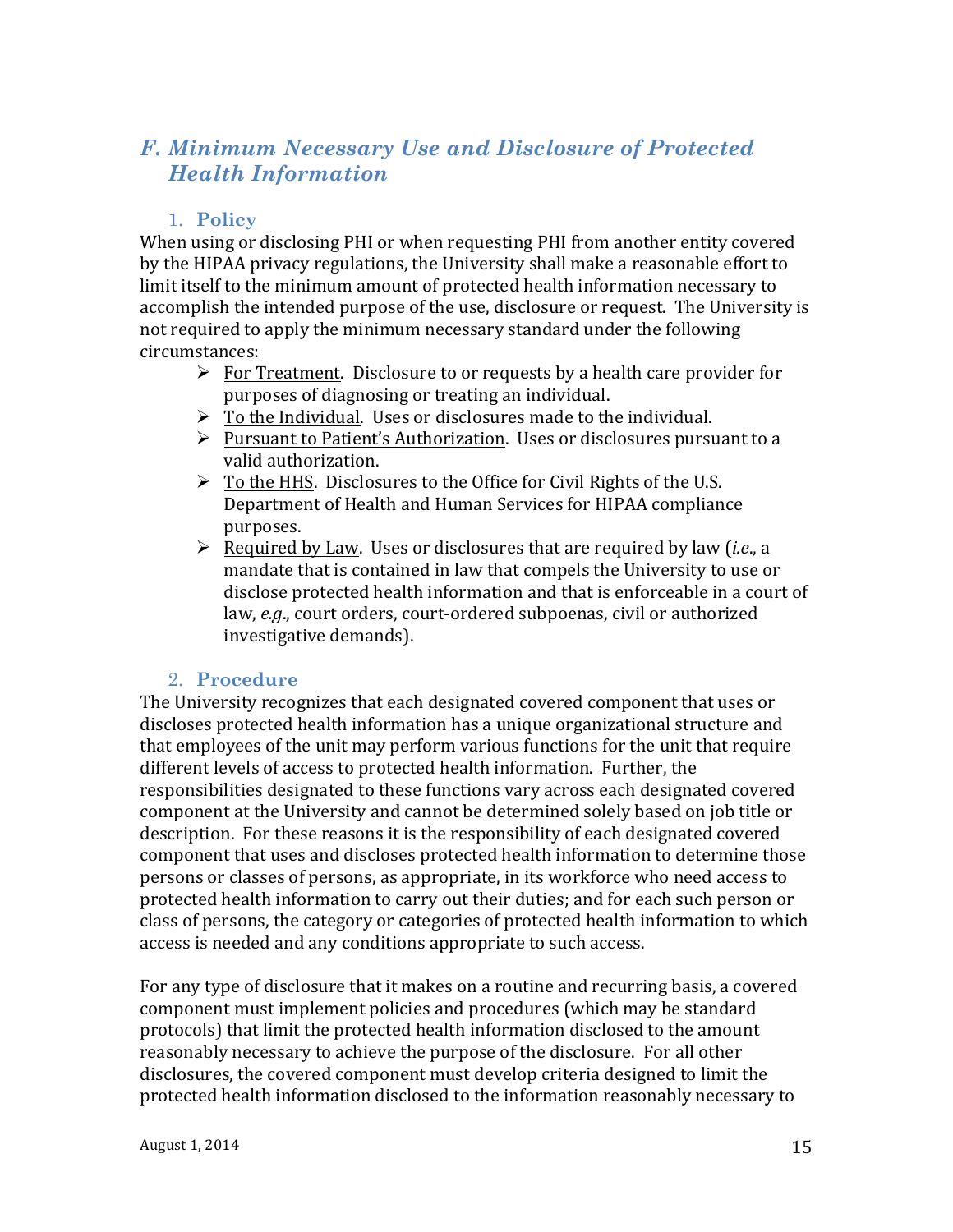accomplish the purpose for which disclosure is sought and review requests for disclosure on an individual basis in accordance with such criteria.

#### 3. **Applicable Regulations** 45 C.F.R. §§ 164.502, and 164.514(d).

# *G. Notice of Privacy Practices*

#### 1. **Policy**

Pepperdine University is committed to maintaining and protecting the confidentiality of the individual's PHI. This Notice of Privacy Practices applies to Pepperdine University (Athletics, Boone Center for the Family, Counseling Center, Disability Services Office, Graduate School of Education and Psychology (PRYDE, Union Rescue Mission, Clinics), Human Resources, and Student Health Center) ("Departments"). Pepperdine University is required by federal and state law, including the Health Insurance Portability and Accountability Act ("HIPAA"), to protect the individual's PHI and other personal information. Pepperdine is required to provide the individual with this Notice of Privacy Practices about the University's policies, safeguards, and practices. When Pepperdine University uses or discloses an individual's PHI, Pepperdine University is bound by the terms of this Notice of Privacy Practices, or the revised Notice of Privacy Practices, if applicable.

#### *The University's Obligations:*

Pepperdine is required by law to:

- $\triangleright$  Maintain the privacy of PHI (with certain exceptions)
- $\triangleright$  Give the individual this notice of the University's legal duties and privacy practices regarding health information about the individual
- $\triangleright$  Follow the terms of the University's Notice of Privacy Practice that is currently in effect

#### 2. **Procedure**

#### *How the University may use and disclose PHI:*

The following describes the ways the University may use and disclose PHI. Except for the purposes described below, the University will use and disclose PHI only with the individual's written permission. The individual may revoke such permission at any time by writing to Pepperdine University's Compliance Officer.

- $\triangleright$  For Treatment. The University may use and disclose PHI for the individual's treatment and to provide the individual with treatment-related health care services. For example, the University may disclose PHI to doctors, nurses, technicians, or other personnel, including people outside the University's office, who are involved in the individual's medical care and need the information to provide the individual with medical care.
- $\triangleright$  For Payment. The University may use and disclose PHI so that the University or others may bill and receive payment from the individual, an insurance company or a third party for the treatment and services the individual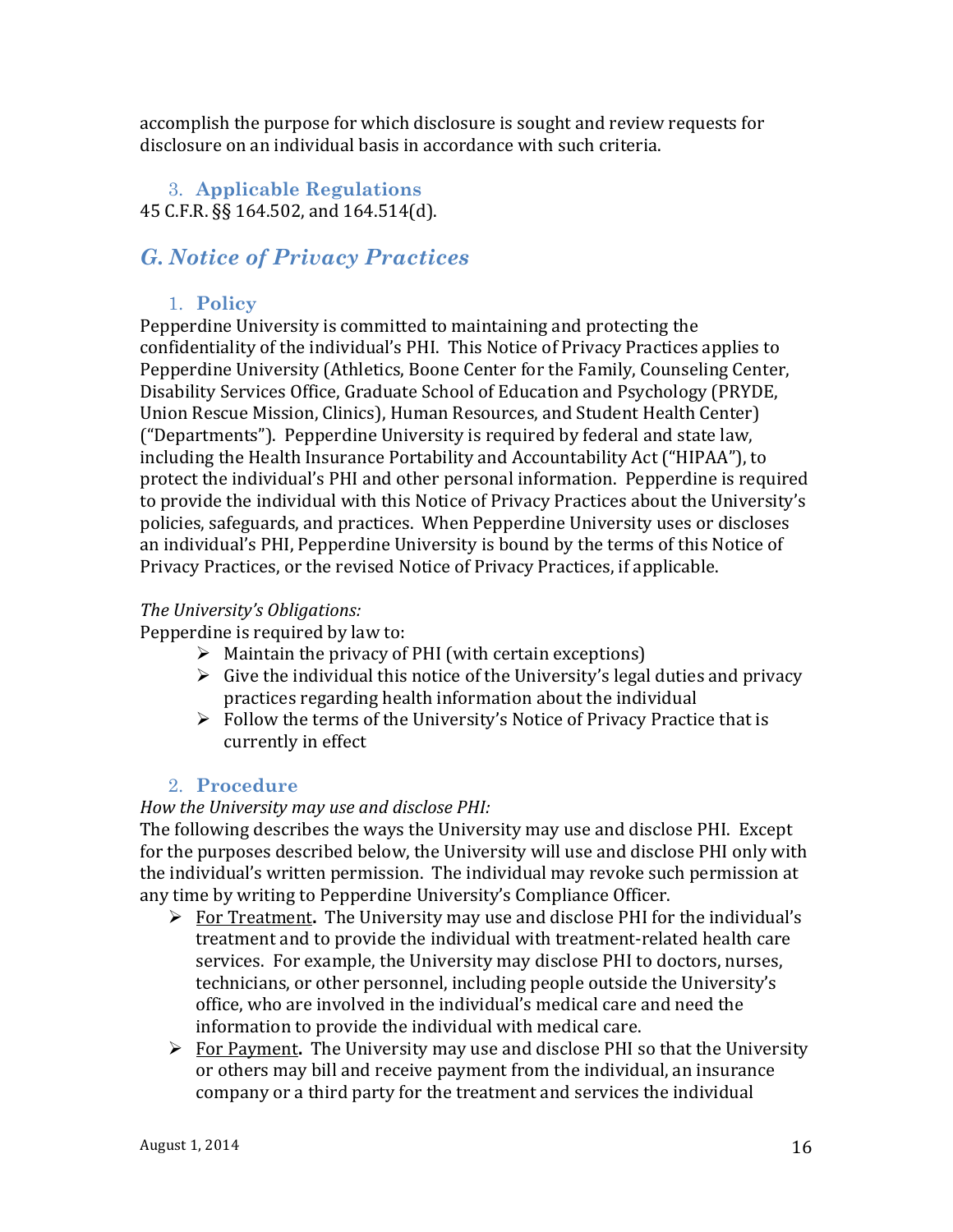received. For example, the University may tell the individual's insurance company about a treatment the individual is going to receive to determine whether the individual's insurance company will cover the treatment.

- **►** For Health Care Operations. The University may use and disclose PHI for health care operations purposes. These uses and disclosures are necessary to make sure that all of the University's patients receive quality care and to operate and manage the University's office. For example, the University may share information with doctors, residents, nurses, technicians, clerks, and other personnel for quality assurance and educational purposes. The University also may share information with other entities that have a relationship with the individual (for example, the individual's insurance company and anyone other than the individual who pays for the individual's services) for the individual's health care operation activities.
- $\triangleright$  Appointment Reminders, Treatment Alternatives, and Health Related Benefits and Services. The University may use and disclose PHI to contact the individual to remind them that they have an appointment with the University. The University also may use and disclose PHI to tell the individual about treatment alternatives or health-related benefits and services that may be of interest to the individual.
- $\triangleright$  Third Parties Involved in an Individual's Care or Payment for an Individual's Care. When appropriate, the University may share PHI with a person who is involved in the individual's medical care or payment for the individual's care, such as the individual's family or a close friend. The University also may notify the individual's family about the individual's location or general condition or disclose such information to an entity (such as the Red Cross) assisting in a disaster relief effort.
- $\triangleright$  Research. Under certain circumstances, the University may use and disclose PHI for research. For example, a research project may involve comparing the health of patients who received one treatment to those who received another, for the same condition. The University will generally ask for the individual's written authorization before using the individual's PHI or sharing it with others to conduct research. Under limited circumstances, the University may use and disclose PHI for research purposes without the individual's permission. Before the University uses or discloses PHI for research without the individual's permission, the project will go through a special approval process to ensure that research conducted poses minimal risk to the individual's privacy. The individual's information will be deidentified. Researchers may contact the individual to see if the individual is interested in or eligible to participate in a study.

#### *SPECIAL SITUATIONS:*

- $\triangleright$  As Required by Law. The University will disclose PHI when required to do so by international, federal, state or local law.
- **►** To Avert a Serious Threat to Health or Safety. The University may use and disclose PHI when necessary to prevent a serious threat to the individual's health and safety or the health and safety of others. Disclosures, however,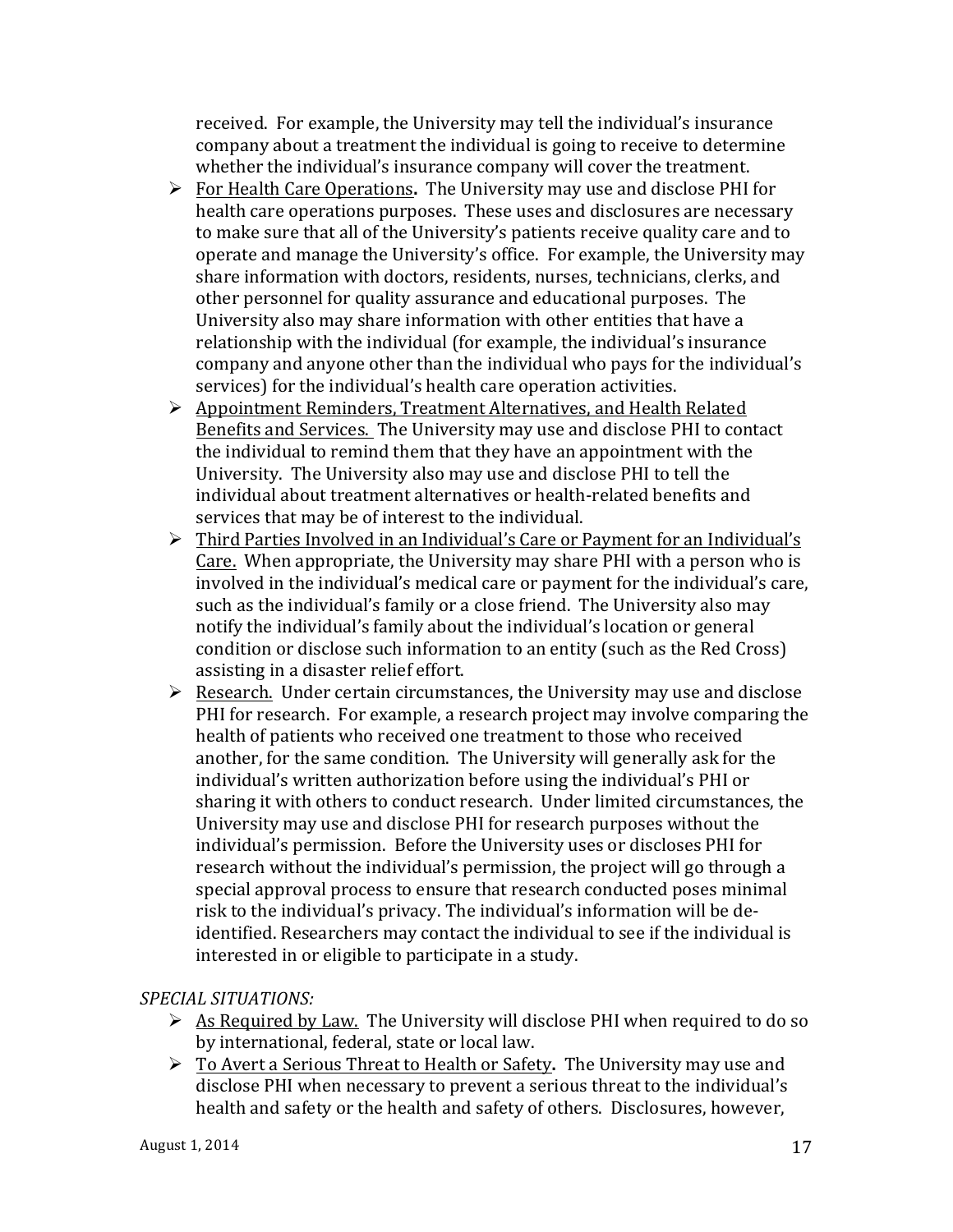will be made only to someone who may be able to help prevent or respond to the threat, such as law enforcement or a potential victim. For example, the University may need to disclose information to law enforcement when a patient reveals participation in a violent crime.

- $\triangleright$  Business Associates. The University may disclose PHI to the University's business associates that perform functions on the University's behalf or provide the University with services if the information is necessary for such functions or services. For example, the University may use another company to perform billing services on the University's behalf. All of the University's business associates are obligated to protect the privacy of the individual's information and are not allowed to use or disclose any information other than as specified in our contract.
- $\triangleright$  Organ and Tissue Donation. If the individual is an organ donor, the University may use or release PHI to organizations that handle organ procurement or other entities engaged in procurement, banking or transportation or organs, eyes or tissues to facilitate organ, eye or tissue donation and transplantation.
- $\triangleright$  Military and Veterans. If the individual is a member of the armed forces, the University may release PHI as required by military command authorities. The University also may release PHI to the appropriate foreign military authority if the individual is a member of a foreign military.
- **►** Workers' Compensation. The University may release PHI for workers' compensation or similar programs. These programs provide benefits for work-related injuries or illness.
- **►** Public Health Risks. The University may disclose PHI for public health risks or certain occurrences. These risks and occurrences generally include disclosures to prevent or control disease, injury or disability; report births and deaths; report child, elder or dependent adult abuse or neglect; report reactions to medications or problems with products; notify people of recalls of products they may be using; a person who may have been exposed to a disease or may be at risk for contracting or spreading a disease or condition; and the appropriate government authority if we believe a patient has been the victim of abuse, neglect, or domestic violence (we will only make this disclosure when required or authorized by law).
- $\triangleright$  Health Oversight Activities. The University may disclose PHI to a health oversight agency, such as the California Department of Health and Human Services or Center for Medicare and Medical Services, for activities authorized by law. These oversight activities include, for example, audits, investigations, inspections, and licensure. These activities are necessary for the government to monitor the health care system, government programs, and compliance with civil rights laws.
- **►** Data Breach Notification Purposes. The University may use or disclose the individual's PHI to provide legally required notices of unauthorized access to or disclosure of PHI.
- $\triangleright$  Lawsuits and Disputes. If the individual is involved in a lawsuit or a dispute, the University may disclose PHI in response to a court or administrative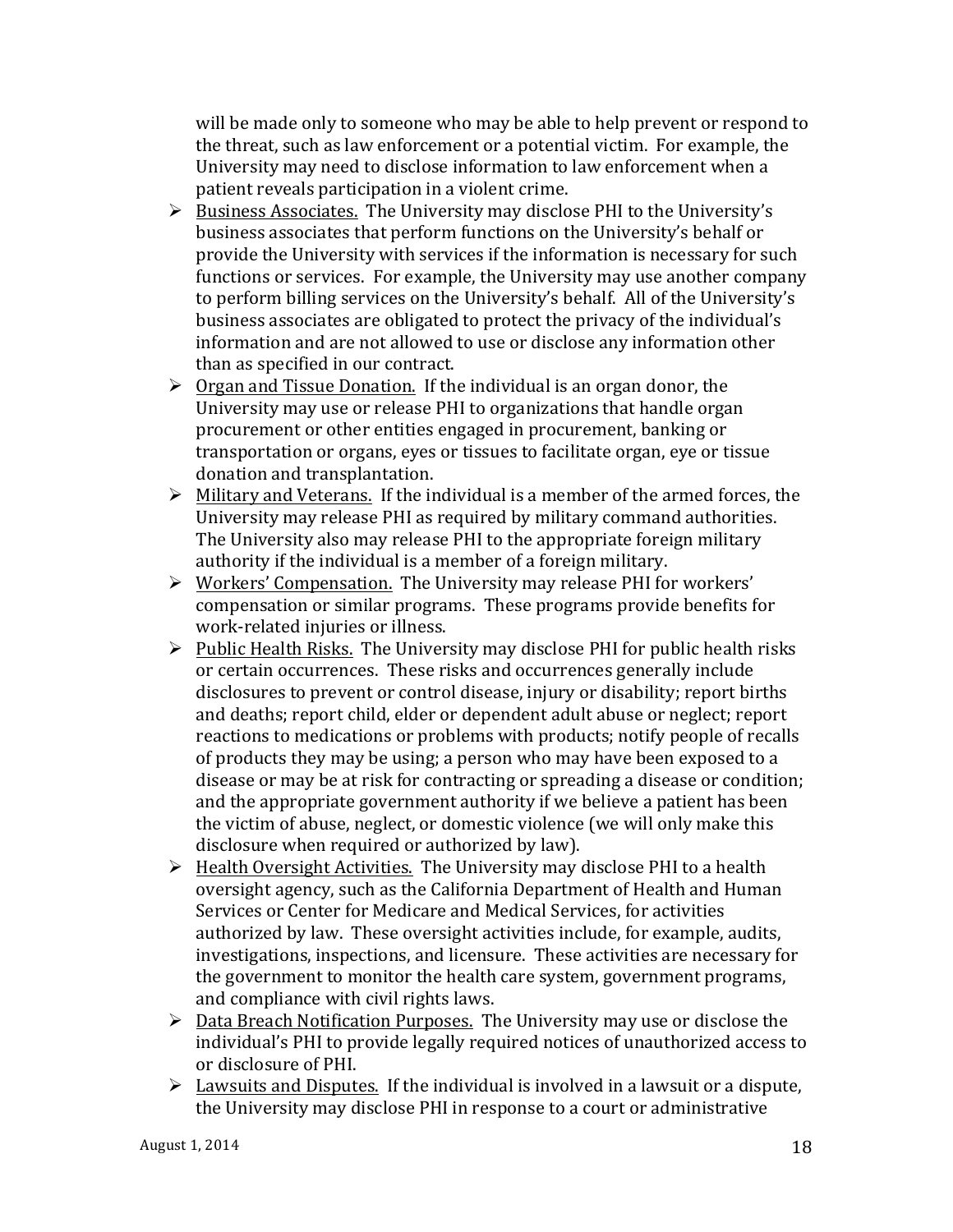order. The University also may disclose PHI in response to a subpoena, discovery request, or other lawful request by someone else involved in the dispute, but only if efforts have been made to tell the individual about the request or to allow the individual to obtain an order protecting the information requested.

- $\triangleright$  Law Enforcement. The University may release PHI if asked by a law enforcement official if the information is:  $(1)$  in response to a court order, subpoena, warrant, summons or similar process; (2) limited information to identify or locate a suspect, fugitive, material witness, or missing person; (3) about the victim of a crime even if, under certain very limited circumstances, the University is unable to obtain the individual's agreement; (4) about a death the University believes may be the result of criminal conduct; (5) about criminal conduct on the University's premises; and  $(6)$  in an emergency to report a crime, the location of the crime or victims, or the identity, description or location of the person who committed the crime.
- **►** Coroners, Medical Examiners and Funeral Directors. The University may release PHI to a coroner or medical examiner. This may be necessary, for example, to identify a deceased person or determine the cause of death. The University also may release PHI to funeral directors as necessary for their duties.
- $\triangleright$  National Security and Intelligence Activities. The University may release PHI to authorized federal officials for intelligence, counter-intelligence, and other national security activities authorized by law.
- **►** Protective Services for the President and Others. The University may disclose PHI to authorized federal officials so they may provide protection to the President, other authorized persons or foreign heads of state, or to conduct special investigations.
- $\triangleright$  Inmates or Individuals in Custody. If the individual is an inmate of a correctional institution or under the custody of a law enforcement official, the University may release PHI to the correctional institution or law enforcement official. This release would be necessary if: (1) for the institution to provide the individual with health care;  $(2)$  to protect the individual's health and safety or the health and safety of others; or (3) the safety and security of the correctional institution.

#### USES AND DISCLOSURES THAT REQUIRES THE UNIVERSITY TO GIVE THE *INDIVIDUAL AN OPPORTUNITY TO OBJECT/OPT OUT:*

 $\triangleright$  Third Parties Involved in the Individual's Care or Payment for Individual's Care. Unless the individual objects, the University may disclose to a member of the individual's family, a relative, a close friend or any other person the individual identifies, the individual's PHI that directly relates to that third party's involvement in the individual's health care. If the individual is unable to agree or object to such a disclosure, the University may disclose such information as necessary if the University determines that it is in the individual's best interest based on the University's professional judgment.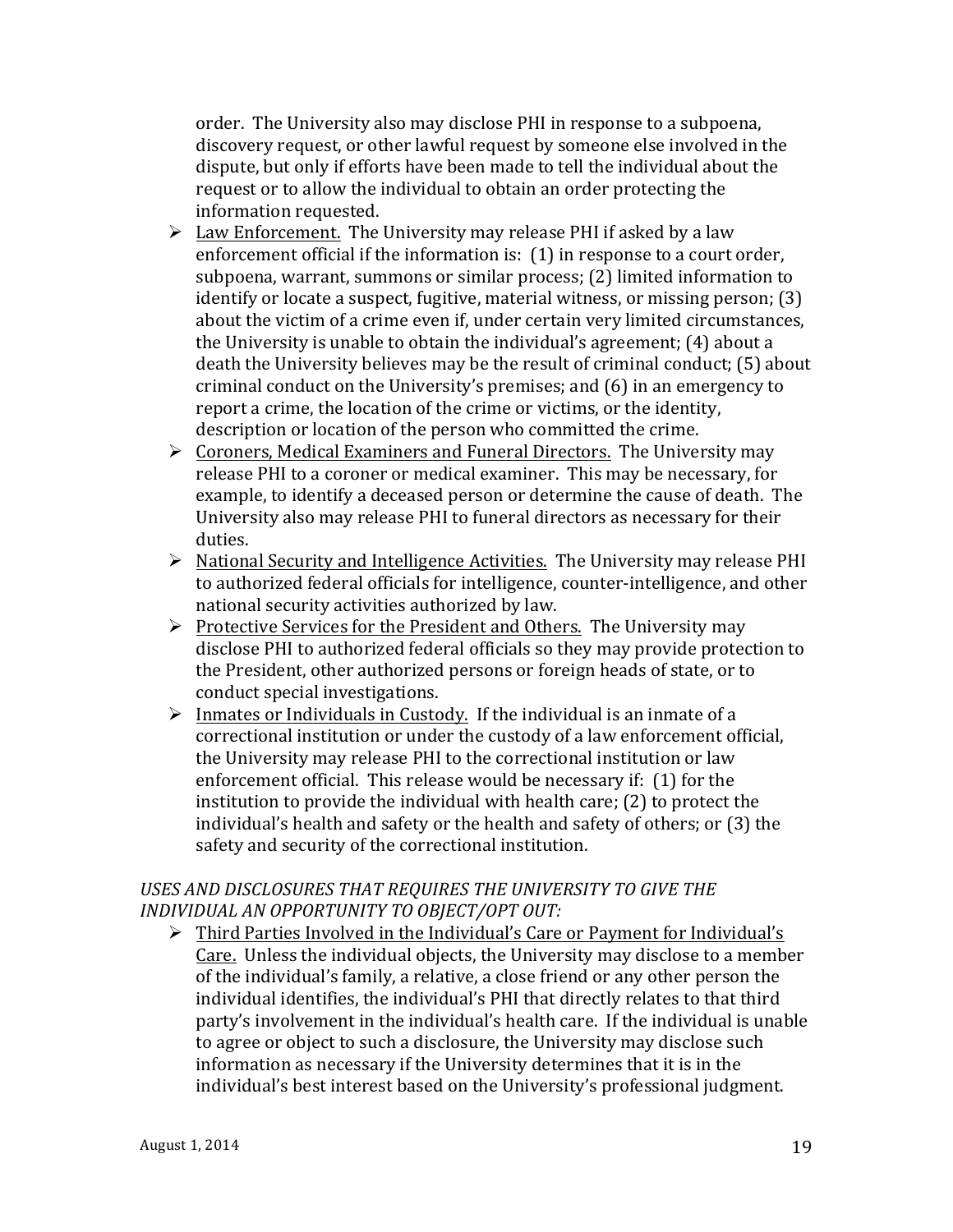- $\triangleright$  Disaster Relief. The University may disclose the individual's PHI to disaster relief organizations that seek the individual's PHI to coordinate the individual's care, or notify family and friends of the individual's location or condition in a disaster. The University will provide the individual with an opportunity to agree or object to such a disclosure whenever the University practically can do so.
- $\triangleright$  Fundraising. The University may notify the individual about fundraising events that support Pepperdine University.

#### *INDIVIDUAL'S WRITTEN AUTHORIZATION IS REQUIRED FOR OTHER USES AND DISCLOSURES:*

The following uses and disclosures of the individual's PHI will be made only with the individual's written authorization:

- 1. Uses and disclosures of PHI for marketing purposes;
- 2. Disclosures that constitute a sale of the individual's PHI; and
- 3. Disclosures of psychotherapy notes.
- $\triangleright$  Other uses and disclosures of PHI not covered by this Notice of Privacy Practice or the laws that apply to the University will be made only with the individual's written authorization. If the individual gives us authorization, the individual may revoke it at any time by submitting a written revocation to Pepperdine University Compliance Officer and we will no longer disclose PHI under the authorization. But disclosure that the University made in reliance on an individual's authorization before the individual revoked it will not be affected by the revocation.

#### *INDIVIDUAL'S RIGHTS REGARDING PHI:*

- $\triangleright$  Right to Inspect and Copy. The individual has a right to inspect and copy PHI that may be used to make decisions about the individual's care or payment for the individual's care. This includes medical and billing records, other than psychotherapy notes. To inspect and copy the individual's PHI, the individual must make their request, in writing, to the Department in which their care was provided. The University has up to 30 days to make the individual PHI available to the individual and the University may charge the individual a reasonable fee for the costs of copying, mailing or other supplies associated with the individual's request. The University may not charge the individual a fee if the individual needs the information for a claim for benefits under the Social Security Act or any other state or federal needs-based benefit program. The University may deny the individual's request in certain limited circumstances. If the University does deny the individual's request, the individual has the right to have the denial reviewed by a licensed healthcare professional that was not directly involved in the denial of the individual's request, and the University will comply with the outcome of the review.
- $\triangleright$  Right to Get Notice of a Breach. Pepperdine University is committed to safeguarding the individual's PHI. If a breach of the individual's PHI occurs,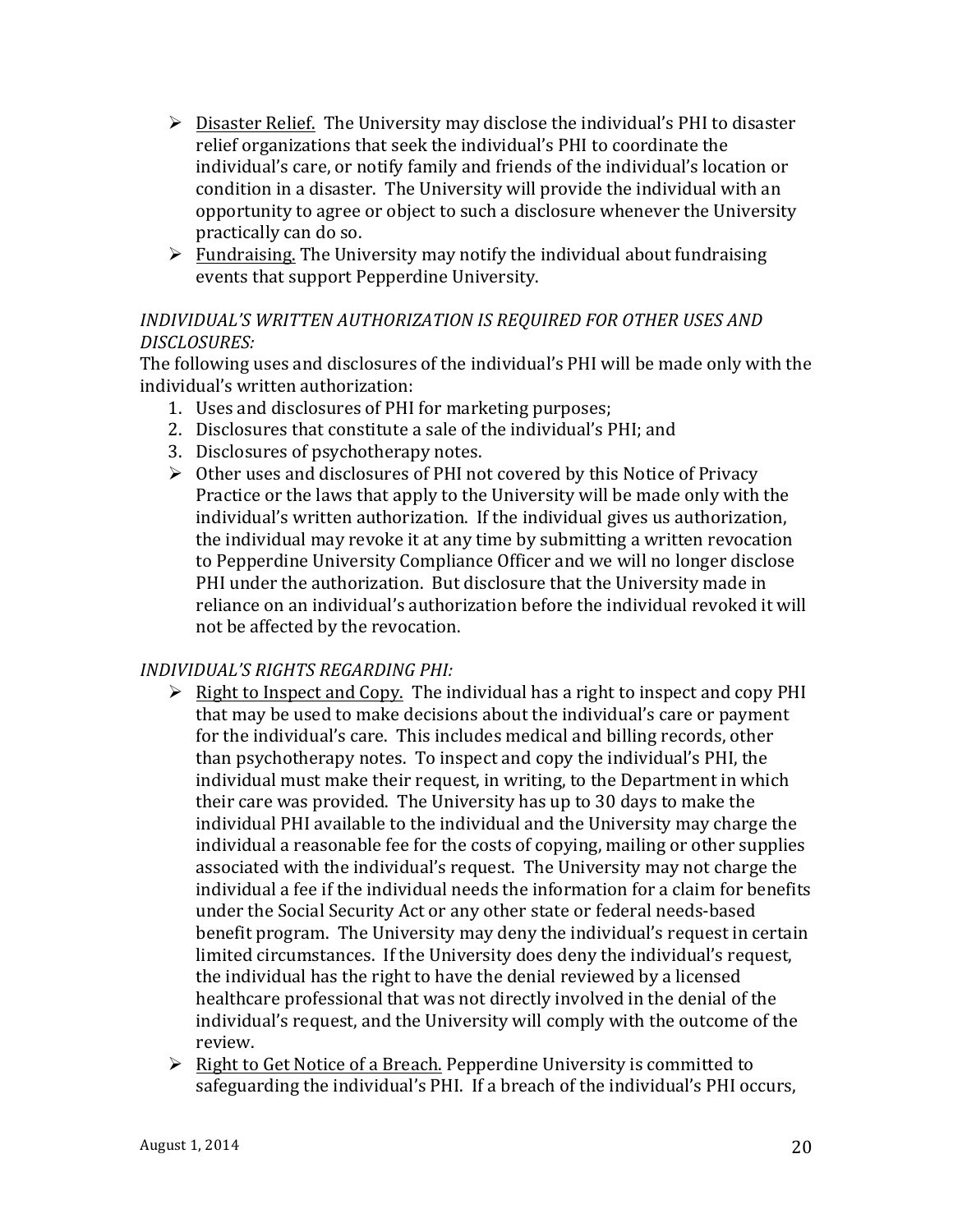the University will notify the individual in accordance with state and federal law.

- $\triangleright$  Right to Amend, Correct or Add an Addendum. If the individual feels that the PHI the University has is incorrect, incomplete, or the individual wishes to add an addendum to the individual's records, the individual has the right to make such request for as long as the information is kept by or for the University's office. The individual must make their request in writing to the Department in which their care was provided. In the case of claims that the information is incorrect, incomplete, or if the record was not created by Pepperdine University, the University may deny the individual's request. However, if the University denies any part of the individual's request, the University will provide the individual with a written explanation of the reasons for doing so within 60 days of the individual's request.
- $\triangleright$  Right to an Accounting of Disclosures. Individuals have the right to request a list of certain disclosures the University made of PHI for purposes other than treatment, payment, health care operations, certain other purposes consistent with law, or for which the individual provided written authorization. To request an accounting of disclosure, individuals must make their request, in writing, to the Department in which the individual's care was provided. The individual may request an accounting of disclosures for up to the previous six years of services provided before the date of the individual's request. If more than one request is made during a 12 month period, Pepperdine University may charge a cost based fee.
- $\triangleright$  Right to Request Restrictions. Individuals have the right to request a restriction or limitation on the PHI Pepperdine University uses or disclose for treatment, payment, or health care operations. Individuals also have the right to request a limit on the PHI we disclose to someone involved in the individual's care or the payment for the individual's care, like a family member or friend. For example, the individual could ask that the University not share information about a particular diagnosis or treatment with the individual's spouse. To request a restriction, the individual must make their request, in writing, to the Department in which their care was provided. The University is not required to agree to the individual's request unless the individual is asking us to restrict the use and disclosure of the individual's PHI to a health plan for payment or health care operation purposes and such information the individual wishes to restrict pertains solely to a health care item or service for which the individual has paid the University out-of-pocket in full. If the University agrees, the University will comply with the individual's request unless the information is needed to provide the individual with emergency treatment or to comply with law. If the University does not agree, the University will provide an explanation in writing.
- ▶ Out-of-Pocket-Payments. If the individual pays out-of-pocket (or in other words, the individual has requested that the University not bill the individual's health plan) in full for a specific item or service, the individual has the right to ask that the individual's PHI with respect to that item or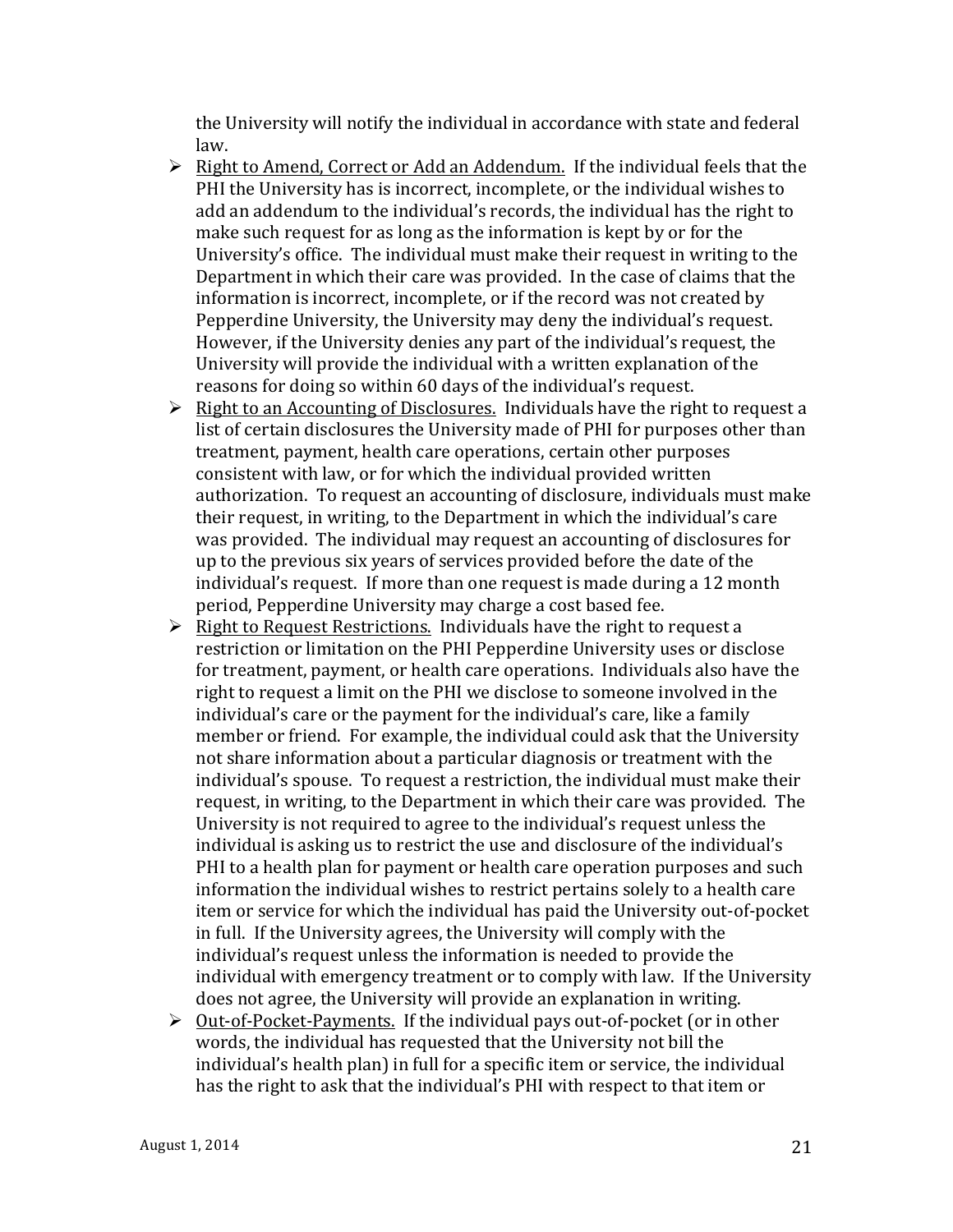service not be disclosed to a health plan for purposes of payment or health care operations, and the University will honor that request.

- $\triangleright$  Right to Request Confidential Communications. Individuals have the right to request that the University communicate with them about medical matters in a certain way or at a certain location. For example, the individual can ask that the University only contact individuals by mail or at work. To request confidential communications, individuals must make their request, in writing, to the Department in which their care was provided. The individual's request must specify how or where the individual wishes to be contacted. The University will accommodate reasonable requests.
- $\triangleright$  Right to Choose Someone to Act for the Individual. If the individual gives someone medical power of attorney or if someone is the individual's legal guardian, that person can exercise the individual's rights and make choices about the individual's PHI. The University will use our best efforts to verify that person has authority to act for the individual before the University takes any action.
- $\triangleright$  Right to a Paper Copy of This Notice of Privacy Practices. Individuals have the right to a paper copy of this Notice of Privacy Practices. Individuals may ask the University to give the individual a copy of this Notice of Privacy Practices at any time. Even if the individual has agreed to receive this Notice of Privacy Practices electronically, individuals are still entitled to a paper copy of this Notice of Privacy Practices. Individuals may obtain a copy of this Notice of Privacy Practices on our web site at,

http://www.pepperdine.edu/provost/content/policies/hipaa\_manual\_5\_201 2.pdf. To obtain a paper copy of this Notice of Privacy Practices, contact the Department in which the individual's care was provided.

#### **CHANGES TO THIS NOTICE OF PRIVACY PRACICES:**

 $\triangleright$  Pepperdine University reserves the right to change this Notice of Privacy Practices and make the new Notice of Privacy Practices apply to PHI the University already has as well as any information the University receives in the future. The University will post a copy of the University's current Notice of Privacy Practice at our office. The Notice of Privacy Practices will contain the effective date on the first page, in the top right-hand corner. Individuals will be sent information regarding the changes via e-mail or via mail on how they can obtain a new copy. Individuals will be asked to sign off on the new Notice of Privacy Practices at the individual's next scheduled appointment.

#### *COMPLAINTS***:**

 $\triangleright$  If an individual believes their privacy rights have been violated, the individual may file a complaint with Kim Miller, HIPAA Compliance Officer, 24255 Pacific Coast Highway, Malibu, CA 90263, 310.506.4208. All complaints must be made in writing. Individuals may also contact the Secretary of the Department of Health and Human Services or Director, Office of Civil Rights of the U.S. Department of Health and Human Services. Please contact the University Compliance Officer if an individual needs assistance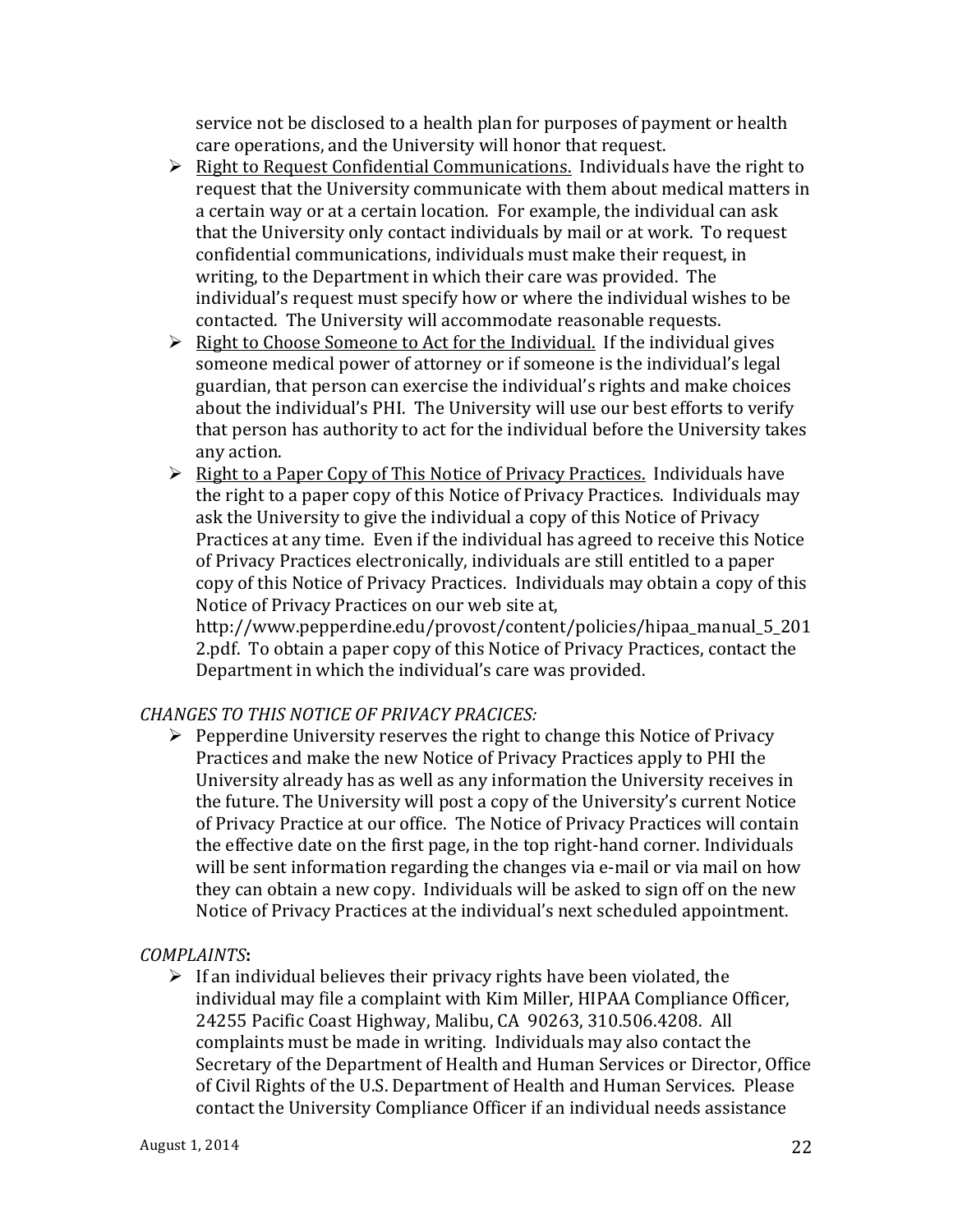locating current contact information. Individuals will not be penalized or retaliated against for filing a complaint.

#### 3. **Applicable Regulation** 45 C.F.R. § 164.520

# *H.Privacy Official, Security Officer, and Privacy Coordinators*

#### 1. **Privacy Official**

The University has designated a Privacy Official who is responsible for the development and implementation of the University's policies and procedures related to the privacy and security of protected health information under HIPAA. Responsibilities of the Privacy Official include:

- $\triangleright$  Maintain ongoing communication with the Security Official and all Privacy Coordinators.
- $\triangleright$  Coordinate training programs for the designated covered components in cooperation with the Privacy Coordinators.
- $\triangleright$  Maintain ongoing communications with the IRB regarding research use of PHI.
- $\triangleright$  Respond to complaints regarding University policies, procedures, and practices related to the privacy of health information.
- $\triangleright$  Respond to, or refer to the appropriate covered component, requests by individuals for access and amendment, an accounting of disclosures, or requested restrictions to the use and disclosure of the individual's PHI.

The contact information for the Privacy Official is:

Kim Miller Pepperdine University 24255 Pacific Coast Highway Malibu, CA 90263 E-mail: kim.miller@pepperdine.edu Telephone: (310) 506-4208

This information is subject to change and will be revised accordingly.

### 2. **Security Official**

The University has designated a Security Official to assist the Privacy Official and Privacy Coordinators in carrying out University adopted policies and procedures related to the privacy and security of individuals' ePHI under HIPAA.

Responsibilities of the Security Official include:

 $\triangleright$  Maintain ongoing communication with the Privacy Official and all Privacy Coordinators.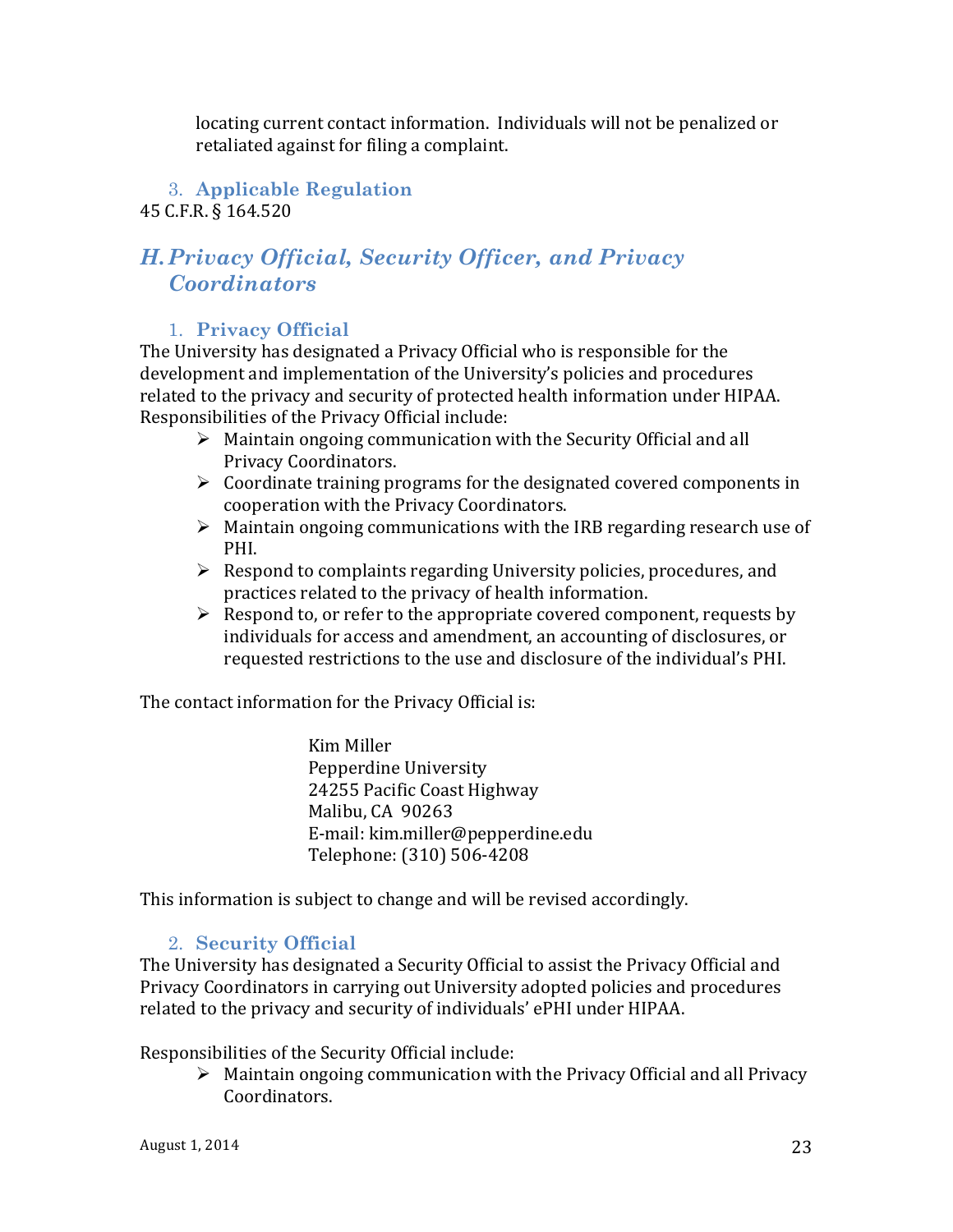- $\triangleright$  Assist in the development of policies and procedures of each covered component related to the security of ePHI.
- $\triangleright$  Assist in the development and implementation of ongoing security awareness and training programs for the workforce of covered components, researchers, and students with respect to ePHI.
- $\triangleright$  Monitor the use of security measures to protect ePHI.
- $\triangleright$  Assist in revising the University's policies and procedures related to the privacy and security of ePHI as required to comply with changes in any applicable laws and document any changes.

The contact information for the Security Official is:

Kim Cary Pepperdine University 24255 Pacific Coast Highway Malibu, CA 90263 E-mail: kim.cary@pepperdine.edu Telephone: (310) 506-6655

#### 3. **Privacy Coordinators**

The University has designated Privacy Coordinators within each of the covered components to assist the Privacy Official and the Security Officer in carrying out University adopted policies and procedures related to the privacy and security of protected health information under HIPAA.

Responsibilities of the Privacy Coordinators include:

- $\triangleright$  Perform the role of liaison and maintain ongoing communication with the Privacy Official and the Security Official.
- $\triangleright$  Communicate with the Privacy Official and the Security Official regarding the privacy and security policies of the covered component within which the Privacy Coordinator is located.
- $\triangleright$  Develop and maintain procedures consistent with the policy for protection of PHI in the covered component.
- $\triangleright$  Maintain all policies and procedures in written or electronic form.
- $\triangleright$  Inform members of the covered component about the policies and procedures through various mechanisms, including staff meetings, orientation for new workforce members, and ongoing education.
- $\triangleright$  Monitor the process for identifying workforce members within the covered component who require access to PHI.
- $\triangleright$  Monitor compliance with the policies and procedures of the covered component.
- $\triangleright$  Report to the Privacy Official violations that result in an impermissible use of disclosure of PHI, and report to the Security Official violations that result in an impermissible use of disclosure of ePHI.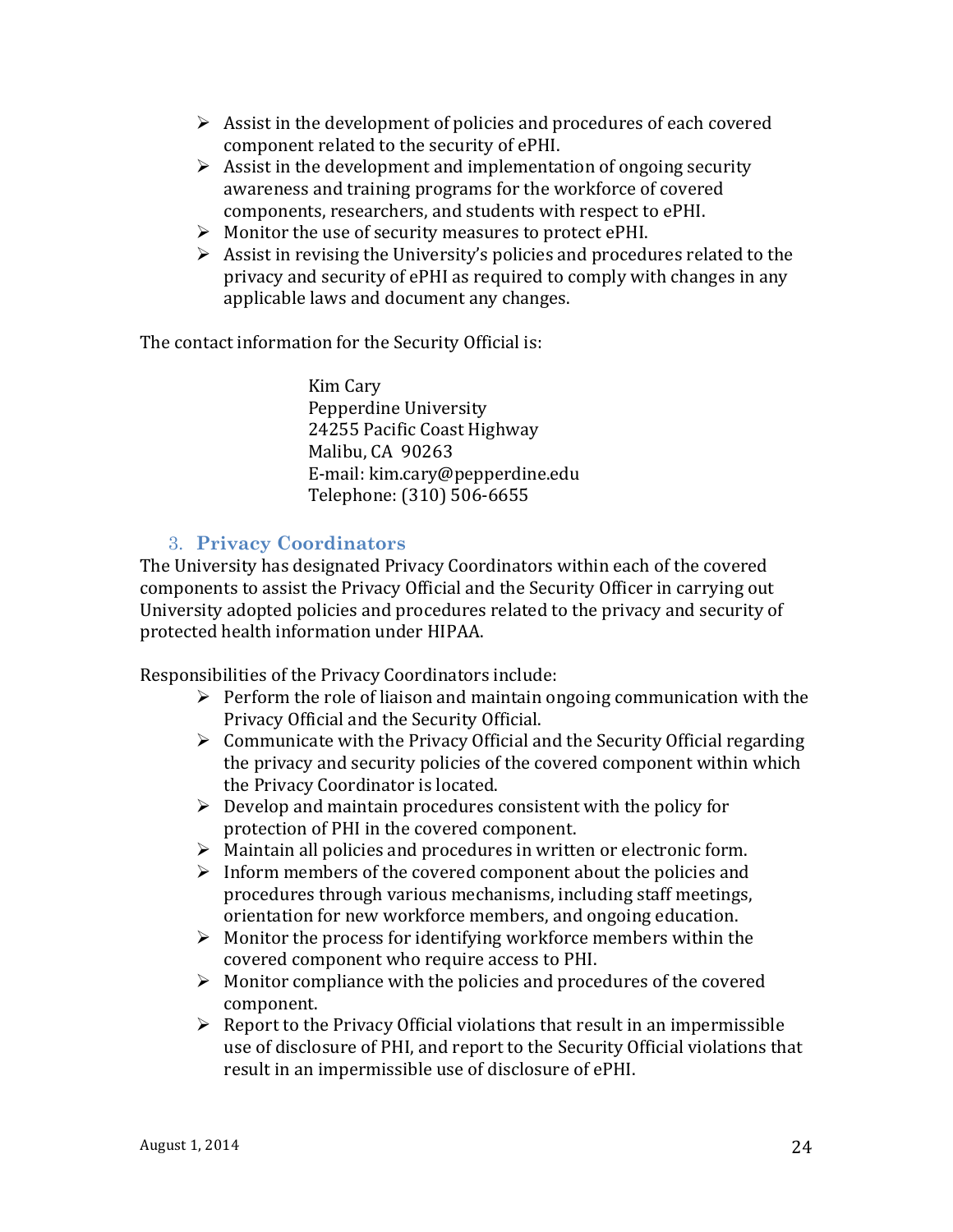$\triangleright$  Help ensure continued compliance with HIPAA and University policies and procedures.

The contact information for each of the Privacy Coordinators is:

Student Health Center Rebecca Roldan E-mail: rebecca.roldan@pepperdine.edu Telephone:  $(310)$  506-4316 (Option #3 for Business Inquiries)

Athletic Training Center Kevin Wright, Athletic Trainer E-mail: kevin.wright@pepperdine.edu Telephone: (310) 506-4602

Student Counseling Center Dr. Nivla Fitzpatrick E-mail: nivla.fitzpatrick@pepperdine.edu Telephone: (310) 506-4210

Pepperdine University Psychological & Educational Clinic West Los Angeles Graduate Campus Dr. Aaron Aviera, Director E-mail: aaron.aviera@pepperdine.edu Telephone: (310) 568-5752

Pepperdine Community Counseling Center Orange County Graduate Campus Dr. Duncan Wigg, Director E-mail: duncan.wigg@pepperdine.edu Telephone: (949) 223-2522

Pepperdine Community Counseling Center Encino Graduate Campus Dr. Anat Cohen, Director E-mail: anat.cohen@pepperdine.edu Telephone: (818) 501-1660

Pepperdine Jerry B.H. Union Rescue Clinic Dr. Aaron Aviera, Director Pepperdine University Psychology & Educational Clinic E-mail: aaron.aviera@pepperdine.edu Telephone: (310) 568-5752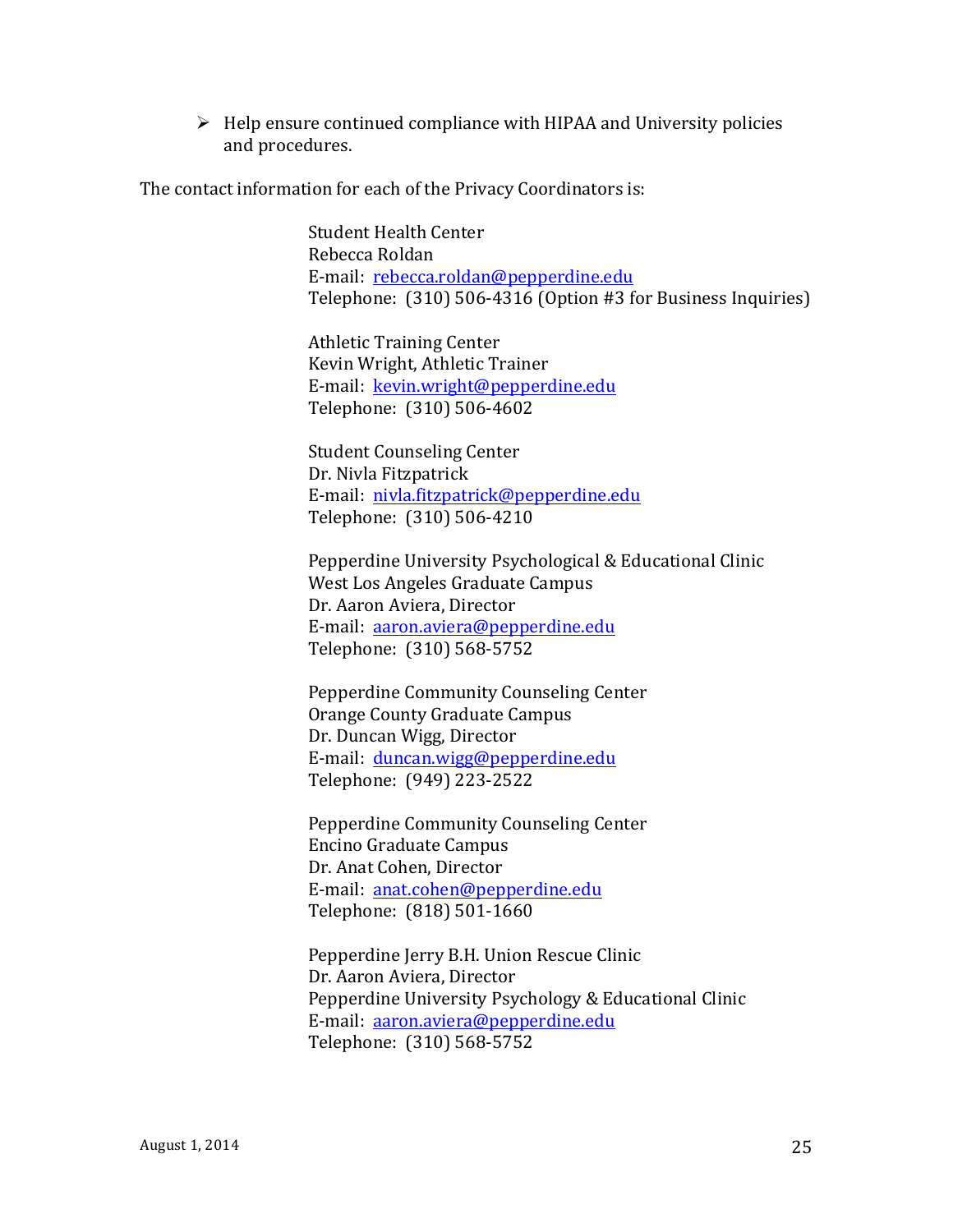Pepperdine Jerry B.H. Union Rescue Clinic Dr. Cary Mitchell, Director Pepperdine University Psychology & Educational Clinic E-mail: cary.mitchell@pepperdine.edu Telephone: (310) 506-8553

Human Resources Angie Pedersen E-mail: angie.pedersen@pepperdine.edu Telephone: (310) 506-4190

PRYDE (Pepperdine Resource, Youth Diversion, and Education) Kenneth Woog, Associate Director Graduate School of Education and Psychology E-mail: kenneth.woog@pepperdine.edu Telephone: (949) 283-0041

Boone Center for the Family Holly Ebright Graduate School of Education and Psychology E-mail: holly.ebright@pepperdine.edu Telephone: (310) 506-4771

Disability Services Office Eunice Chong E-mail: eunice.chong@pepperdine.edu Telephone: (310) 506-6500

This information is subject to change and will be revised accordingly.

4. **Applicable Regulation** 45 C.F.R. § 164.530(a).

# *I. Records Retention*

#### 1. **Policy**

The University will maintain certain documentation regarding its HIPAA compliance, in written or electronic form.

#### 2. **Procedure**

 $\triangleright$  Covered components must retain the following documentation for six years from the date of its creation or the date it was last in effect (whichever is later):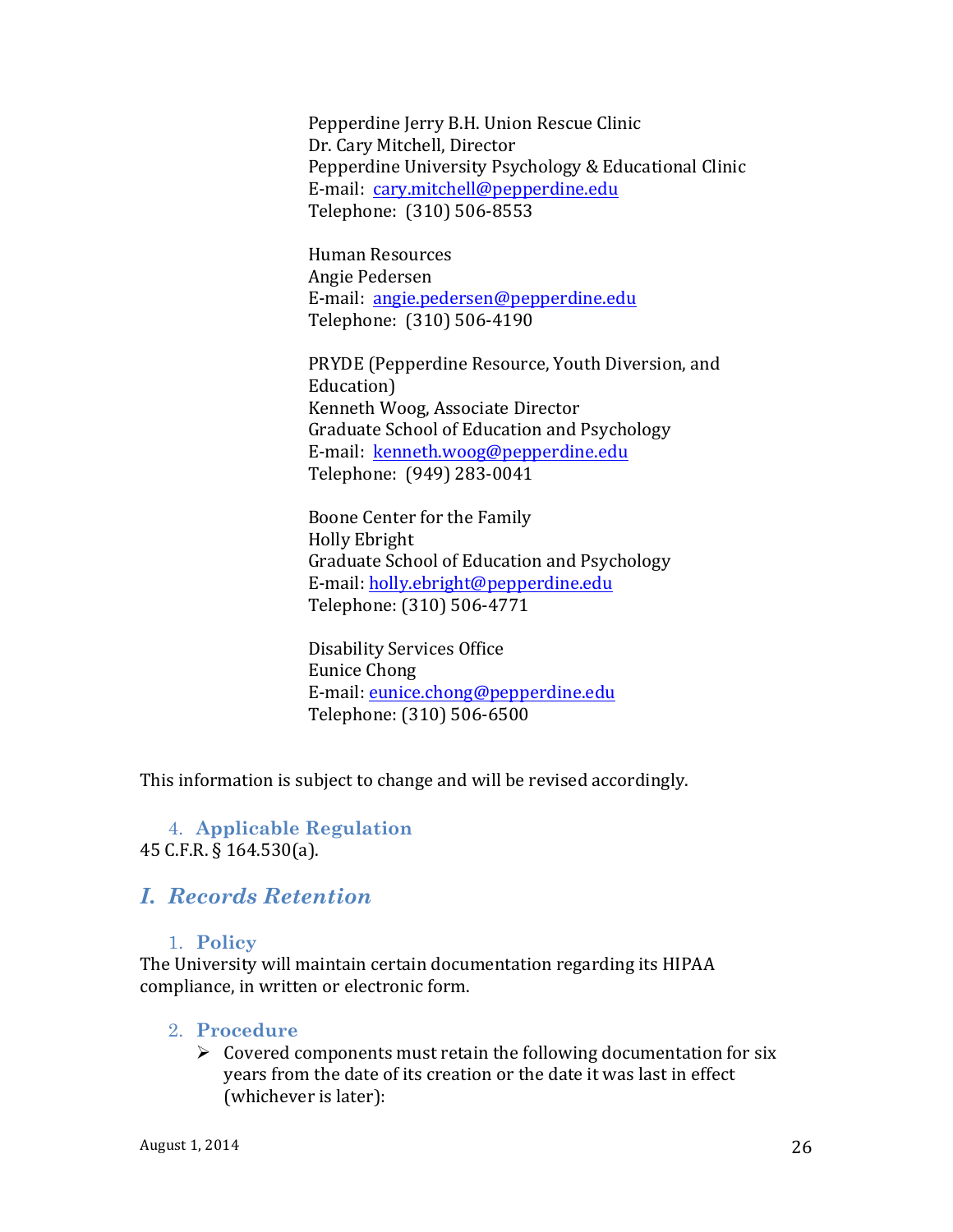- $\circ$  Policies and Procedures. Any policy or procedural documentation, including notice of privacy practices, consents (if any) and authorizations, and other standard forms.
- o Patient Requests. Patient requests for access, amendment, or accounting of disclosures.
- $\circ$  Complaints. The handling of any individual's complaints.
- o Workforce Training. The processes for and content of workforce training.
- $\circ$  Sanctions. The handling of any sanctions against members of its workforce who fail to comply with the privacy policies and procedures of the covered component.
- $\triangleright$  If state laws require longer retention periods, the state requirements control.

3. **Applicable Regulation** 45 C.F.R. § 164.530(j).

# *J. Research*

#### 1. **Policy**

HIPAA establishes privacy protections from human subjects research and establishes the conditions under which protected health information may be used or disclosed by Pepperdine University for research purposes. This policy and procedure should be followed in addition to any applicable federal or state regulations governing the protection of human subjects research, as well as any applicable Institutional Review Board ("IRB") policies and procedures.

#### 2. **Procedure**

#### *Research*

- $\triangleright$  Pepperdine University may use or disclose protected health information for research, regardless of the source of the funding of the research, in the following circumstances:
	- $\circ$  Individual Authorization. The individual has signed a valid authorization;
	- $\circ$  Board Approval of Waiver. The IRB has approved a proper waiver of the need to obtain the individuals authorization:
	- $\circ$  Limited Data Set. The health information is used or disclosed in a limited data set in accordance with a valid Data Use Agreement;
	- $\circ$  De-identification. The health information has been de-identified;
	- $\circ$  Preparatory to Research. PHI may be used or disclosed to a researcher as necessary to prepare a research protocol or for similar purposes preparatory to research if the University obtains the following representations from the researcher:  $(a)$  the use or disclosure is sought solely to review PHI as necessary to prepare a research protocol or for similar purposes preparatory to research: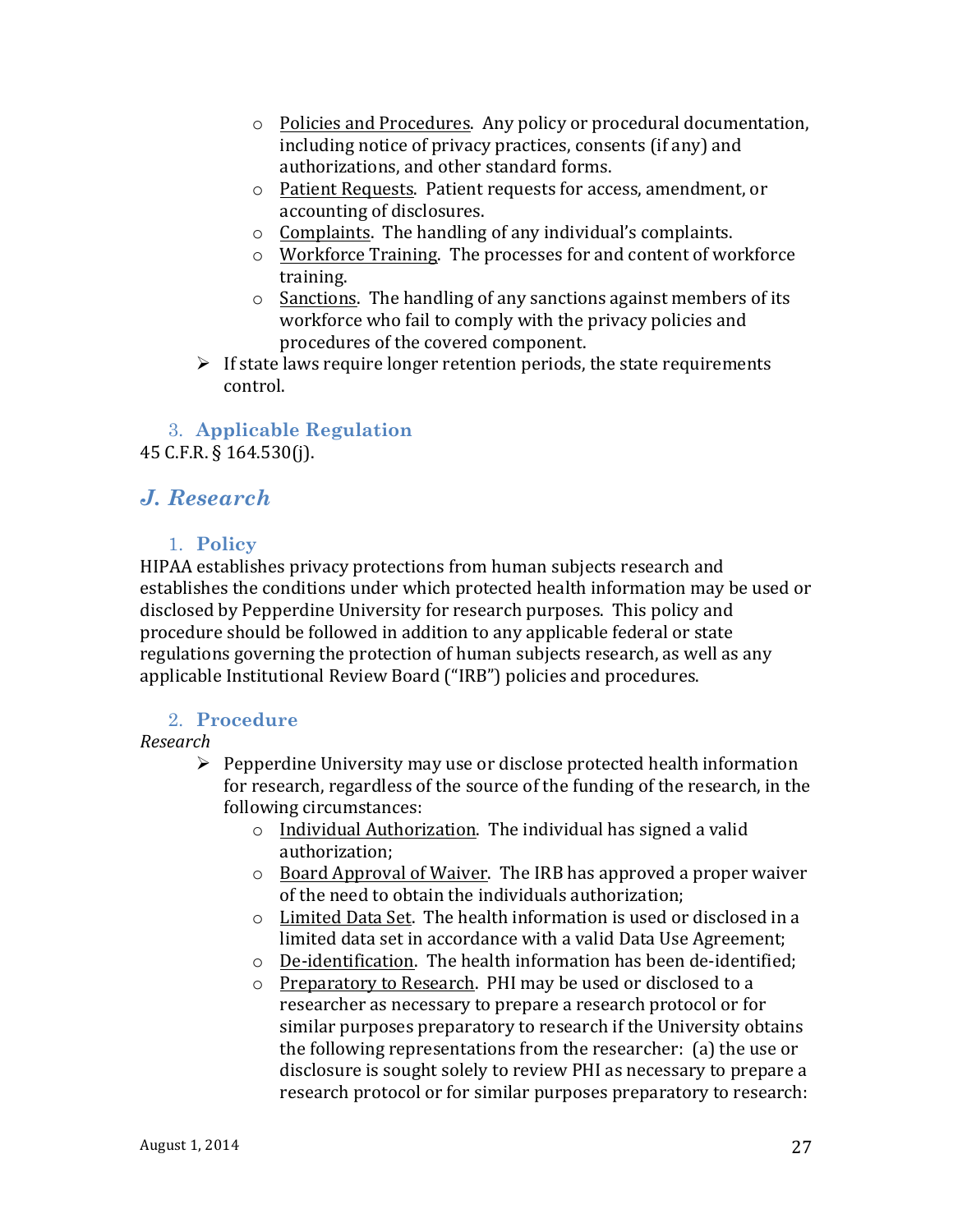(b) no PHI will be removed from the University by the researcher in the course of the review; and  $(c)$  the PHI for which use or access is sought is necessary for the research purposes;

- o Decedent's Research. PHI may be used or disclosed to a researcher for research on decedents if the University obtains the following from the researcher:  $(a)$  a representation that the use or disclosure sought is solely for research on the PHI of decedents; (b) documentation of the death of such individual(s) and/or research subject(s); (c) a representation that the PHI for which use or disclosure is sought is necessary for research purposes.
- $\triangleright$  If the University is also the researcher, the University must still obtain the proper authorization or fit within one of the other exceptions before using PHI for research purposes.

#### *Research Pursuant to an Authorization*

- $\triangleright$  Research authorizations must contain the same core elements as other authorizations (Authorization to Use or Disclose Protected Health Information on pages 9 and 10), except for the following differences:
	- $\circ$  The University may condition the provision of research-related treatment on a provision of authorization for the use or disclosure of protected health information for such research;
	- $\circ$  An authorization for use and disclosure of protected health information for a research study may be combined with any other type of written permission for the same research study, including another authorization for the use or disclosure of protected health information for such research or consent to participate in such research;
	- $\circ$  A research authorization does not need to contain an expiration date or event as is required for other authorizations (the language " end of the research study" or "none" or similar language is sufficient).

#### *Revocation*

- $\triangleright$  A research authorization may be revoked by an individual.
- $\triangleright$  If an authorization is revoked, the University may continue its use or disclosure of the PHI already obtained pursuant to the valid authorization to the extent necessary to preserve the integrity of the research study.

#### *IRB Waiver Approval*

- $\triangleright$  For a use or disclosure to be permitted upon IRB approval, the IRB must document that all of the following criteria have been met:
	- $\circ$  The use or disclosure of PHI involves no more than a minimal risk to the privacy of individuals, based on the presence of the following elements: (i) an adequate plan to protect the identifiers from improper use and disclosure; (ii) an adequate plan to destroy the identifiers at the earliest opportunity consistent with the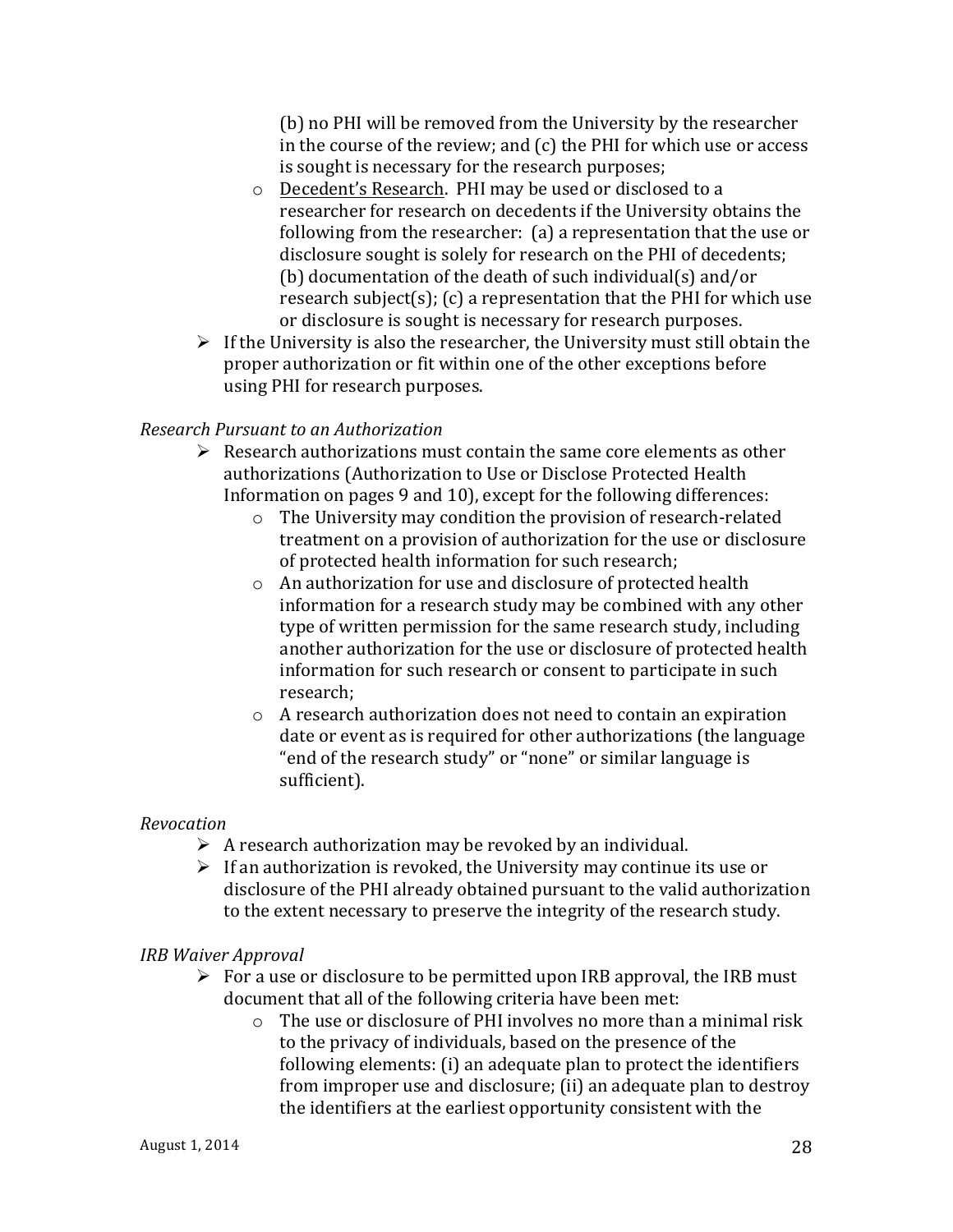conduct of research, unless there is a health or research justification for retaining the identifiers or such retention is otherwise required by law; and (iii) adequate written assurances that the protected health information will not be reused or disclosed to any other person or entity, except as required by law, for authorized oversight of the research study, or for other research for which the use or disclosure of protected health information would be permitted under this policy;

- $\circ$  The research could not be conducted without the waiver or alteration; and
- $\circ$  The research could not be conducted without access to and use of the protected health information.
- $\triangleright$  The documentation should include a statement identifying the IRB and the date on which the alteration or waiver of authorization was approved.
- $\triangleright$  The documentation should include a brief description of the PHI for which use or access has been determined to be necessary by the IRB.
- $\triangleright$  The documentation should include a statement that the alteration or waiver of authorization has been reviewed.
- $\triangleright$  The Chair of the IRB or other member designated by the Chair must sign the document.

### 3. **Applicable Regulations**

45 C.F.R. §§ 164.501, 164.508, 164.512.

# *K. Right to Request Access to Protected Health Information*

#### 1. **Policy**

Individuals have the right to request access to inspect or copy their protected health information that is maintained in a designated record set. The University will address an individual's request to inspect or copy his or her protected health information in a timely and professional manner. Individuals do not have the right to access certain types of information (set forth below), and in those situations, the University may deny an individual's request to access. In certain circumstances, an individual may have the right to have a denial reviewed. The University will adhere to the procedures set forth below when addressing, denying, or reviewing an individual's request to access.

#### 2. **Procedure**

#### *Requests for Access*

- $\triangleright$  A Sample Request for Access Form is set forth on page 47 of this Manual.
- $\triangleright$  Each covered component must designate the title of the person(s) or office responsible for receiving and processing requests for access by individuals.
- $\triangleright$  Individuals must be instructed to direct their request for access to the designated person responsible for receiving such requests.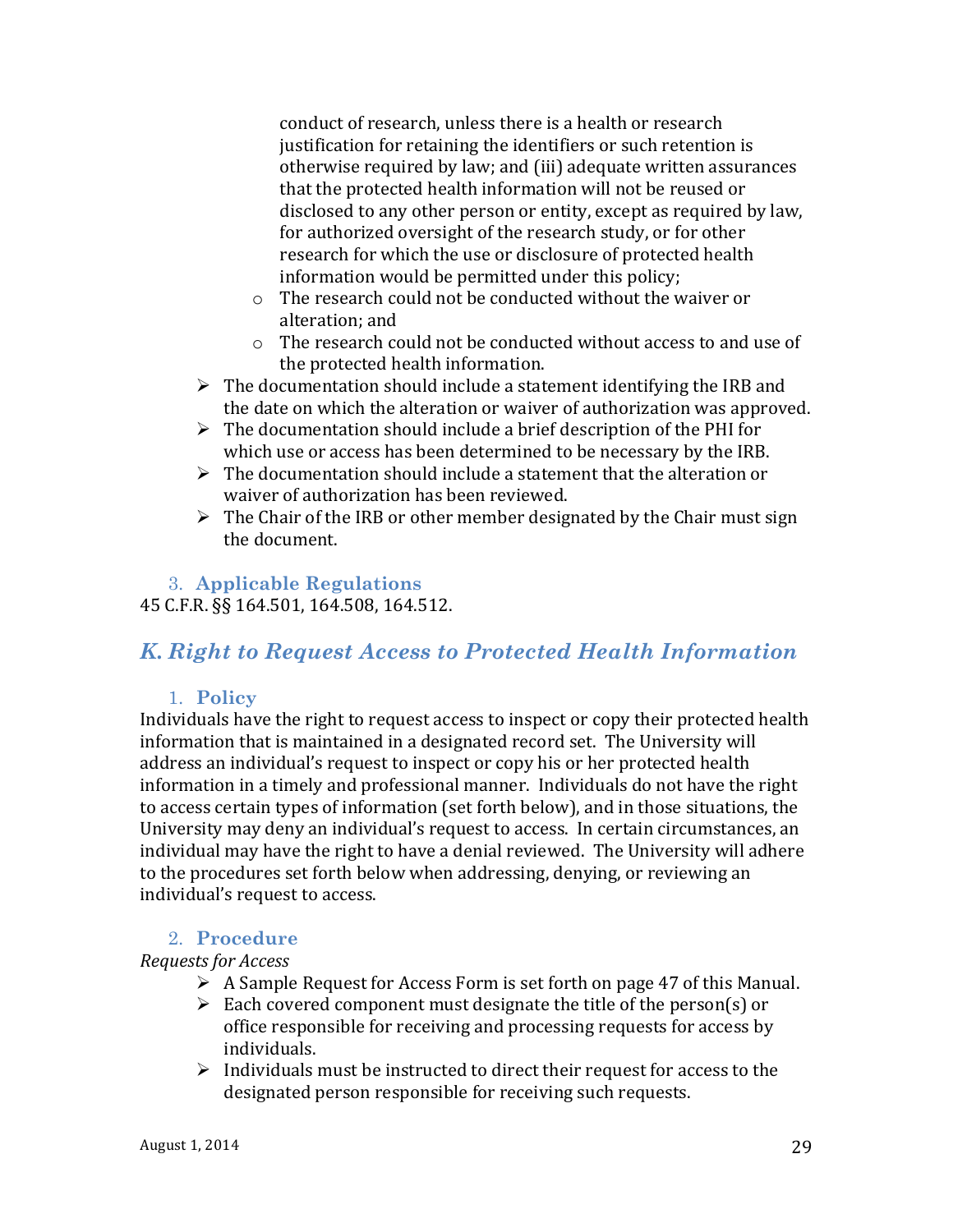- $\triangleright$  Individuals may be instructed to make their request for access in writing.
- $\triangleright$  The person responsible for processing the request may discuss the scope, format, and other aspects of the request for access with the individual as necessary to facilitate a timely provision of access.
- $\triangleright$  The parties can agree in advance that a summary of the requested protected health information will be provided in lieu of access to the information.
- $\triangleright$  Upon receipt of a proper request, the covered component will act on the request by either:  $(1)$  informing the individual of acceptance and providing the access requested; or  $(2)$  providing the individual with a written denial in accordance with the procedure set forth.
- $\triangleright$  If the covered component does not maintain the requested protected health information, but it knows where the requested information is maintained, the covered component will inform the individual where to direct the request for access.
- $\triangleright$  An individual's request for access must be acted upon no later than 30 days after the request is made; or, if the request is for protected health information that is not maintained or accessible on-site, no later that 60 days after the request.

#### *Providing Access*

- $\triangleright$  If a request for access is granted, the individual will be given access to the protected health information in a secure and confidential manner.
- $\triangleright$  The covered component will provide the individual with access to the protected health information in the form or format requested by the individual, if it is readily producible in such form or format. If it is not readily producible in such format, the covered component will provide the access in such other form as agreed to by the individual.
- $\triangleright$  In instances where the protected health information is in more than one record set, or at more than one location, the covered component will only produce the protected health information once in response to the request for access.

#### *Denial of Access*

- $\triangleright$  A Sample Denial of Access Form is set forth on page 45 of this Manual.
- $\triangleright$  A written denial of access may be issued in the following circumstances:
	- $\circ$  Psychotherapy Notes. An individual does not have the right to access psychotherapy notes relating to him or herself except (a) to the extent the patient's treating professional approves to such access in writing; or (b) the patient obtains a court order authorizing such access.
	- $\circ$  Legal Information. An individual does not have the right to access information compiled in reasonable anticipation of, or for use in, a civil, criminal, or administrative action or proceeding.
	- $\circ$  Endangerment. An individual does not have the right to access information in the event that a licensed health care professional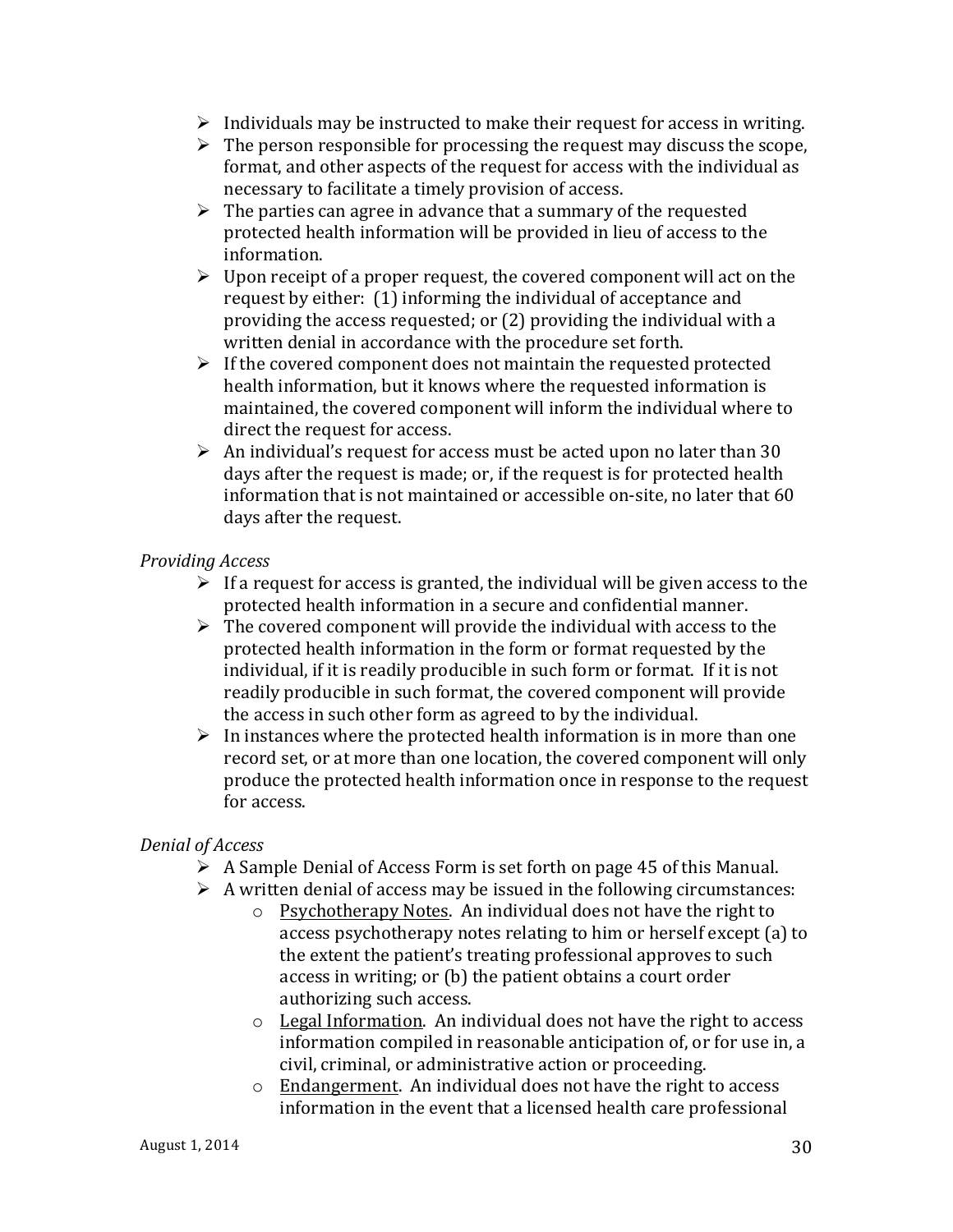has determined, in the exercise of professional judgment, that the access requested is reasonably likely to endanger the life or physical safety of the individual or another person.

- $\circ$  Obtained from Someone Else. An individual does not have the right to access information if the protected health information was obtained from someone other than a health care provider under a promise of confidentiality and the access requested would be reasonably likely to reveal the source of the information.
- $\circ$  Reference to Other People. An individual does not have the right to access information if the protected health information makes reference to another person and a licensed health care professional has determined, in the exercise of professional judgment, that access requested is reasonably likely to cause substantial harm to such other person.
- $\circ$  Personal Representative. An individual does not have the right to access information if the request for access is made by the individual's personal representative and a licensed health care professional has determined, in the exercise of professional judgment, that the provision of access to such personal representative is reasonably likely to cause substantial harm to the individual or another person.
- o Research. The University may temporarily suspend an individual's access to protected health information created or obtained in the course of research that includes treatment. The suspension may last for as long as the research is in progress, provided that the individual agreed to the denial of access when consenting to participate in the research, and the individual has been informed that the right of access will be reinstated upon completion of the research.
- o Other Limited Circumstances. There are other limited circumstances when an individual does not have the right to access protected health information, listed in 45 C.F.R. § 164.524.
- $\triangleright$  When denying an individual access to protected health information, the denial will be written in plain language and
	- $\circ$  Contain the basis for the denial;
	- $\circ$  If applicable, contain a statement of the individual's review rights, including a description of how the individual may exercise such rights; and
	- $\circ$  Contain a description of how the individual may complain to the University pursuant to the University's complaint process (and include the title and telephone number of the contact person), or to the appropriate OCR Regional office.
- $\triangleright$  The University must, to the extent possible, grant the individual access to any other protected health information requested after excluding the protected health information that was denied.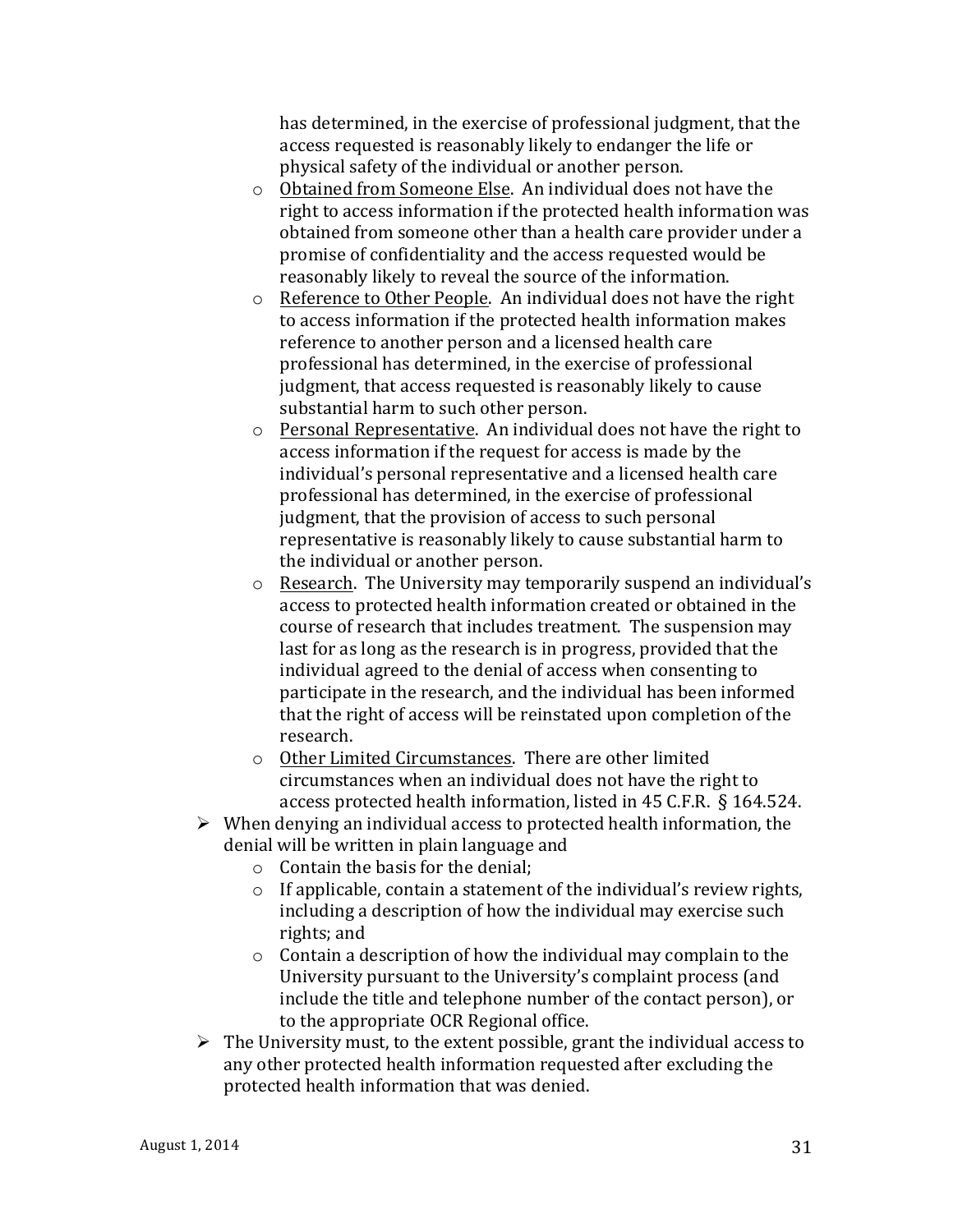#### *Reviewing a Denial of Access*

- $\triangleright$  If access is denied based on (1) Endangerment; (2) Reference to Other People; or (3) Personal Representative (these exceptions are all set forth above), the individual must be given the opportunity to have the denial reviewed.
- $\triangleright$  If an individual has requested a review of denial, the University must designate a licensed health care professional, who was not directly involved in the denial, to review the decision to deny access.
- $\triangleright$  The reviewing official must determine whether or not to confirm the denial based on the standards set forth in  $45$  C.F.R.  $164.524(a)(3)$ . The reviewing official must review the denial of access within a reasonable period of time and then must promptly notify the individual of the decision and take any necessary action to carry out the reviewing officials decision.

#### *Costs and Fees*

- $\triangleright$  The University may impose a reasonable, cost-based fee for copying costs and postage in response to a request for access.
- $\triangleright$  If the individual agrees in advance, the University may impose a reasonable cost-based fee for preparing a summary of the protected health information.

#### *Documentation*

- $\triangleright$  The University must document and retain:
	- $\circ$  The designated record sets that are subject to access by individuals; and
	- $\circ$  The titles of the persons or offices responsible for receiving and processing requests for access by individuals.

#### 3. **Applicable Regulation** 45 C.F.R. § 164.524.

# *L. Right to Request an Accounting of Disclosures*

#### 1. **Policy**

The University will permit individuals to request and receive an accounting of disclosures of their protected health information. An individual may request an accounting for disclosures that have been made up to six years prior to the date of his or her request; however, the University is not required to account for any disclosures that occurred prior to the HIPAA compliance date of April 14, 2003. The accounting must include all disclosures except for the following:

- $\triangleright$  Disclosures made to carry out treatment, payment, or health care operations;
- $\triangleright$  Disclosures made to the individual;
- $\triangleright$  Disclosures made pursuant to an individual's authorization;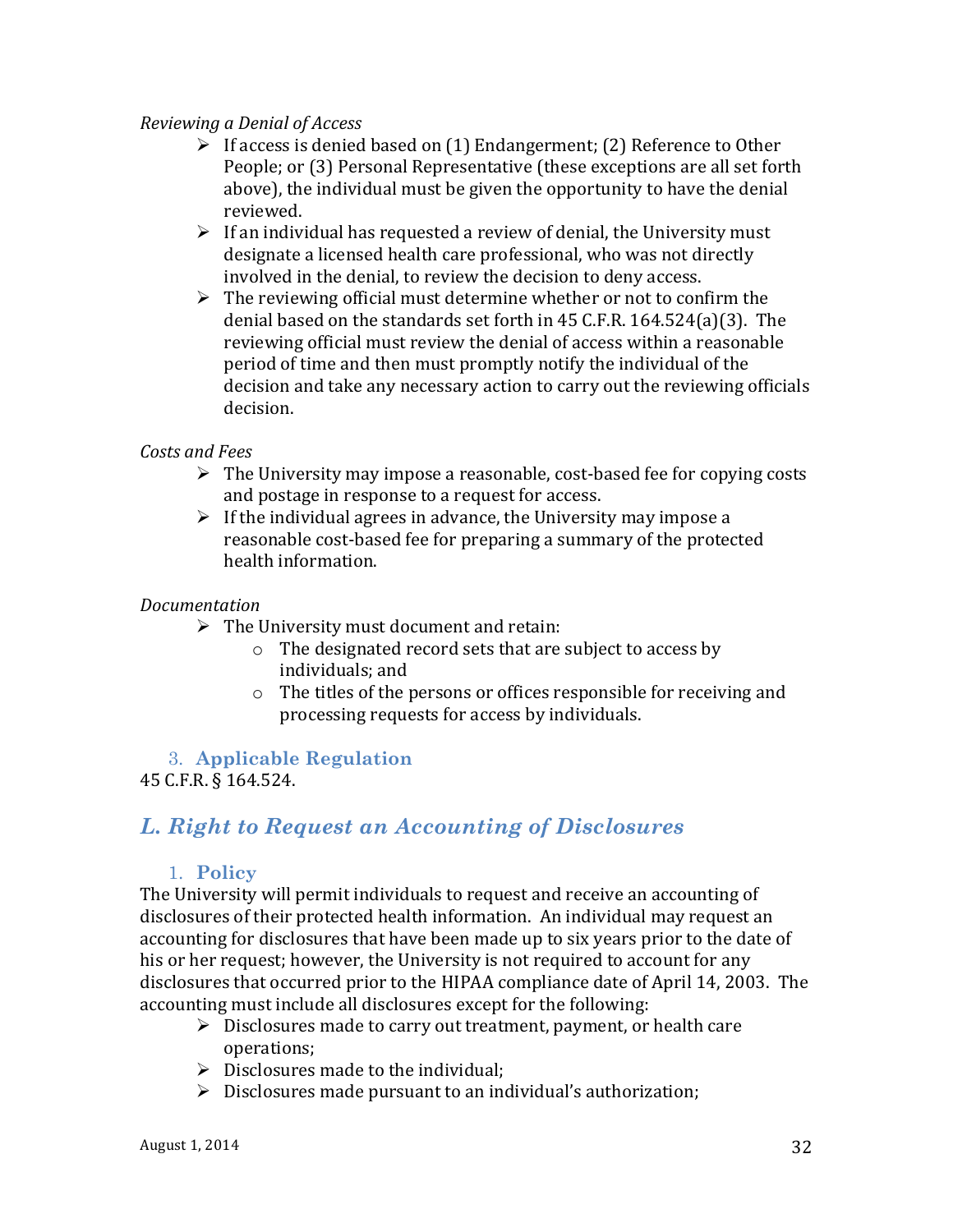- $\triangleright$  Disclosures for a facility directory;
- $\triangleright$  Disclosures to persons directly involved in the individual's care or payment or disclosures for notification purposes pursuant to 45 C.F.R. § 164.510(b);
- $\triangleright$  Disclosures for national security or intelligence purposes;
- $\triangleright$  Disclosures to correctional facilities or law enforcement officials;
- $\triangleright$  Disclosures made as part of a limited data set;
- $\triangleright$  Disclosures that occurred prior to the compliance date; and
- $\triangleright$  Other limited disclosures as set forth in 45 C.F.R. § 164.528.

#### 2. **Procedure**

#### *Request for Accounting*

- $\triangleright$  Individuals will be permitted to request and receive an accounting of disclosures of their protected health information.
- $\triangleright$  Designated covered components may require requests for an accounting to be submitted in writing.
- $\triangleright$  A Sample Request for Accounting of Disclosures Form is set forth on page 35 of this Manual.

#### *Accounting Requirements*

- $\triangleright$  A Sample Accounting for Disclosures Form is set forth on page 48 of this Manual.
- $\triangleright$  An individual must receive a written accounting of disclosures and the written accounting must include:
	- $\circ$  The date of disclosure;
	- $\circ$  The name of the entity or person who received the protected health information, if known, the address of such entity or person;
	- $\circ$  A brief description of the protected health information disclosed; and
	- $\circ$  A brief statement of the purpose of the disclosure; or in lieu of such statement, a copy of a written request for a disclosure, if any.
- $\triangleright$  If the University has made multiple disclosures of the protected health information to the same person or entity for a single purpose, or pursuant to a single authorization, the accounting may, with respect to such multiple disclosures, provide:
	- $\circ$  The information required above for the first disclosure during the accounting period;
	- $\circ$  The frequency or number of disclosures made during the accounting period; and
	- $\circ$  The date of the last such disclosure during the accounting period.
- $\triangleright$  The University must act on the individual's request for an accounting no later than 60 days after receipt of such a request. If the University is unable to provide the accounting within this time frame, it may extend the time to provide the accounting by no more than 30 days, provided that: (1) the University provides the individual with a written statement of the reasons for delay and the date by which the University will provide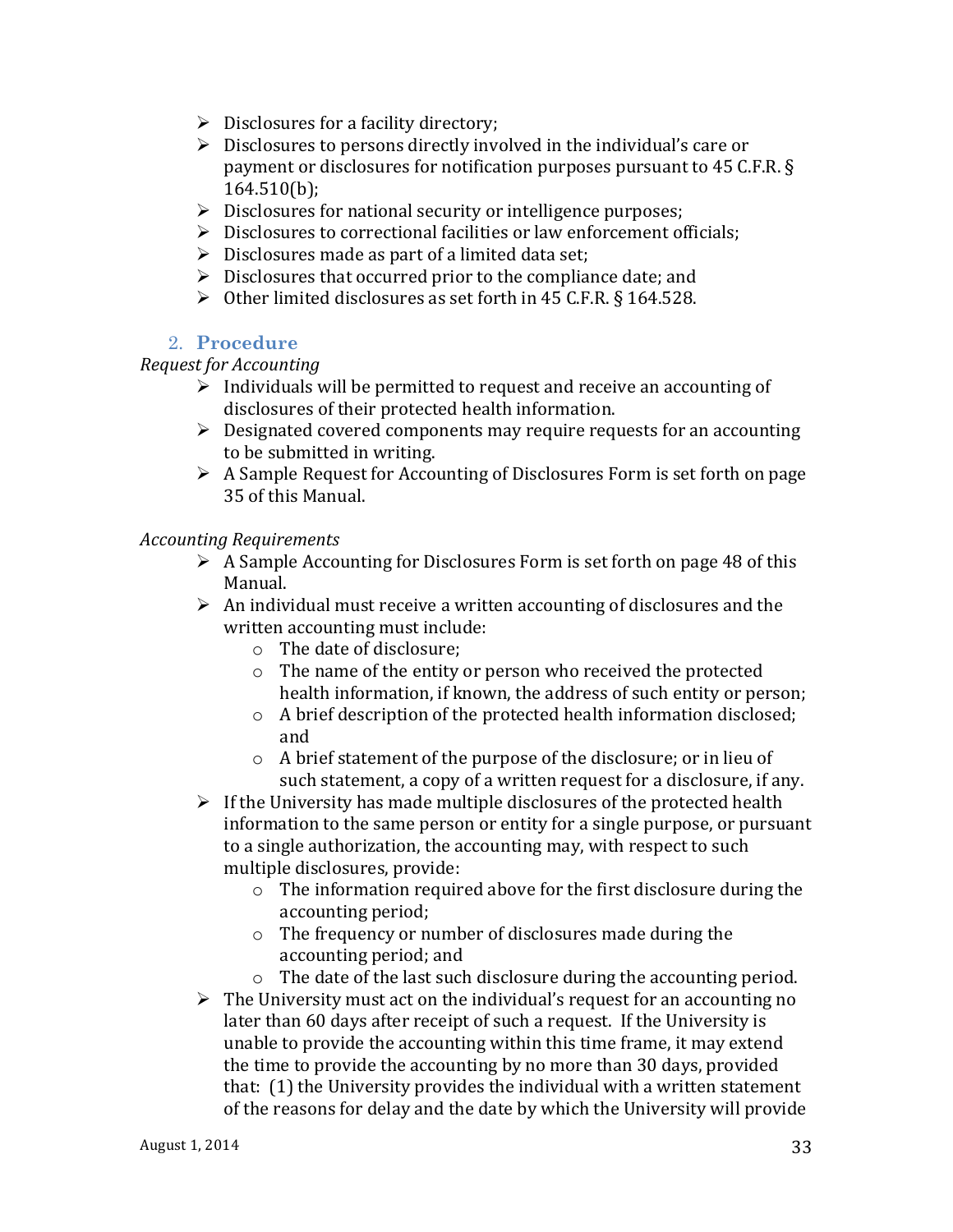the accounting; and (2) the University may have only one such extension of time for action on a request for an accounting.

#### *Suspension of Accounting of Disclosures*

- $\triangleright$  An accounting of disclosures may be suspended at the request of a health oversight agency or law enforcement official if certain conditions are met.
- $\triangleright$  If a designated health care component receives a request to suspend an individual's right to receive an accounting of disclosures, the designated covered component should contact the University's Privacy Official.

#### *Costs and Fees*

- $\triangleright$  The first accounting of disclosures to an individual in any twelve (12) month period must be provided at no charge.
- $\triangleright$  A reasonable cost-based fee may be imposed for each subsequent request for an accounting by the same individual within the 12-month period, provided that the University informs the individual in advance of the fee and provides the individual with an opportunity to withdraw or modify the request.

### 3. **Applicable Regulation**

45 C.F.R. § 164.528.

# *M.Right to Request an Amendment to Protected Health Information*

### 1. **Policy**

Individuals have the right to request an amendment or correction to their protected health information. The University will permit an individual to request an amendment to his or her protected health information in their designated record set for as long as the information is maintained in the designated record set. An individual can request an amendment to his or her protected health information that was not created by the University, but the individual must provide the University with a reasonable basis to believe that the originator of the information is no longer available to act on the request. The University has the right to deny the request to amend in certain circumstances.

#### 2. **Procedure**

*Requests for an Amendment*

- $\triangleright$  A Sample Request for an Amendment Form is set forth on page 49 of this Manual.
- $\triangleright$  Each covered component of the University must designate the title of the  $person(s)$  or office responsible for receiving and processing requests for an amendment by individuals.
- $\triangleright$  Individuals must be instructed to direct their requests for an amendment to the designated person responsible for receiving such request.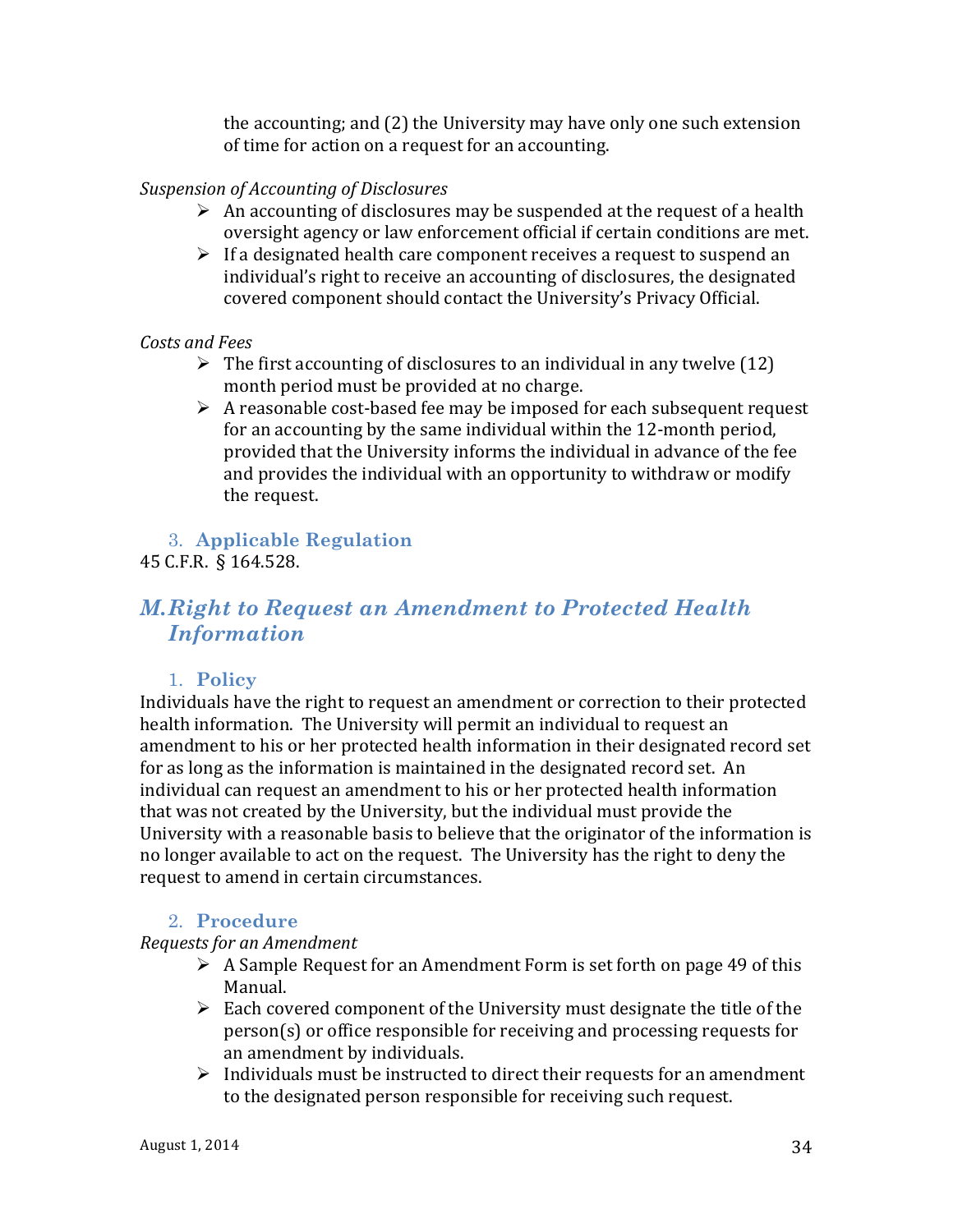- $\triangleright$  A covered component may instruct individuals to make their requests in writing and may require the individual to provide a reason to support the requested amendment, as long as the designated covered component informs the individual in advance of such requirements.
- $\triangleright$  The University must act upon an individual's request for amendment no later than 60 days after receipt of the request. If the covered entity is unable to act on the amendment within this time period, the University may extend the time for such action by no more than 30 days, provided that:  $(1)$  the University provides the individual with a written statement of the reasons for the delay and the date by which the University will complete its action on the request; and (2) the University may have only one such extension of time for action on a request for an amendment.

#### *Accepting a Request to Amend*

- $\triangleright$  If the requested amendment is accepted, in whole or in part, the covered component shall inform the individual of the acceptance and make the appropriate amendment.
- $\triangleright$  At a minimum, the covered component shall amend the information by identifying the affected information in the designated record set and appending or otherwise providing a link to the location of the amendment.
- $\triangleright$  The covered component and the individual should identify the relevant persons or entities, including business associates, who need to be informed about the amendment.

#### *Denying a Request to Amend*

- $\triangleright$  A Sample Denial of Request for an Amendment Form is set forth on page 44 of this Manual.
- $\triangleright$  An individual's request for an amendment may be denied if the covered component determines that the protected health information or record that is the subject of the request:
	- $\circ$  Was not created by the University, unless the individual provides a reasonable basis to believe that the originator of the protected health information is no longer available to act on the requested amendment;
	- $\circ$  Is not part of the individual's designated record set;
	- $\circ$  Is not available for inspection by the individual pursuant to the Access to Right to Request Access to PHI policy, set forth herein; and
	- $\circ$  Is accurate and complete.
- $\triangleright$  If a covered component denies the requested amendment, the covered component shall inform the individual in writing.
- $\triangleright$  The denial shall be written in plain language and contain the following:
	- $\circ$  The basis for the denial: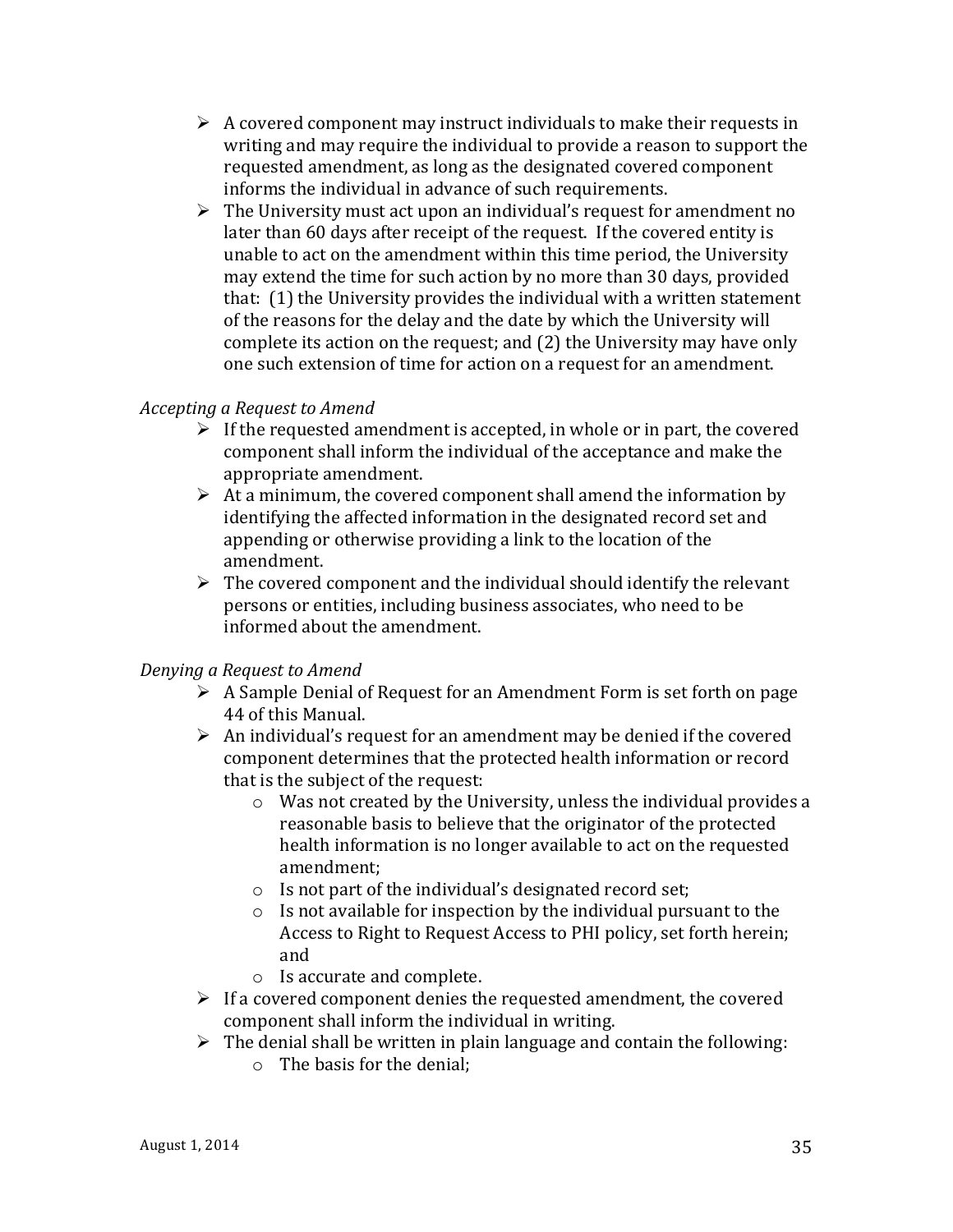- $\circ$  A statement notifying the individual that he or she has the right to submit a written statement of disagreement and a description of how the individual may file such a statement;
- $\circ$  A statement notifying the individual that if he or she does not submit a statement of disagreement, the individual may request that the designated covered component provide the individual's request for amendment and the denial with any future disclosures of the protected health information that is the subject of the amendment; and
- $\circ$  A description of how the individual may file a complaint pursuant to the Privacy Complaint Policy and Procedure, set forth above.
- $\triangleright$  If the University denies a request for an amendment, the individual has the right to file a statement of disagreement.

#### *Statement of Disagreement*

- $\triangleright$  If the University denies an individual's request for an amendment, the individual will have the right to submit a statement of disagreement.
- $\triangleright$  The University may then prepare a written rebuttal to the individual's statement of disagreement.
- $\triangleright$  A copy of the rebuttal must be provided to the individual.

### 3. **Applicable Regulation**

45 C.F.R. § 164.526.

# *N.Right to Request Confidential Communication*

#### 1. **Policy**

Individuals may request to receive communications of protected health information in a confidential manner (e.g., by alternative means or in alternative locations). The University shall accommodate reasonable requests to receive confidential communications.

### 2. **Procedure**

- $\triangleright$  A covered component may require an individual to make a request to receive confidential communications in writing.
- $\triangleright$  Covered components may condition the provision of a reasonable accommodation on:  $(1)$  information as to how payment  $(if \text{ any})$  will be handled; and (2) specification of an alternative address or other method of contact.
- $\triangleright$  A covered component may not require an explanation from the individual as to the basis for the request as a condition of providing confidential communications.

3. **Applicable Regulation** 45 C.F.R. § 164.522(b)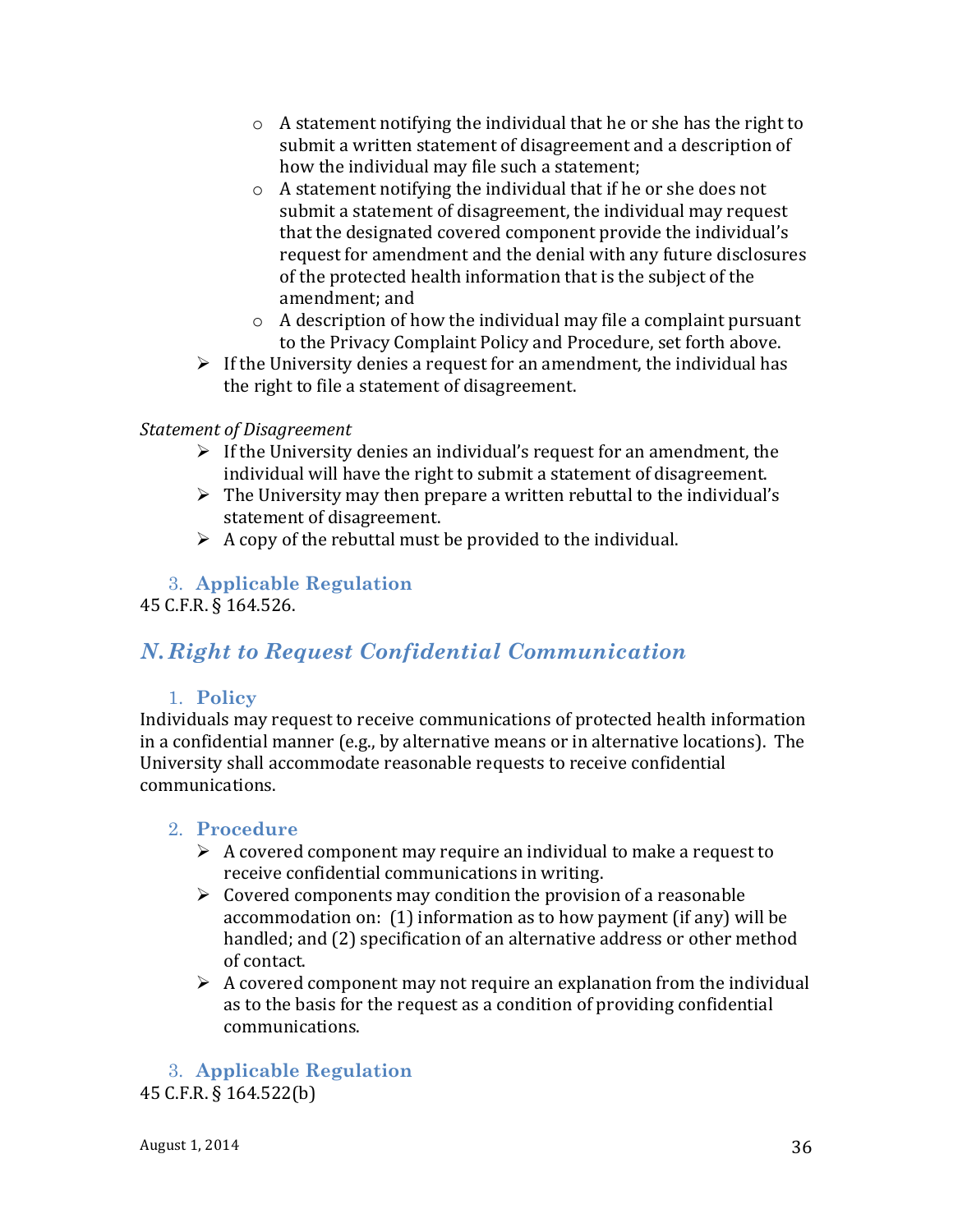# *O. Right to Request Restrictions on the Use and Disclosure of Protected Health Information*

#### 1. **Policy**

Individuals may request restrictions on the use and disclosure of their protected health information. Requests for restriction do not have to be granted; however, if the University agrees to a restriction, it may not use or disclose the protected health information in violation of the restriction, except in emergency situations. Further, any agreed-to restriction will not be effective to prevent uses and disclosures to the individual or as required by law.

#### 2. **Procedure**

*Request to Restrict Use or Disclosure of Protected Health Information*

- $\triangleright$  An individual may request a restriction on the use and disclosure of his or her protected health information.
- $\triangleright$  A covered component does not have to agree to requests for restrictions; however, if it does agree, the covered component may not use or disclose the protected health information in violation of such restriction, except in emergency situations.
- $\triangleright$  The covered component should discuss with the individual whether the restriction should be communicated to others (i.e., other covered components of the University or business associates who may be sending the individual communications on behalf of the University).

#### *Terminating a Restriction*

- $\triangleright$  A restriction can be terminated if:
	- $\circ$  The individual requests the restriction in writing or orally (if the termination is requested orally, it should be documented; or
	- $\circ$  The designated covered component informs the individual that it is terminating the agreement to a restriction, in which case the termination will only apply to protected health information created or received after the individual has been notified of the termination.

#### 3. **Applicable Regulation** 45 C.F.R § 164.522(a).

# *P. Safeguarding Protected Health Information*

#### 1. **Policy**

Pepperdine University will implement appropriate administrative, technical, and physical safeguards, which will reasonably safeguard the confidentiality of protected health information. Designated covered components may develop additional policies and procedures that are stricter than the parameters set forth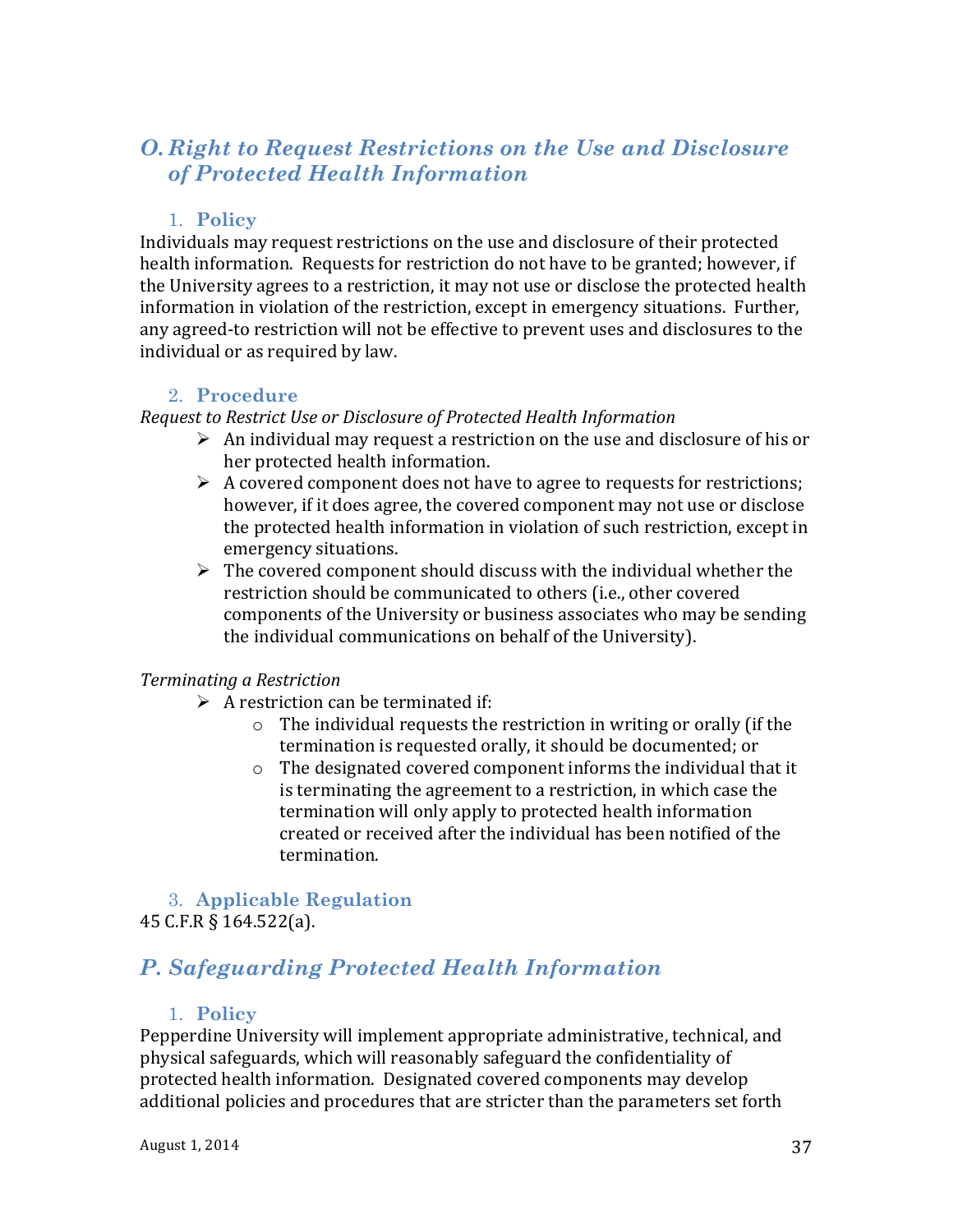below in order to maximize the privacy of protected health information in light of the unique circumstances of a particular component.

### 2. **Procedure**

The University recognizes that each designated covered component has a unique organizational structure. For this reason, it is the responsibility of each designated covered component to determine and implement reasonable administrative, technical, and physical safeguards. The following list of guidelines contains some suggestions of administrative, technical, and physical safeguards that covered components may wish to adopt:

- $\triangleright$  Oral Communications. Exercising due care to avoid unnecessary disclosures of protected health information through oral communications, such as avoiding such conversations in public areas.
- $\triangleright$  Telephone Messages. Limiting messages left on answering machines and voicemails to appointment reminders and messages that do not link an individual's name to protected health information.
- $\triangleright$  Faxes. Placing fax machines in secure areas not readily accessible to visitors, clients, patients, etc. and/or using a cover sheet with a confidentiality notice when faxing protected health information.
- $\triangleright$  Paper Records. Storing paper records and charts in a way that avoids access by unauthorized persons, such as in locked filing cabinets.
- $\triangleright$  Desks and Working Areas. Securing desks and working areas that contain protected health information.
- $\triangleright$  Computer Monitors. Positioning computer monitors away from common areas or installing a privacy screen to prevent unauthorized viewing, and/or creating password protected screen savers.
- $\triangleright$  Disposal of Paper records. Disposing of documents containing protected health information in a secure manner, e.g., by shredding.
- $\triangleright$  Disposal of Electronic Materials. Disposing of electronic material that contains unencrypted protected health information in a secure method.
- $\triangleright$  E-mails. Sending e-mails that contain protected health information with a confidentiality notice, and/or sending such e-mails in encrypted form.
- $\triangleright$  Electronic Documents. Securing protected health information that is stored on a hard disk drive or other internal component of a personal computer, such as by password or encryption.

# 3. **Applicable Regulation**

45 C.F.R. § 164.530(c).

# *Q. Training*

### 1. **Policy**

Each designated covered component is responsible for training its workforce (including employees, students, volunteers, etc.) with respect to the University's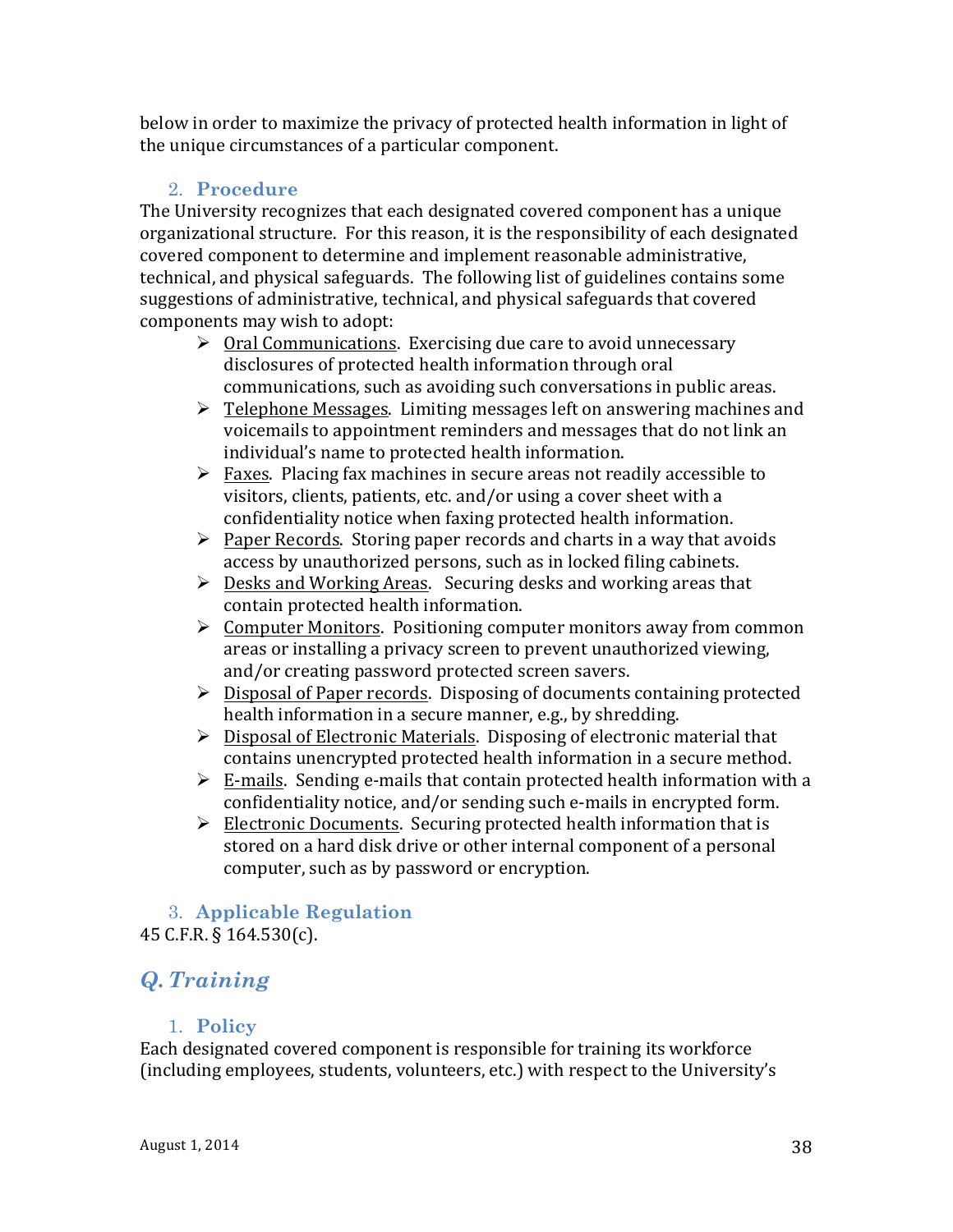HIPAA policies and procedures on the use and disclosure of PHI as necessary and appropriate for the members of the workforce to carry out their function.

#### 2. **Procedure**

*Training*

- $\triangleright$  It will be the responsibility of each designated covered component to ensure that its workforce receives training.
- $\triangleright$  Each employee must be trained no later than April 14, 2003. Each new employee must receive training within a reasonable period of time after the person becomes an employee, etc.
- $\triangleright$  If there is a material change in the policies and procedures and, as a result, certain employees are affected, those employees must receive training on the material change within a reasonable period of time after the change becomes effective.

#### *Documentation*

 $\triangleright$  A covered entity must document that the training has been provided.

#### 3. **Applicable Regulation**

45 C.F.R. § 164.530(b).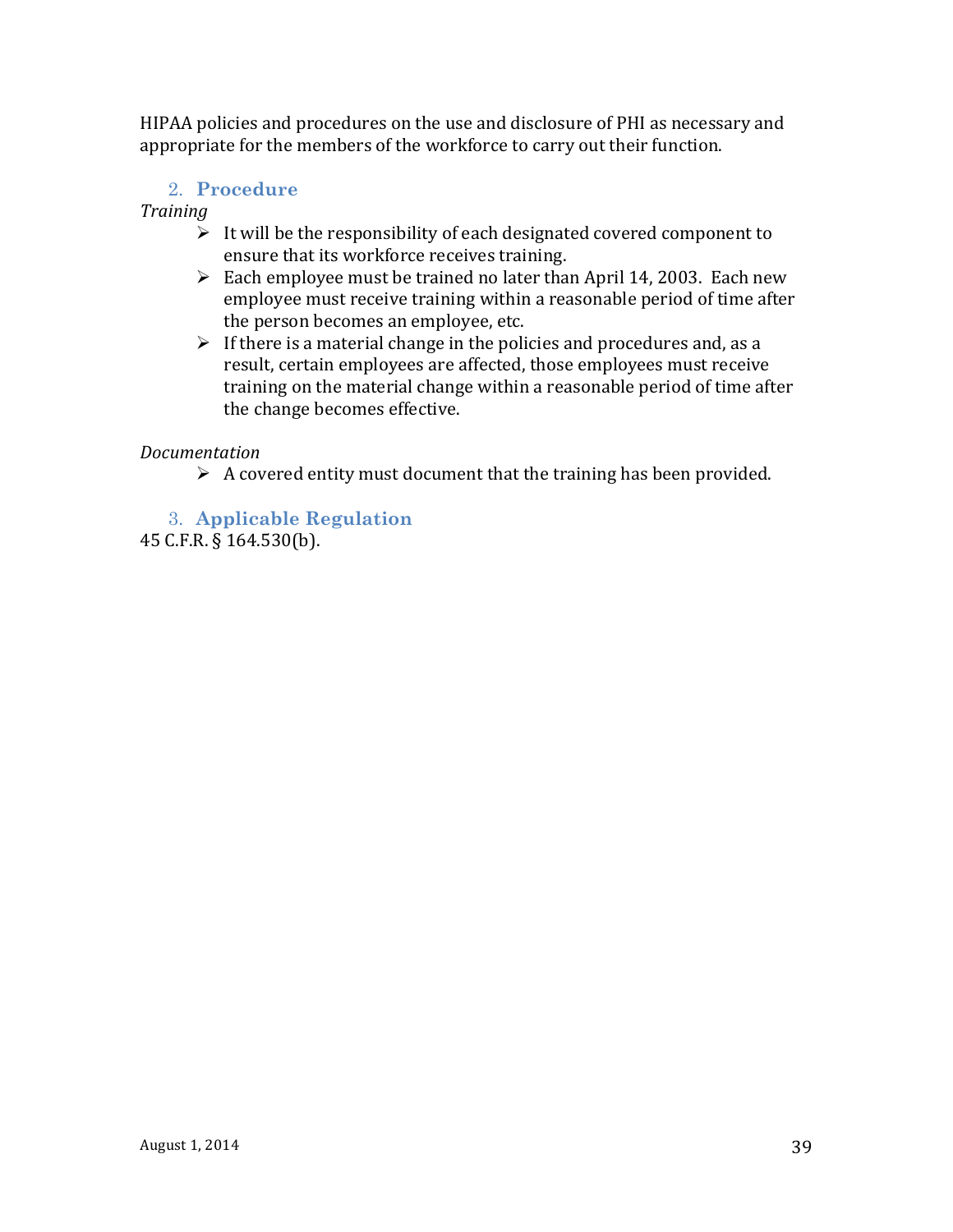# **HIPAA Sample Forms** [see following pages]

- A. Accounting for Disclosures of Protected Health Information
- B. Authorization to Use/Disclose Protected Health Information
- C. Business Associate Agreement
- D. Denial of Request for Amendment
- E. Denial of Request for Access
- F. Privacy Complaint
- G. Request for Access to Protected Health Information
- H. Request for Accounting of Disclosures
- I. Request for Amendment to Protected Health Information
- J. Acknowledgement of Receipt of Notice of Privacy Practices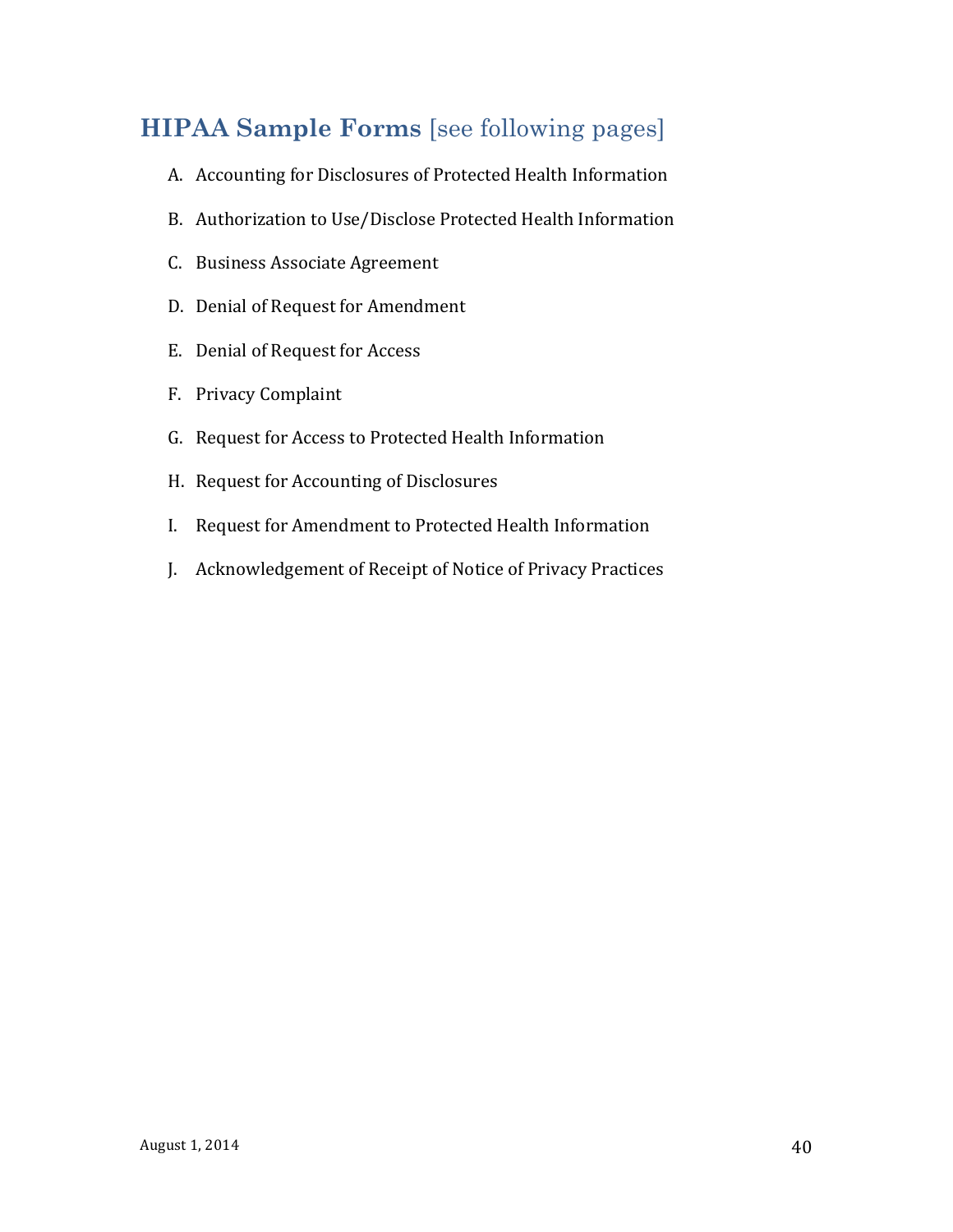# *A. Accounting for Disclosures of Protected Health Information*

| Date of<br><b>Disclosure</b> | Name and<br><b>Address of</b><br>Person who<br><b>Received PHI</b> | <b>Reason for</b><br><b>Disclosure</b> | <b>Description</b><br>of PHI<br><b>Disclosed</b> | Persons or<br><b>Offices</b><br>Processing<br>the<br><b>Accounting</b> |
|------------------------------|--------------------------------------------------------------------|----------------------------------------|--------------------------------------------------|------------------------------------------------------------------------|
|                              |                                                                    |                                        |                                                  |                                                                        |
|                              |                                                                    |                                        |                                                  |                                                                        |
|                              |                                                                    |                                        |                                                  |                                                                        |
|                              |                                                                    |                                        |                                                  |                                                                        |
|                              |                                                                    |                                        |                                                  |                                                                        |
|                              |                                                                    |                                        |                                                  |                                                                        |
|                              |                                                                    |                                        |                                                  |                                                                        |
|                              |                                                                    |                                        |                                                  |                                                                        |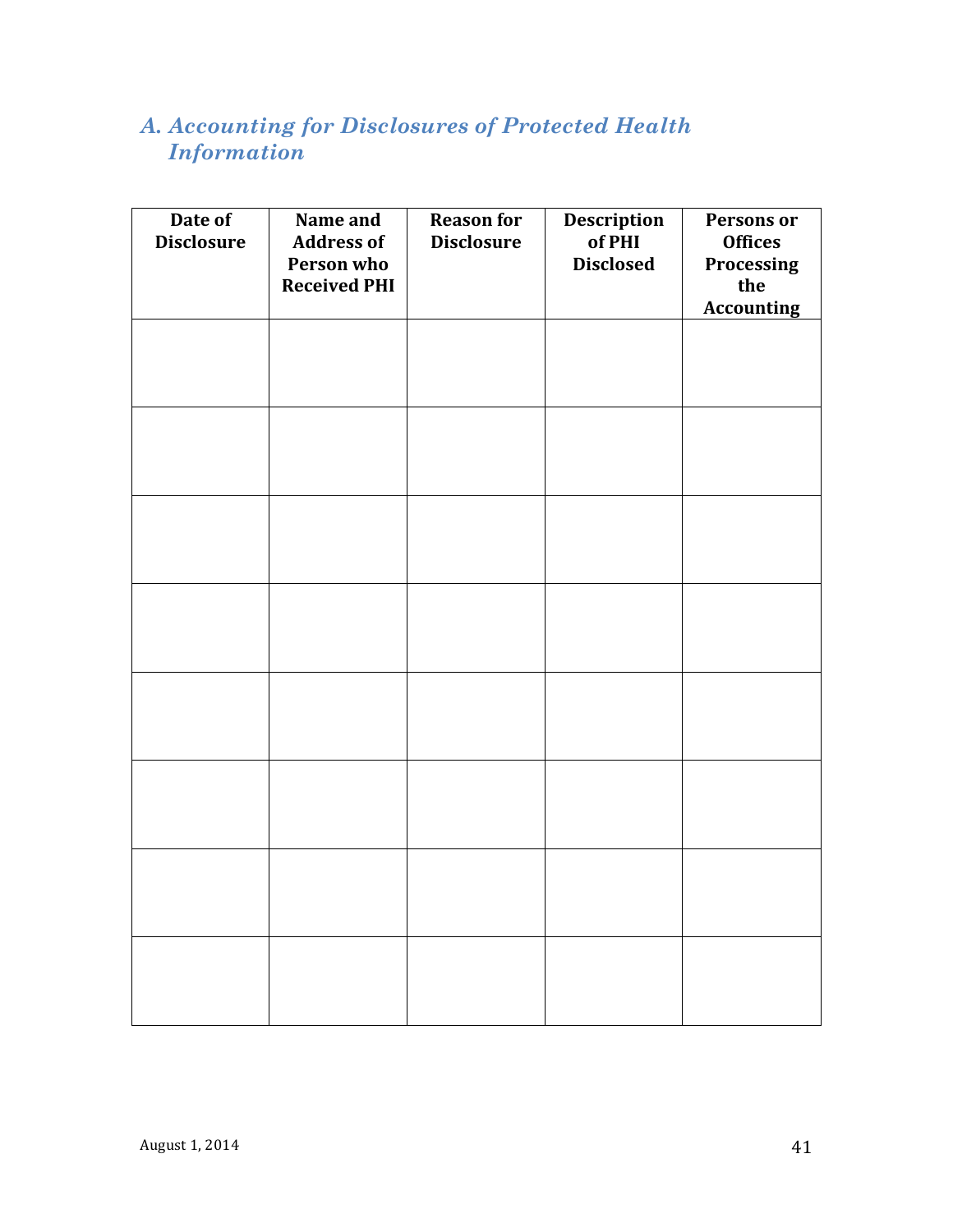# *B. Authorization to Use/Disclose Protected Health Information (HIPAA)*

Name: \_\_\_\_\_\_\_\_\_\_\_\_\_\_\_\_\_\_\_\_\_\_\_\_\_\_\_\_\_\_\_\_\_\_\_\_\_\_\_\_\_\_\_\_\_ Location: \_\_\_\_\_\_\_\_\_\_\_\_\_\_\_\_\_\_\_\_\_\_\_\_\_\_\_\_\_\_\_\_\_\_\_\_\_\_\_\_\_\_ Telephone Number: (\_\_\_\_)\_\_\_\_\_\_\_\_\_\_\_\_\_\_\_\_\_\_\_\_\_\_

I hereby authorize the use and/or disclosure of my health information as described below. I understand that this authorization is voluntary. I also understand that if the person or organization authorized to receive the information is not a health plan or health care provider, the released information may be re-disclosed and may no longer be protected by the federal privacy regulations.

\_\_\_\_\_\_\_\_\_\_\_\_\_\_\_\_\_\_\_\_\_\_\_\_\_\_\_\_\_\_\_\_\_\_\_\_\_\_\_\_\_\_\_\_\_\_\_\_\_\_\_\_\_\_\_\_\_\_\_\_\_\_\_\_\_\_\_\_\_\_\_\_\_\_\_\_\_\_\_\_\_\_\_\_\_\_\_\_\_\_\_\_\_\_\_\_\_\_\_\_\_\_\_\_\_\_\_\_\_\_\_ \_\_\_\_\_\_\_\_\_\_\_\_\_\_\_\_\_\_\_\_\_\_\_\_\_\_\_\_\_\_\_\_\_\_\_\_\_\_\_\_\_\_\_\_\_\_\_\_\_\_\_\_\_\_\_\_\_\_\_\_\_\_\_\_\_\_\_\_\_\_\_\_\_\_\_\_\_\_\_\_\_\_\_\_\_\_\_\_\_\_\_\_\_\_\_\_\_\_\_\_\_\_\_\_\_\_\_\_\_\_\_

\_\_\_\_\_\_\_\_\_\_\_\_\_\_\_\_\_\_\_\_\_\_\_\_\_\_\_\_\_\_\_\_\_\_\_\_\_\_\_\_\_\_\_\_\_\_\_\_\_\_\_\_\_\_\_\_\_\_\_\_\_\_\_\_\_\_\_\_\_\_\_\_\_\_\_\_\_\_\_\_\_\_\_\_\_\_\_\_\_\_\_\_\_\_\_\_\_\_\_\_\_\_\_\_\_\_\_\_\_\_\_ \_\_\_\_\_\_\_\_\_\_\_\_\_\_\_\_\_\_\_\_\_\_\_\_\_\_\_\_\_\_\_\_\_\_\_\_\_\_\_\_\_\_\_\_\_\_\_\_\_\_\_\_\_\_\_\_\_\_\_\_\_\_\_\_\_\_\_\_\_\_\_\_\_\_\_\_\_\_\_\_\_\_\_\_\_\_\_\_\_\_\_\_\_\_\_\_\_\_\_\_\_\_\_\_\_\_\_\_\_\_\_

\_\_\_\_\_\_\_\_\_\_\_\_\_\_\_\_\_\_\_\_\_\_\_\_\_\_\_\_\_\_\_\_\_\_\_\_\_\_\_\_\_\_\_\_\_\_\_\_\_\_\_\_\_\_\_\_\_\_\_\_\_\_\_\_\_\_\_\_\_\_\_\_\_\_\_\_\_\_\_\_\_\_\_\_\_\_\_\_\_\_\_\_\_\_\_\_\_\_\_\_\_\_\_\_\_\_\_\_\_\_\_ \_\_\_\_\_\_\_\_\_\_\_\_\_\_\_\_\_\_\_\_\_\_\_\_\_\_\_\_\_\_\_\_\_\_\_\_\_\_\_\_\_\_\_\_\_\_\_\_\_\_\_\_\_\_\_\_\_\_\_\_\_\_\_\_\_\_\_\_\_\_\_\_\_\_\_\_\_\_\_\_\_\_\_\_\_\_\_\_\_\_\_\_\_\_\_\_\_\_\_\_\_\_\_\_\_\_\_\_\_\_\_

\_\_\_\_\_\_\_\_\_\_\_\_\_\_\_\_\_\_\_\_\_\_\_\_\_\_\_\_\_\_\_\_\_\_\_\_\_\_\_\_\_\_\_\_\_\_\_\_\_\_\_\_\_\_\_\_\_\_\_\_\_\_\_\_\_\_\_\_\_\_\_\_\_\_\_\_\_\_\_\_\_\_\_\_\_\_\_\_\_\_\_\_\_\_\_\_\_\_\_\_\_\_\_\_\_\_\_\_\_\_\_ \_\_\_\_\_\_\_\_\_\_\_\_\_\_\_\_\_\_\_\_\_\_\_\_\_\_\_\_\_\_\_\_\_\_\_\_\_\_\_\_\_\_\_\_\_\_\_\_\_\_\_\_\_\_\_\_\_\_\_\_\_\_\_\_\_\_\_\_\_\_\_\_\_\_\_\_\_\_\_\_\_\_\_\_\_\_\_\_\_\_\_\_\_\_\_\_\_\_\_\_\_\_\_\_\_\_\_\_\_\_\_

\_\_\_\_\_\_\_\_\_\_\_\_\_\_\_\_\_\_\_\_\_\_\_\_\_\_\_\_\_\_\_\_\_\_\_\_\_\_\_\_\_\_\_\_\_\_\_\_\_\_\_\_\_\_\_\_\_\_\_\_\_\_\_\_\_\_\_\_\_\_\_\_\_\_\_\_\_\_\_\_\_\_\_\_\_\_\_\_\_\_\_\_\_\_\_\_\_\_\_\_\_\_\_\_\_\_\_\_\_\_\_ \_\_\_\_\_\_\_\_\_\_\_\_\_\_\_\_\_\_\_\_\_\_\_\_\_\_\_\_\_\_\_\_\_\_\_\_\_\_\_\_\_\_\_\_\_\_\_\_\_\_\_\_\_\_\_\_\_\_\_\_\_\_\_\_\_\_\_\_\_\_\_\_\_\_\_\_\_\_\_\_\_\_\_\_\_\_\_\_\_\_\_\_\_\_\_\_\_\_\_\_\_\_\_\_\_\_\_\_\_\_\_

\_\_\_\_\_\_\_\_\_\_\_\_\_\_\_\_\_\_\_\_\_\_\_\_\_\_\_\_\_\_\_\_\_\_\_\_\_\_\_\_\_\_\_\_\_\_\_\_\_\_\_\_\_\_\_\_\_\_\_\_\_\_\_\_\_\_\_\_\_\_\_\_\_\_\_\_\_\_\_\_\_\_\_\_\_\_\_\_\_\_\_\_\_\_\_\_\_\_\_\_\_\_\_\_\_\_\_\_\_\_\_ \_\_\_\_\_\_\_\_\_\_\_\_\_\_\_\_\_\_\_\_\_\_\_\_\_\_\_\_\_\_\_\_\_\_\_\_\_\_\_\_\_\_\_\_\_\_\_\_\_\_\_\_\_\_\_\_\_\_\_\_\_\_\_\_\_\_\_\_\_\_\_\_\_\_\_\_\_\_\_\_\_\_\_\_\_\_\_\_\_\_\_\_\_\_\_\_\_\_\_\_\_\_\_\_\_\_\_\_\_\_\_

\_\_\_\_\_\_\_\_\_\_\_\_\_\_\_\_\_\_\_\_\_\_\_\_\_\_\_\_\_\_\_\_\_\_\_\_\_\_\_\_\_\_\_\_\_\_\_\_\_\_\_\_\_\_\_\_\_\_\_\_\_\_\_\_\_\_\_\_\_\_\_\_\_\_\_\_\_\_\_\_\_\_\_\_\_\_\_\_\_\_\_\_\_\_\_\_\_\_\_\_\_\_\_\_\_\_\_\_\_\_\_ \_\_\_\_\_\_\_\_\_\_\_\_\_\_\_\_\_\_\_\_\_\_\_\_\_\_\_\_\_\_\_\_\_\_\_\_\_\_\_\_\_\_\_\_\_\_\_\_\_\_\_\_\_\_\_\_\_\_\_\_\_\_\_\_\_\_\_\_\_\_\_\_\_\_\_\_\_\_\_\_\_\_\_\_\_\_\_\_\_\_\_\_\_\_\_\_\_\_\_\_\_\_\_\_\_\_\_\_\_\_\_

- 1. Person or organization authorized to disclose the health information:
- 2. Person or organization authorized to receive the health information:
- 3. Description of health information that may be used/disclosed:
- 4. Description of each purpose for which the health information will be used/disclosed (Note: Not *required if disclosure is requested by the individual*):
- 5. I understand that the person or organization that I am authorizing to use/disclose the information may receive compensation in exchange for the health information described above.
- 6. I understand that I may refuse to sign this authorization and that my refusal to sign will not affect my ability to enroll in a health plan, obtain health care treatment or payment or my eligibility for benefits.\* (*Note*: *Not required if disclosure is requested by the individual*).
- 7. I understand that I may revoke this authorization at any time by providing written notice to:

I understand that my revocation will not affect any actions already taken in reliance on this authorization.

- 8. I understand I may inspect or copy any information to be used or disclosed under this authorization.
- 9. Unless otherwise revoked in writing, this authorization will expire  $\frac{1}{2}$  days from the date signed below. If this date is left blank, the authorization will automatically expire one year from the date I sign below.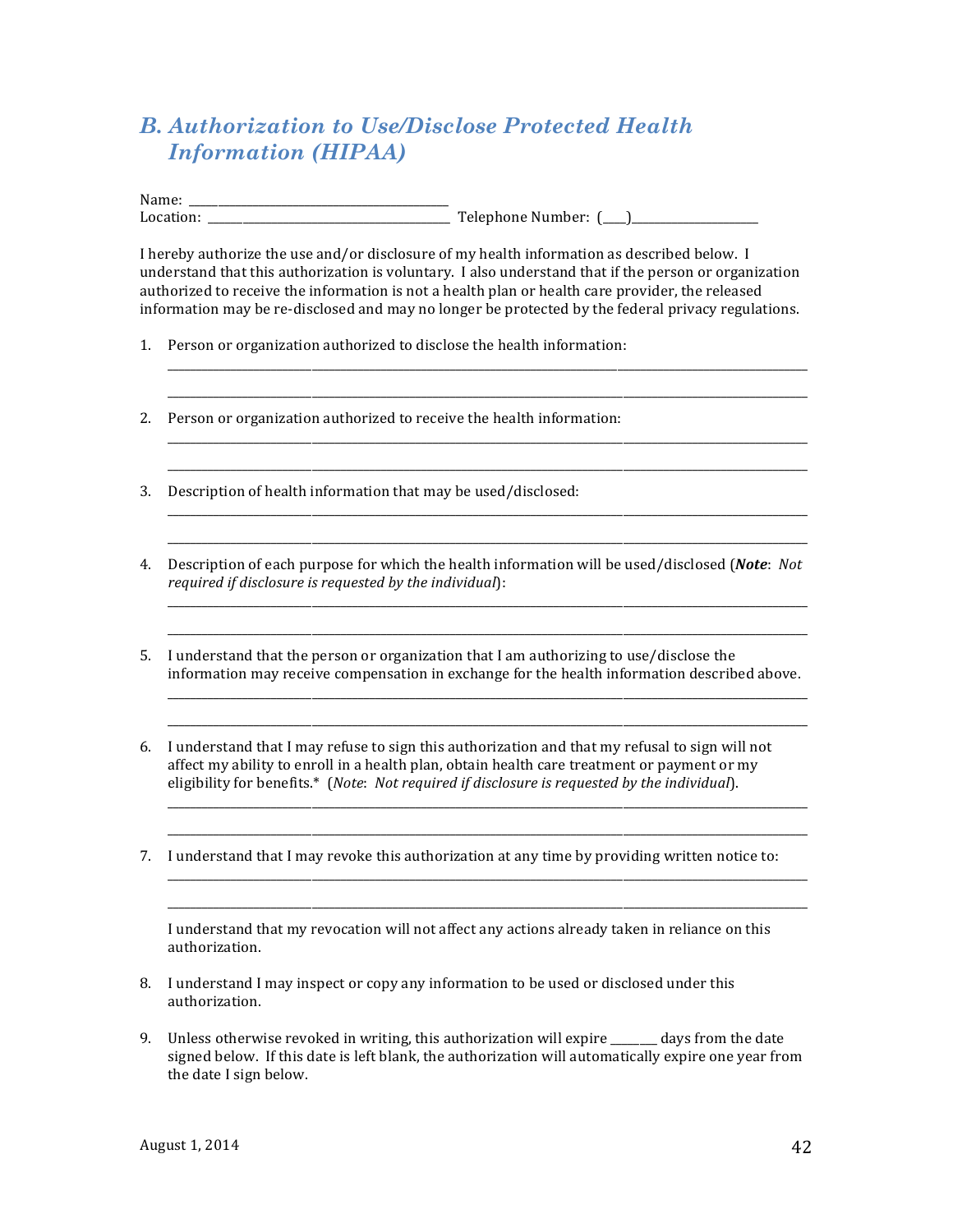Signature of Individual (or Legal Representative) Date

Individual's Name (Print)

Name of Legal Representative, if applicable (Print) Relationship

\*A health plan may condition enrollment or eligibility for benefits on an individual providing an authorization prior to enrollment if the authorization sought is for the plan's eligibility or enrollment determinations relating to the individual or for its underwriting risk or risk rating determinations and the authorization is not for a use or disclosure of psychotherapy notes (45 C.F.R.  $\S$ 164.508(b)(4)(ii)(A&B)).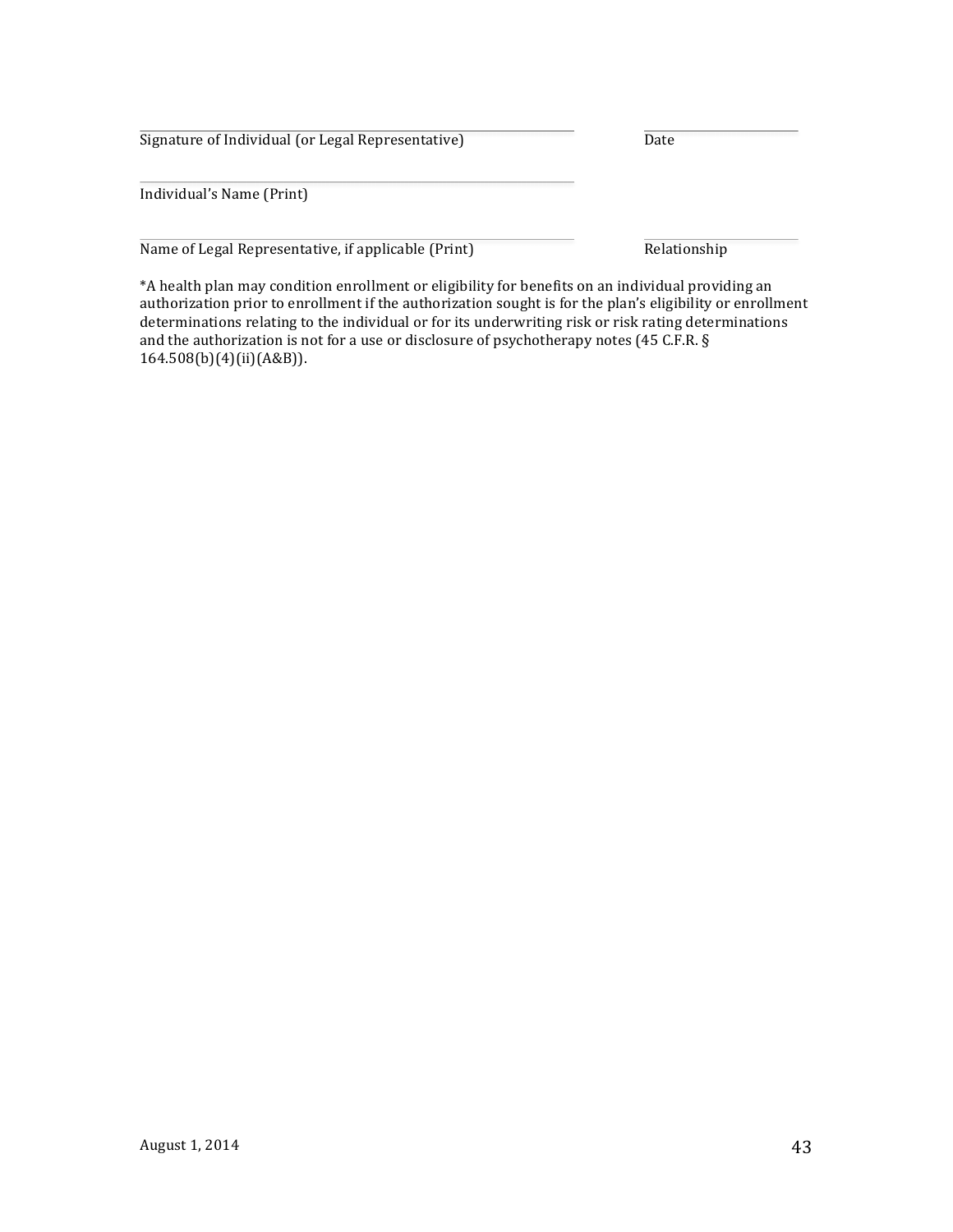### *C. Business Associate Agreement*

#### **Pepperdine University Business Associate Agreement**

#### **Definitions:**

The following terms used in this Agreement shall have the same meaning as those terms in the HIPAA Rules: Breach, Data Aggregation, Designated Record Set, Disclosure, Health Care Operations, Individual, Minimum Necessary, Notice of Privacy Practices, Protected Health Information, Required By Law, Secretary of Department of Health and Human Services, Security Incident, Subcontractor, Unsecured Protected Health Information, and Use.

#### **Specific Definitions:**

(a) Business Associate. "Business Associate" shall generally have the same meaning as the term "business associate" at 45 CFR 160.103, and in reference to the party to this agreement, shall mean **Letter and Letter and Letter and Solution insert name of Business Associate].**

(b) Covered Entity. "Covered Entity" shall generally have the same meaning as the term "covered entity" at 45 CFR 160.103, and in reference to the party to this agreement, shall mean Pepperdine University.

(c) HIPAA Rules. "HIPAA Rules" shall mean the Privacy, Security, Breach Notification, and Enforcement Rules at 45 CFR Part 160 and Part 164.

#### **Obligations and Activities of Business Associate:**

Business Associate agrees to:

(a) Not use or disclose protected health information ("PHI") other than as permitted or required by the Agreement or as required by law;

(b) Use appropriate safeguards, and comply with Subpart C of 45 CFR Part 64 with respect to electronic PHI, to prevent use or disclosure of PHI other than as provided for by the Agreement;

(c) Report to Covered Entity any use or disclosure of PHI not provided for by the Agreement of which it becomes aware, including breaches of unsecured PHI as required at 45 CFR 164.410, and any security incident of which it becomes aware within seven (7) business days;

(d) In accordance with  $45$  CFR  $164.502(e)(1)(ii)$  and  $164.308(b)(2)$ , if applicable, ensure that any subcontractors that create, receive, maintain, or transmit PHI on behalf of the Business Associate agree to the same restrictions, conditions, and requirements that apply to the Business Associate with respect to such information;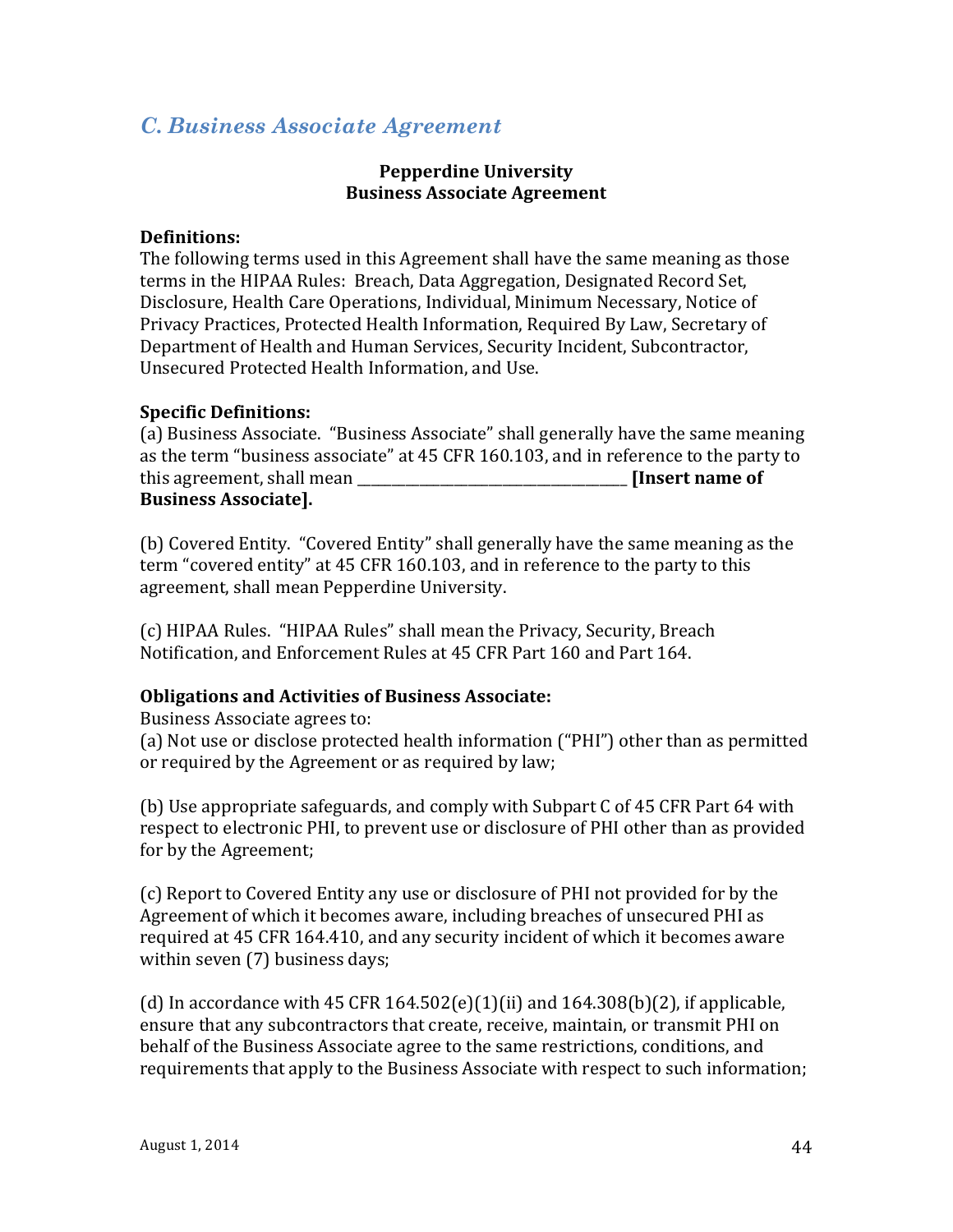(e) Make available PHI in a designated record set to Covered Entity as necessary to satisfy Covered Entity's obligations under 45 CFR 164.524;

(f) Make any amendment(s) to PHI in a designated record set as directed or agreed to by the Covered Entity pursuant to 45 CFR 164.526, or take other measures as necessary to satisfy Covered Entity's obligations under 45 CFR 164.526;

 $(g)$  Maintain and make available the information required to provide an accounting of disclosures to Covered Entity as necessary to satisfy Covered Entity's obligations under 45 CFR 164.528;

(h) To the extent the Business Associate is to carryout one or more of Covered Entity's obligation(s) under Subpart E or 45 CFR Part 164, comply with the requirements of Subpart E that apply to the Covered Entity in the performance of such obligation(s); and

(i) Make its internal practices, books, and records available to the Secretary of Department of Health and Human Services for purposes of determining compliance with the HIPAA Rules.

#### **Permitted Uses and Disclosures by Business Associate:**

(a) Business Associate may only use or disclose PHI as necessary to perform the services set forth in Service Agreement.

(b) Business Associate may use or disclose PHI as required by law.

(c) Business Associate agrees to make uses and disclosures and requests for PHI consistent with Covered Entity's minimum necessary policies and procedures.

(d) Business Associate may not use or disclose protected health information in a manner that would violate Subpart E or 45 CFR Part 164 if done by Covered Entity.

#### **Provisions for Covered Entity to Inform Business Associate of Notice of Privacy Practices and Restrictions ("NPP"):**

(a) Covered Entity shall notify Business Associate of any limitation(s) in the NPP of Covered Entity under 45 CFR 164.520, to the extent that such limitation may affect Business Associate's use or disclosure of PHI.

(b) Covered Entity shall notify Business Associate of any changes in, or revocation of, the permission by an individual to use or disclose his or her PHI, to the extent that such changes may affect Business Associate's use or disclosure of PHI.

(c) Covered Entity shall notify Business Associate of any restriction on the use or disclosure of PHI that Covered Entity has agreed to or is required to abide by under 45 CFR 164.522, to the extent that such restriction may affect Business Associate's use or disclosure of PHI.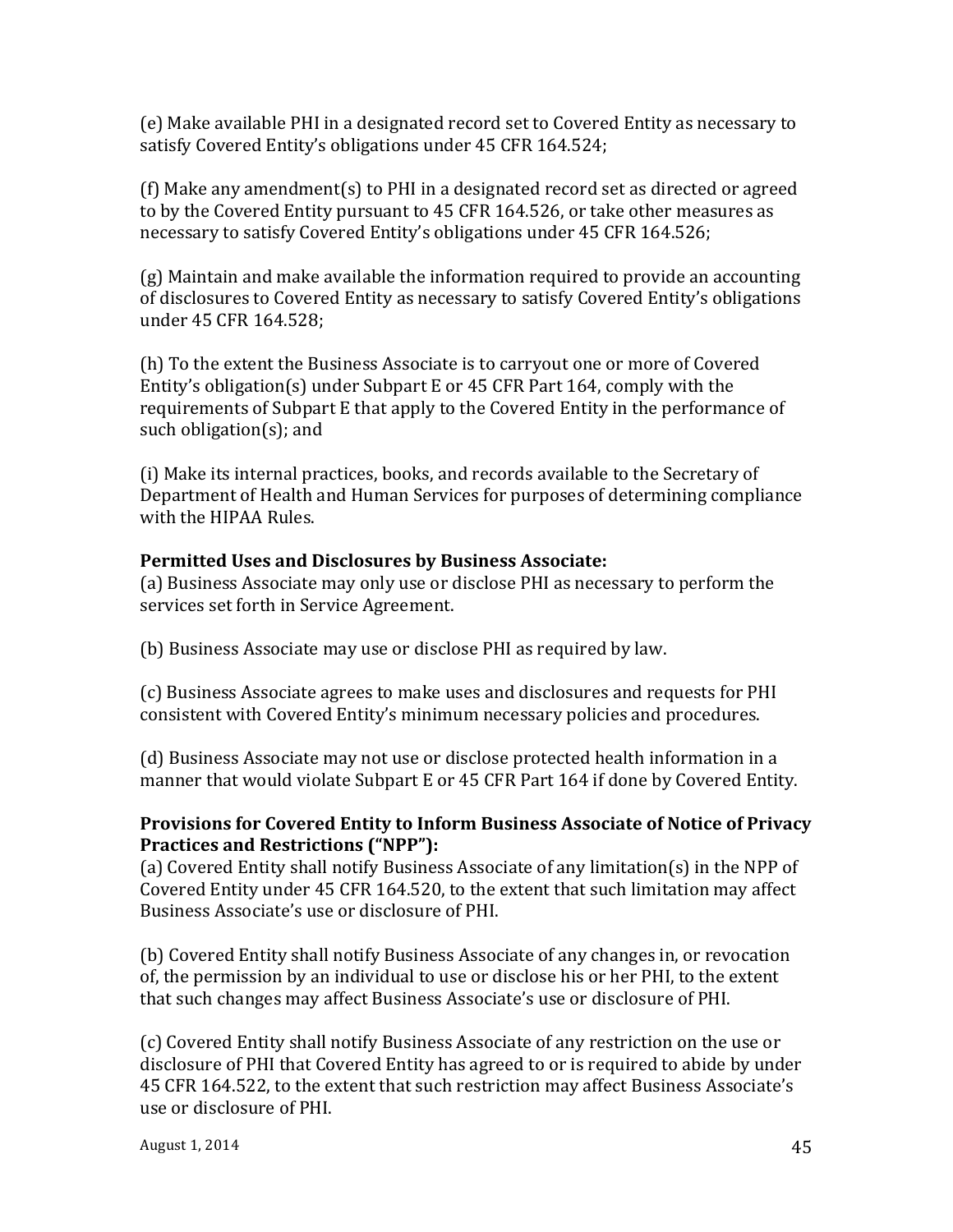#### **Term and Termination:**

(a) Term. The Term of this Agreement shall be effective as of **[Insert effective date]**, and shall terminate on **[Insert termination date]** or on the date

Covered Entity terminates for cause as authorized in paragraph (b) of this Section, whichever is sooner.

(b) Termination for Cause. Business Associate authorizes termination of this Agreement by Covered Entity, if Covered Entity determines Business Associate has violated a material term of the Agreement.

#### **Miscellaneous:**

(a) Injunctions. Covered Entity and Business Associate agree that any violation of the provisions of this Agreement may cause irreparable harm to Covered Entity. Accordingly, in addition to any other remedies available to Covered Entity at law, in equity, or under this Agreement, in the event of any violation by Business Associate of any of the provisions of this Agreement, or any explicit threat thereof, Covered Entity shall be entitled to an injunction or other decree of specific performance with respect to such violation or explicit threat thereof, without any bond or other security being required and without the necessity of demonstrating actual damages.

(b) Indemnification. Business Associate shall indemnify, hold harmless, and defend Covered Entity from and against any and all claims, losses, liabilities, costs and other expenses resulting from, or relating to, the acts or omissions of Business Associate in connection with the representations, duties and obligations of Business Associate under this Agreement.

(c) Obligations of Business Associate upon termination. Upon termination of this Agreement for any reason, Business Associate shall return to Covered Entity, or if agreed to by Covered Entity destroy, all PHI received from Covered Entity, or created, maintained, or received by Business Associate on behalf of Covered Entity, that the Business Associate still maintains in any form. Business Associate shall retain no copies of the PHI.

(d) Survival. The obligations of Business Associate under this Section shall survive the termination of this Agreement.

(e) The parties agree that the Business Associate Agreement may need to be amended as necessary to accommodate changes to HIPAA or other privacy laws and regulations in the future.

(f) The parties further agree that the Business Associate (and its subcontractors if applicable) is acting as an independent contractor and not as an agent of the Covered Entity.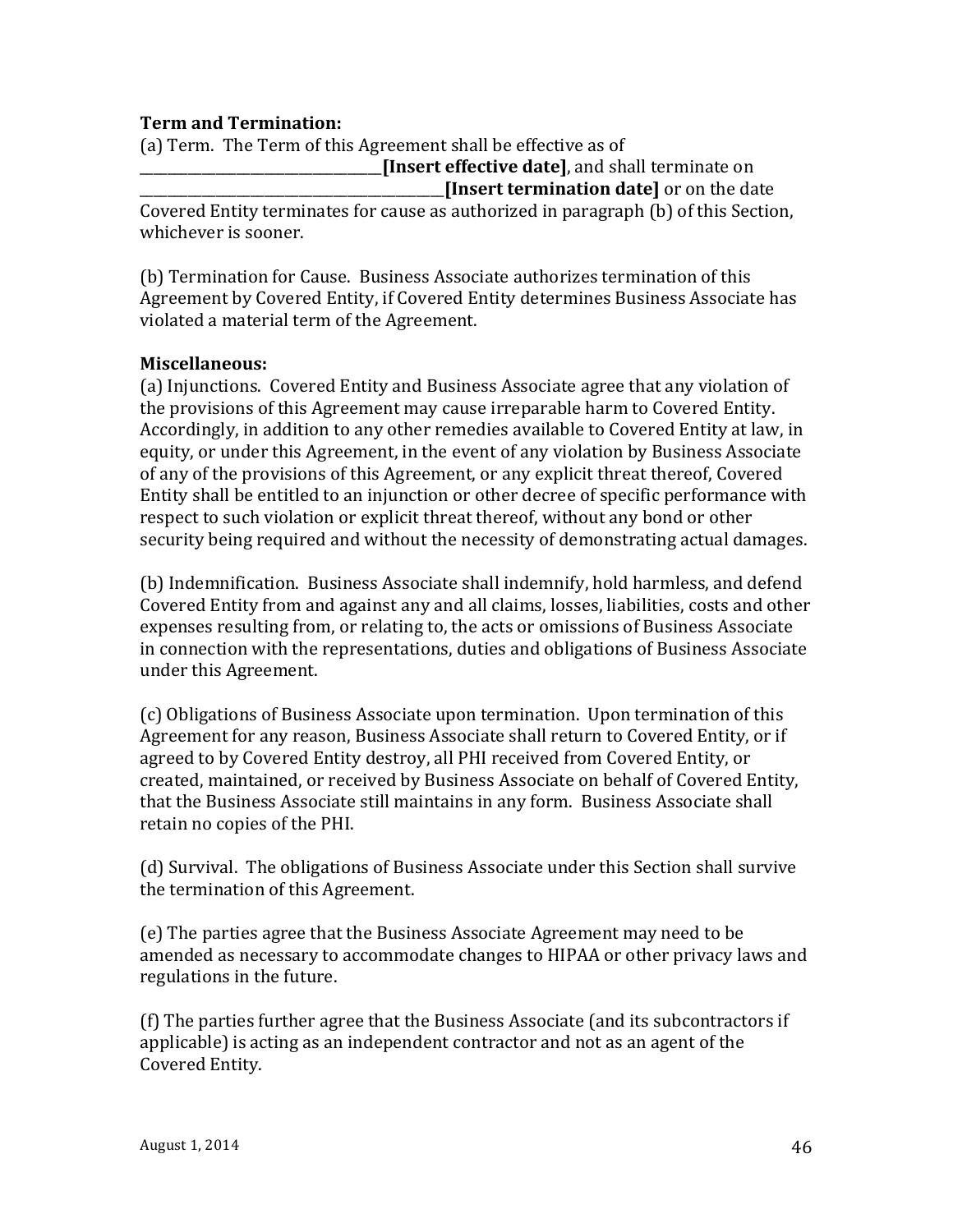(g) For questions regarding Pepperdine University's HIPAA compliance, please contact Kim Miller, HIPAA Compliance Officer, 24255 Pacific Coast Highway, Malibu, CA 90263, 310.506.4208.

IN WITNESS WHEREOF, PEPPERDINE UNIVERSITY AND \_\_\_\_\_\_\_\_\_\_\_\_\_\_\_\_\_\_\_\_\_\_\_\_\_\_\_\_\_\_\_\_\_\_ **[Insert name of Business Associate]** have executed this Agreement as of the date first written above.

ATTEST:

by\_\_\_\_\_\_\_\_\_\_\_\_\_\_\_\_\_\_\_\_\_\_\_\_\_\_\_\_\_\_\_\_\_\_\_\_\_\_\_\_\_\_\_\_\_\_\_\_\_\_\_\_\_ Date\_\_\_\_\_\_\_\_\_\_\_\_\_\_\_\_\_\_\_\_\_\_\_\_\_\_

PEPPERDINE UNIVERSITY

ATTEST:

 BUSINESS ASSOCIATE

by\_\_\_\_\_\_\_\_\_\_\_\_\_\_\_\_\_\_\_\_\_\_\_\_\_\_\_\_\_\_\_\_\_\_\_\_\_\_\_\_\_\_\_\_\_\_\_\_\_\_\_\_\_ Date\_\_\_\_\_\_\_\_\_\_\_\_\_\_\_\_\_\_\_\_\_\_\_\_\_\_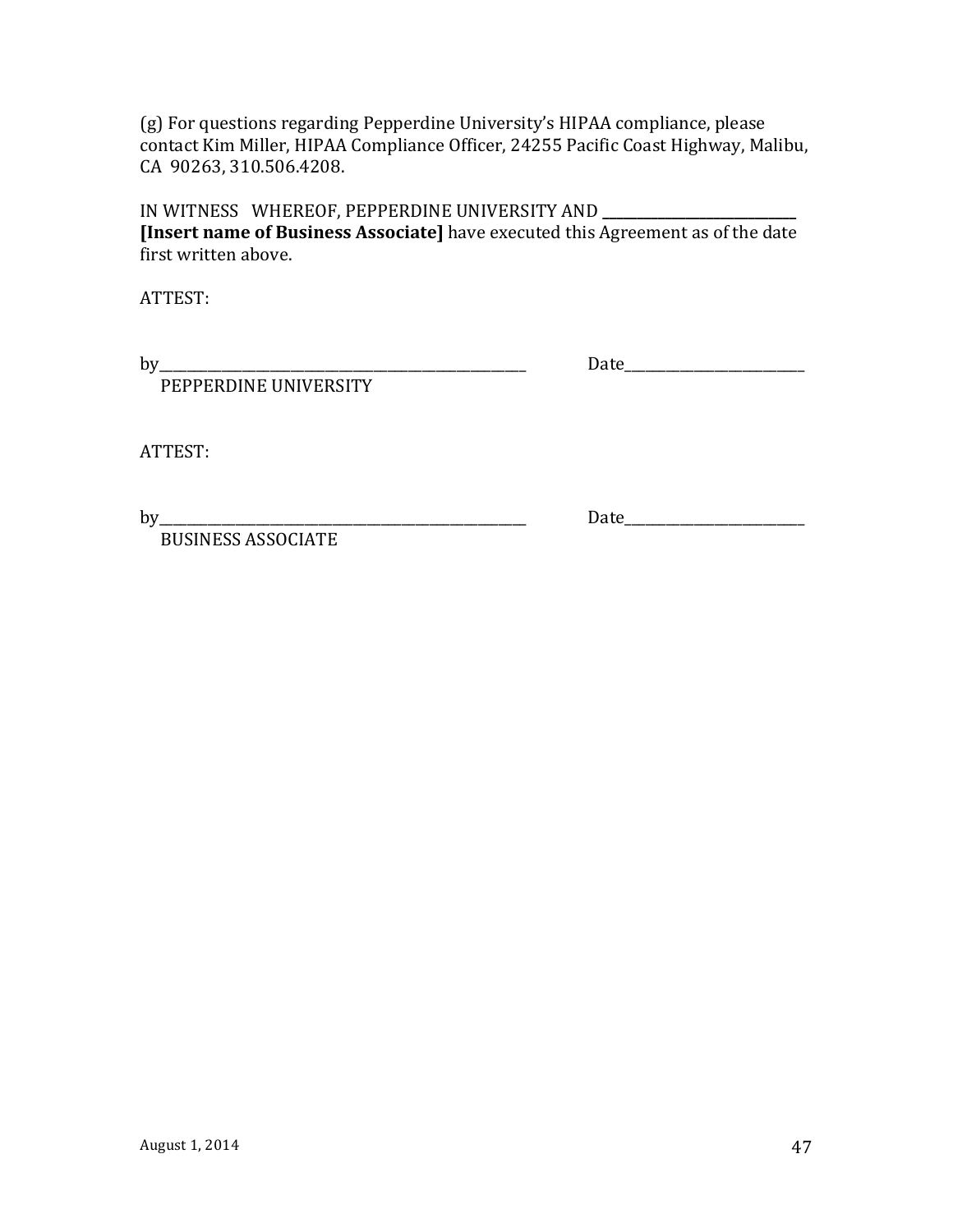# *D. Denial of Request for an Amendment*

To: \_\_\_\_\_\_\_\_\_\_\_\_\_\_\_\_\_\_\_\_\_\_\_\_\_\_\_\_\_\_\_\_\_\_\_\_\_\_\_\_\_\_\_\_\_\_\_\_\_\_\_\_\_\_\_\_\_\_\_\_\_\_\_\_\_\_\_\_\_\_\_\_\_\_\_\_

Name of Individual

Your request to amend your Protected Health Information to Pepperdine University has been denied because (*state basis for denial*):

\_\_\_\_\_\_\_\_\_\_\_\_\_\_\_\_\_\_\_\_\_\_\_\_\_\_\_\_\_\_\_\_\_\_\_\_\_\_\_\_\_\_\_\_\_\_\_\_\_\_\_\_\_\_\_\_\_\_\_\_\_\_\_\_\_\_\_\_\_\_\_\_\_\_\_\_\_\_\_\_\_\_\_\_\_\_\_\_\_\_\_\_\_\_\_\_\_

\_\_\_\_\_\_\_\_\_\_\_\_\_\_\_\_\_\_\_\_\_\_\_\_\_\_\_\_\_\_\_\_\_\_\_\_\_\_\_\_\_\_\_\_\_\_\_\_\_\_\_\_\_\_\_\_\_\_\_\_\_\_\_\_\_\_\_\_\_\_\_\_\_\_\_\_\_\_\_\_\_\_\_\_\_\_\_\_\_\_\_\_\_\_\_\_\_

\_\_\_\_\_\_\_\_\_\_\_\_\_\_\_\_\_\_\_\_\_\_\_\_\_\_\_\_\_\_\_\_\_\_\_\_\_\_\_\_\_\_\_\_\_\_\_\_\_\_\_\_\_\_\_\_\_\_\_\_\_\_\_\_\_\_\_\_\_\_\_\_\_\_\_\_\_\_\_\_\_\_\_\_\_\_\_\_\_\_\_\_\_\_\_\_\_

\_\_\_\_\_\_\_\_\_\_\_\_\_\_\_\_\_\_\_\_\_\_\_\_\_\_\_\_\_\_\_\_\_\_\_\_\_\_\_\_\_\_\_\_\_\_\_\_\_\_\_\_\_\_\_\_\_\_\_\_\_\_\_\_\_\_\_\_\_\_\_\_\_\_\_\_\_\_\_\_\_\_\_\_\_\_\_\_\_\_\_\_\_\_\_\_\_

\_\_\_\_\_\_\_\_\_\_\_\_\_\_\_\_\_\_\_\_\_\_\_\_\_\_\_\_\_\_\_\_\_\_\_\_\_\_\_\_\_\_\_\_\_\_\_\_\_\_\_\_\_\_ \_\_\_\_\_\_\_\_\_\_\_\_\_\_\_\_\_\_\_\_\_\_\_\_\_\_\_\_\_\_\_\_

Responsible Party's Name (*Print*) Date Title of the persons or offices responsible for receiving and processing the request

You may have the right to submit a written statement of disagreement. If you have the right to submit a written statement of disagreement, submit it to:

Name of Department

\_\_\_\_\_\_\_\_\_\_\_\_\_\_\_\_\_\_\_\_\_\_\_\_\_\_\_\_\_\_\_\_\_\_\_\_\_\_\_\_\_\_\_\_\_\_\_\_\_\_\_\_\_

If you do not submit a written statement disagreeing with the denial, you may request, in writing, that we provide your request for amendment and our denial with any future disclosures of the Protected Health Information that is the subject of your request.

You may make a complaint to the University's Privacy Official regarding the denial of your amendment. The contact information for the Privacy Official is:

> Kim Miller Pepperdine University 24255 Pacific Coast Highway Telephone: (310) 506-4208 E-mail: kim.miller@pepperdine.edu

You may also submit a written complaint to the appropriate Office of Civil Rights Regional Office.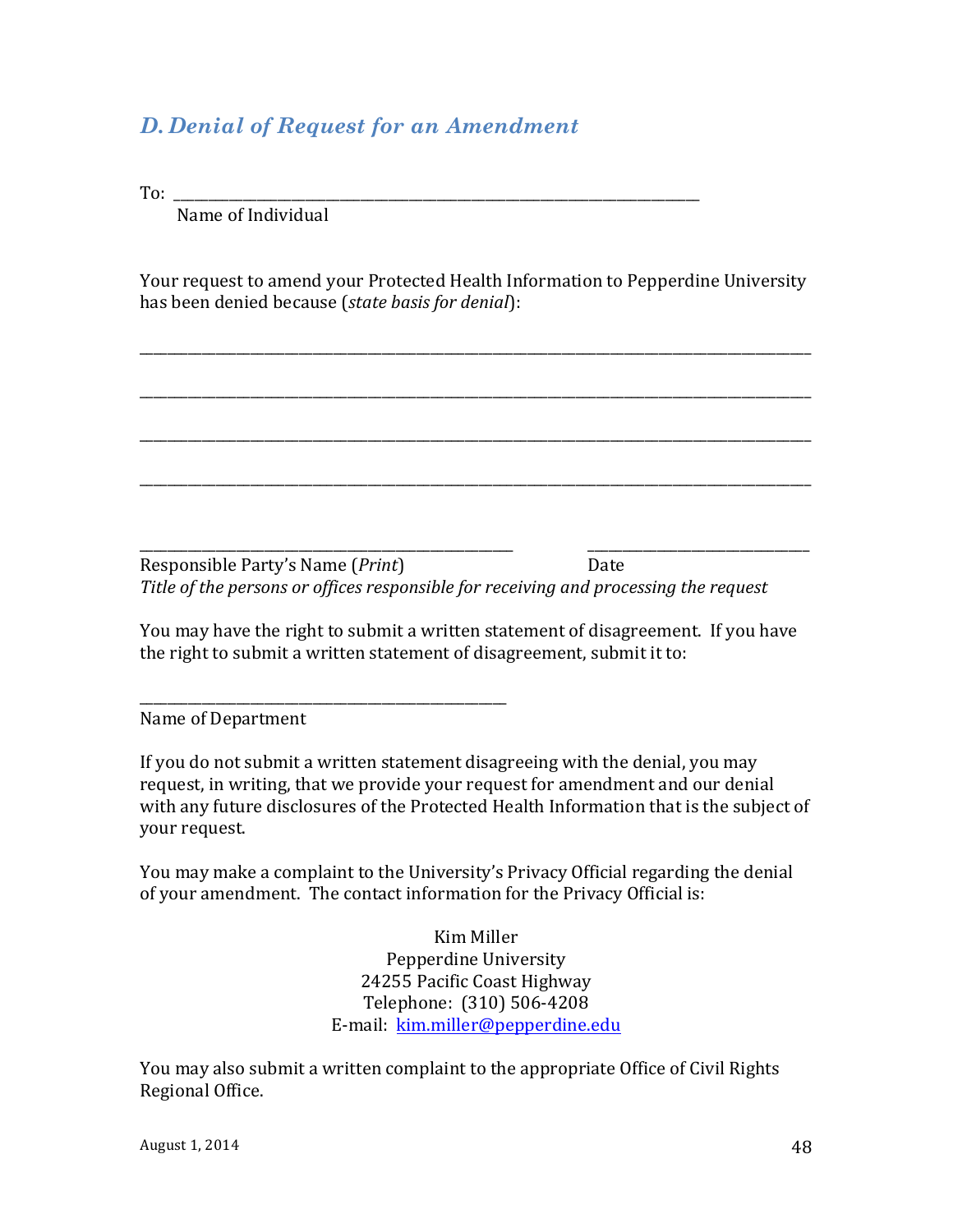# *E. Denial of Request for Access*

Your request to access or obtain a copy of your Protected Health Information has been denied for the following reasons:

\_\_\_\_\_\_\_\_\_\_\_\_\_\_\_\_\_\_\_\_\_\_\_\_\_\_\_\_\_\_\_\_\_\_\_\_\_\_\_\_\_\_\_\_\_\_\_\_\_\_\_\_\_\_\_\_\_\_\_\_\_\_\_\_\_\_\_\_\_\_\_\_\_\_\_\_\_\_\_\_\_\_\_\_\_\_\_\_\_\_\_\_\_\_\_\_\_

\_\_\_\_\_\_\_\_\_\_\_\_\_\_\_\_\_\_\_\_\_\_\_\_\_\_\_\_\_\_\_\_\_\_\_\_\_\_\_\_\_\_\_\_\_\_\_\_\_\_\_\_\_\_\_\_\_\_\_\_\_\_\_\_\_\_\_\_\_\_\_\_\_\_\_\_\_\_\_\_\_\_\_\_\_\_\_\_\_\_\_\_\_\_\_\_\_

\_\_\_\_\_\_\_\_\_\_\_\_\_\_\_\_\_\_\_\_\_\_\_\_\_\_\_\_\_\_\_\_\_\_\_\_\_\_\_\_\_\_\_\_\_\_\_\_\_\_\_\_\_\_\_\_\_\_\_\_\_\_\_\_\_\_\_\_\_\_\_\_\_\_\_\_\_\_\_\_\_\_\_\_\_\_\_\_\_\_\_\_\_\_\_\_\_

\_\_\_\_\_\_\_\_\_\_\_\_\_\_\_\_\_\_\_\_\_\_\_\_\_\_\_\_\_\_\_\_\_\_\_\_\_\_\_\_\_\_\_\_\_\_\_\_\_\_\_\_\_\_\_\_\_\_\_\_\_\_\_\_\_\_\_\_\_\_\_\_\_\_\_\_\_\_\_\_\_\_\_\_\_\_\_\_\_\_\_\_\_\_\_\_\_

\_\_\_\_\_\_\_\_\_\_\_\_\_\_\_\_\_\_\_\_\_\_\_\_\_\_\_\_\_\_\_\_\_\_\_\_\_\_\_\_\_\_\_\_\_\_\_\_\_ \_\_\_\_\_\_\_\_\_\_\_\_\_\_\_\_\_\_\_\_\_\_\_\_

Responsible Party's Name (*Print*) Date Title of the persons or offices responsible for receiving

In accordance with applicable law and Pepperdine University's HIPAA privacy policies, you \_\_\_\_\_ do \_\_\_\_\_ do not (*please check one*) have the right to have this denial reviewed by Pepperdine.

If this denial is subject to review as indicated above and you desire to have the decision reviewed, please check the box below and return this form within 30 calendar days to:

[*name of department and address*]

If you desire to register a complaint regarding this denial, you may file a complaint with Pepperdine University's HIPAA Privacy Official or with the appropriate Office of Civil Rights Regional Office.

To file a complaint with the University's Privacy Official, contact Kim Miller at 24255 Pacific Coast Highway, Malibu, California 90263, (310) 506-4208 or kim.miller@pepperdine.edu.

\* \* \* \* \*

I hereby request a review of Pepperdine University's denial of my request to access or obtain a copy of my Protected Health Information.

Signature of Individual or Legal Representative Date

Name of Individual or Legal Representative (*Print*)

August  $1, 2014$  49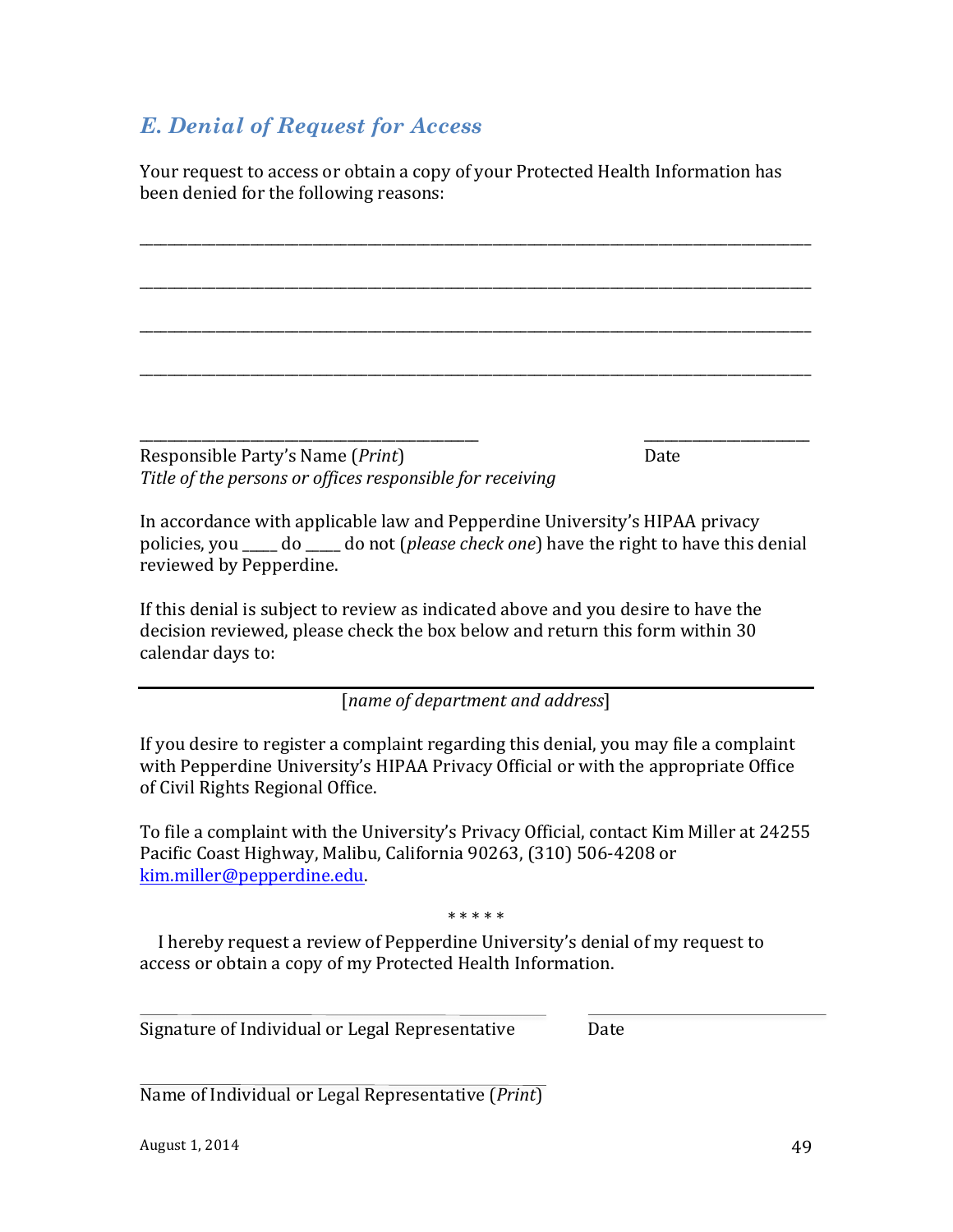# *F. Privacy Complaint*

| Telephone Number:_______________________                                                                                           |                                                                                                                                    |
|------------------------------------------------------------------------------------------------------------------------------------|------------------------------------------------------------------------------------------------------------------------------------|
| Please describe the nature of the complaint:                                                                                       |                                                                                                                                    |
|                                                                                                                                    |                                                                                                                                    |
|                                                                                                                                    |                                                                                                                                    |
|                                                                                                                                    |                                                                                                                                    |
|                                                                                                                                    |                                                                                                                                    |
|                                                                                                                                    | Information Affected:                                                                                                              |
|                                                                                                                                    | Please name the entity that is the subject of the complaint:<br><u>Lease name the entity that is the subject of the complaint:</u> |
| <u> 1980 - Johann Stoff, deutscher Stoff, der Stoff, der Stoff, der Stoff, der Stoff, der Stoff, der Stoff, der S</u><br>Signature | <u> 1980 - Johann Barnett, fransk politik (d. 1980)</u><br>Date                                                                    |
| Please mail this form to the University's Privacy Official at the following address:                                               |                                                                                                                                    |
|                                                                                                                                    | Kim Miller<br><b>HIPAA Privacy Official</b><br>24255 Pacific Coast Highway<br>Malibu, CA 90263                                     |

You may also submit the complaint electronically to **kim.miller@pepperdine.edu**. A complaint must be filed within 180 days of when you knew or should have known of the circumstances that led to the complaint.

You also may submit a written complaint to the appropriate Office of Civil Rights Regional Office.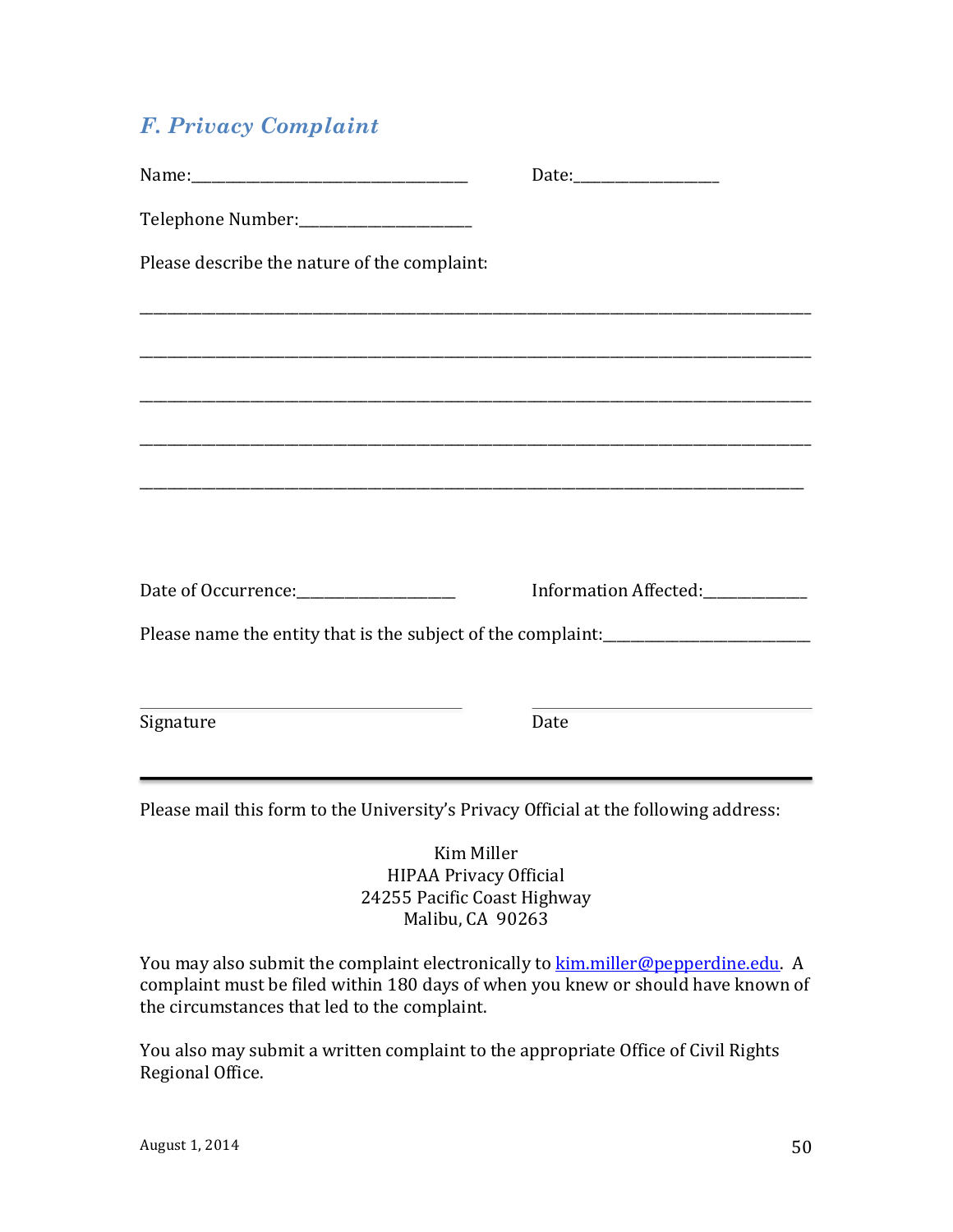# *G. Request for Access to Protected Health Information*

I understand that I have the right to inspect or receive a copy of my Protected Health Information. I understand that the University may impose a reasonable cost-based fee for copying and postage. I further understand that the University may impose a reasonable cost-based fee for preparing a summary of the Protected Health Information if the parties agreed to such summary and fees in advance. I understand that my request to access or inspect my records may be subject to some legal limitations.

Telephone Numbers:\_\_\_\_\_\_\_\_\_\_\_\_\_\_\_\_\_\_\_\_\_\_\_\_\_\_\_\_\_\_

I hereby request access of the Protected Health Information in my designated record set from \_\_\_\_\_\_\_\_\_\_\_\_\_\_\_\_\_\_\_\_\_\_\_\_ to \_\_\_\_\_\_\_\_\_\_\_\_\_\_\_\_\_\_\_\_\_\_\_\_\_ maintained or created by Pepperdine University, \_\_\_\_\_\_\_\_\_\_\_\_\_\_\_\_\_\_\_\_\_\_\_\_\_\_\_\_\_\_\_\_\_\_\_\_\_\_\_\_\_\_\_ (*name of department*).

- 1. Identify the records you wish to inspect.
- 2. Please state how you would like to inspect or review your records. For example, do you want to inspect them during regular business hours at Pepperdine University, or do you want copies mailed to you, or do you want to pick up copies at a time and place designated by Pepperdine, etc.

\_\_\_\_\_\_\_\_\_\_\_\_\_\_\_\_\_\_\_\_\_\_\_\_\_\_\_\_\_\_\_\_\_\_\_\_\_\_\_\_\_\_\_\_\_\_\_\_\_\_\_\_\_\_\_\_\_\_\_\_\_\_\_\_\_\_\_\_\_\_\_\_\_\_\_\_\_\_\_\_\_\_\_\_\_\_\_\_\_\_\_\_\_\_\_\_\_\_\_\_\_\_\_\_\_\_ \_\_\_\_\_\_\_\_\_\_\_\_\_\_\_\_\_\_\_\_\_\_\_\_\_\_\_\_\_\_\_\_\_\_\_\_\_\_\_\_\_\_\_\_\_\_\_\_\_\_\_\_\_\_\_\_\_\_\_\_\_\_\_\_\_\_\_\_\_\_\_\_\_\_\_\_\_\_\_\_\_\_\_\_\_\_\_\_\_\_\_\_\_\_\_\_\_\_\_\_\_\_\_\_\_\_

\_\_\_\_\_\_\_\_\_\_\_\_\_\_\_\_\_\_\_\_\_\_\_\_\_\_\_\_\_\_\_\_\_\_\_\_\_\_\_\_\_\_\_\_\_\_\_\_\_\_\_\_\_\_\_\_\_\_\_\_\_\_\_\_\_\_\_\_\_\_\_\_\_\_\_\_\_\_\_\_\_\_\_\_\_\_\_\_\_\_\_\_\_\_\_\_\_\_\_\_\_\_\_\_\_\_ \_\_\_\_\_\_\_\_\_\_\_\_\_\_\_\_\_\_\_\_\_\_\_\_\_\_\_\_\_\_\_\_\_\_\_\_\_\_\_\_\_\_\_\_\_\_\_\_\_\_\_\_\_\_\_\_\_\_\_\_\_\_\_\_\_\_\_\_\_\_\_\_\_\_\_\_\_\_\_\_\_\_\_\_\_\_\_\_\_\_\_\_\_\_\_\_\_\_\_\_\_\_\_\_\_\_

Signature of Individual (or Legal Representative) Date

Individual's Name (*Print*)

Name of Legal Representative (*if applicable*) Relationship to Individual

\_ \_ \_ \_ \_ \_ \_ \_ \_ \_ \_ \_ \_ \_ \_ \_ \_ \_ \_ \_ \_ \_ \_ \_ \_ \_ \_ \_ \_ \_ \_ \_ \_ \_ \_ \_ \_ \_ \_ \_ \_ \_ \_ \_ \_ \_ \_ \_ \_ \_ \_ \_ \_ \_ \_ \_ \_ \_ \_ \_ \_ 

(*for office use only*)

\_\_\_\_\_Request Denied \_\_\_\_\_Approved as Requested\_\_\_\_\_Approved per Comments Comments:

| <b>Responsible Party:</b> |  |
|---------------------------|--|
|---------------------------|--|

If the request for access is denied, the individual must be informed in writing.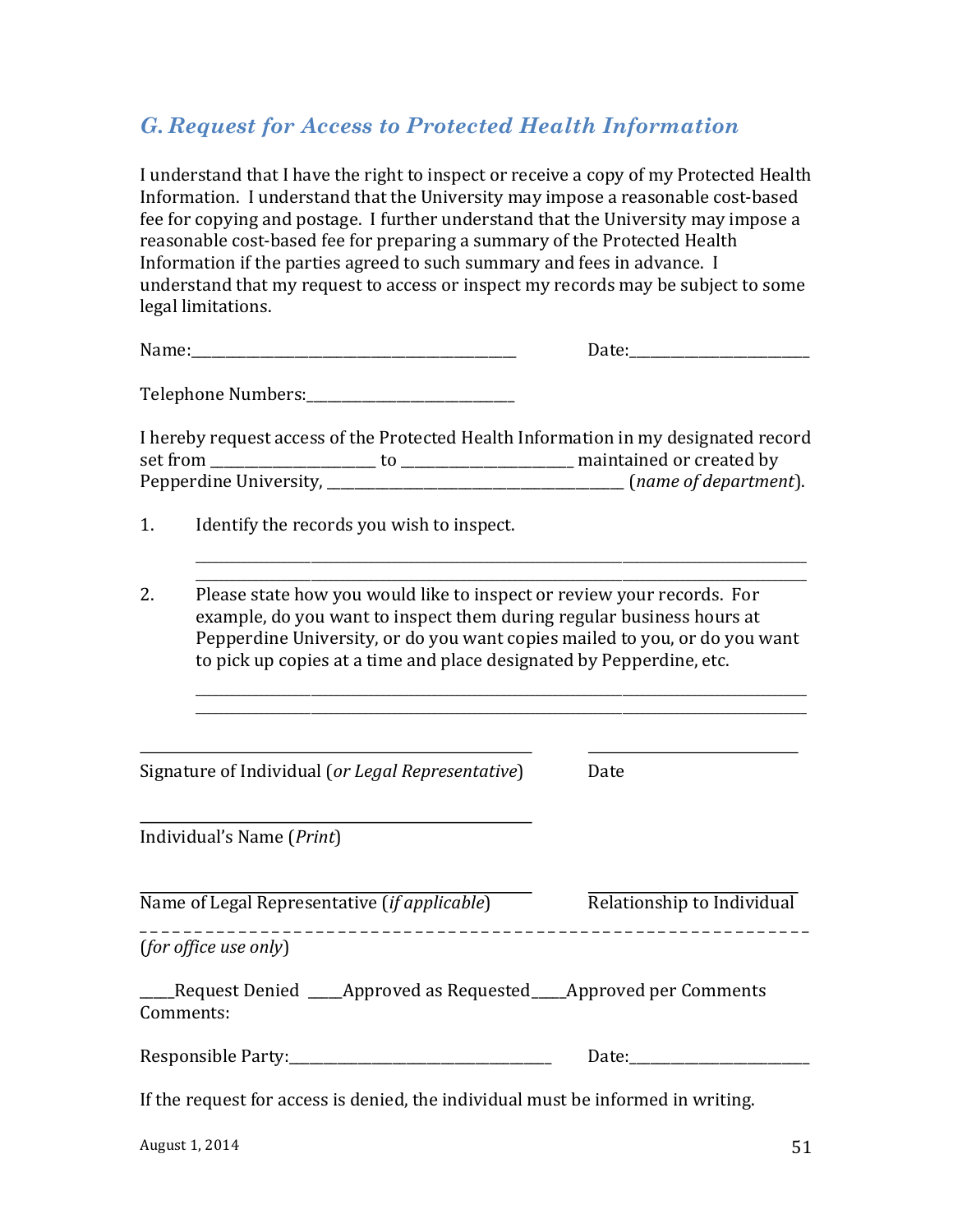# *H.Request for Accounting of Disclosures*

I understand that I have the right to an accounting of uses and disclosures of my Protected Health Information for purposes other than treatment, payment, and health care operations. I understand that the University's responsibility for such an accounting became effective April 14, 2003, and that accounting for disclosures prior to that date is not available. I understand that a fee may be charged for more than one accounting in a 12-month period.

Name:\_\_\_\_\_\_\_\_\_\_\_\_\_\_\_\_\_\_\_\_\_\_\_\_\_\_\_\_\_\_\_\_\_\_\_\_\_\_\_\_ Date:\_\_\_\_\_\_\_\_\_\_\_\_\_\_\_\_\_\_\_\_\_\_\_\_\_\_

| I hereby request an accounting of disclosures of my Protected Health Information |                                      |                                          |  |
|----------------------------------------------------------------------------------|--------------------------------------|------------------------------------------|--|
| from                                                                             |                                      | $(if known, name and address of entity)$ |  |
|                                                                                  | maintained by Pepperdine University, | (name of department).                    |  |

Please provide a brief description of the Protected Health Information disclosed:

\_\_\_\_\_\_\_\_\_\_\_\_\_\_\_\_\_\_\_\_\_\_\_\_\_\_\_\_\_\_\_\_\_\_\_\_\_\_\_\_\_\_\_\_\_\_\_\_\_\_\_\_\_\_\_\_\_\_\_\_\_\_\_\_\_\_\_\_\_\_\_\_\_\_\_\_\_\_\_\_\_\_\_\_\_\_\_\_\_\_\_\_\_\_\_\_\_\_\_\_\_\_\_\_\_\_\_\_\_\_\_\_\_\_\_\_ \_\_\_\_\_\_\_\_\_\_\_\_\_\_\_\_\_\_\_\_\_\_\_\_\_\_\_\_\_\_\_\_\_\_\_\_\_\_\_\_\_\_\_\_\_\_\_\_\_\_\_\_\_\_\_\_\_\_\_\_\_\_\_\_\_\_\_\_\_\_\_\_\_\_\_\_\_\_\_\_\_\_\_\_\_\_\_\_\_\_\_\_\_\_\_\_\_\_\_\_\_\_\_\_\_\_\_\_\_\_\_\_\_\_\_\_

Please provide a brief statement of the purpose of the disclosure; or in lieu of such statement, a copy of a written request for disclosure, if any.

\_\_\_\_\_\_\_\_\_\_\_\_\_\_\_\_\_\_\_\_\_\_\_\_\_\_\_\_\_\_\_\_\_\_\_\_\_\_\_\_\_\_\_\_\_\_\_\_\_\_\_\_\_\_\_\_\_\_\_\_\_\_\_\_\_\_\_\_\_\_\_\_\_\_\_\_\_\_\_\_\_\_\_\_\_\_\_\_\_\_\_\_\_\_\_\_\_\_\_\_\_\_\_\_\_\_\_\_\_\_\_\_\_\_\_\_ \_\_\_\_\_\_\_\_\_\_\_\_\_\_\_\_\_\_\_\_\_\_\_\_\_\_\_\_\_\_\_\_\_\_\_\_\_\_\_\_\_\_\_\_\_\_\_\_\_\_\_\_\_\_\_\_\_\_\_\_\_\_\_\_\_\_\_\_\_\_\_\_\_\_\_\_\_\_\_\_\_\_\_\_\_\_\_\_\_\_\_\_\_\_\_\_\_\_\_\_\_\_\_\_\_\_\_\_\_\_\_\_\_\_\_\_

Signature of Individual (or Legal Representative) Date

Individual's Name (*Print)*

Name of Legal Representative, *if applicable* (*Print*) Relationship to Individual

Responsibility Party's Name (*Print*) *Title* of the persons or offices responsible for receiving and processing the request

Date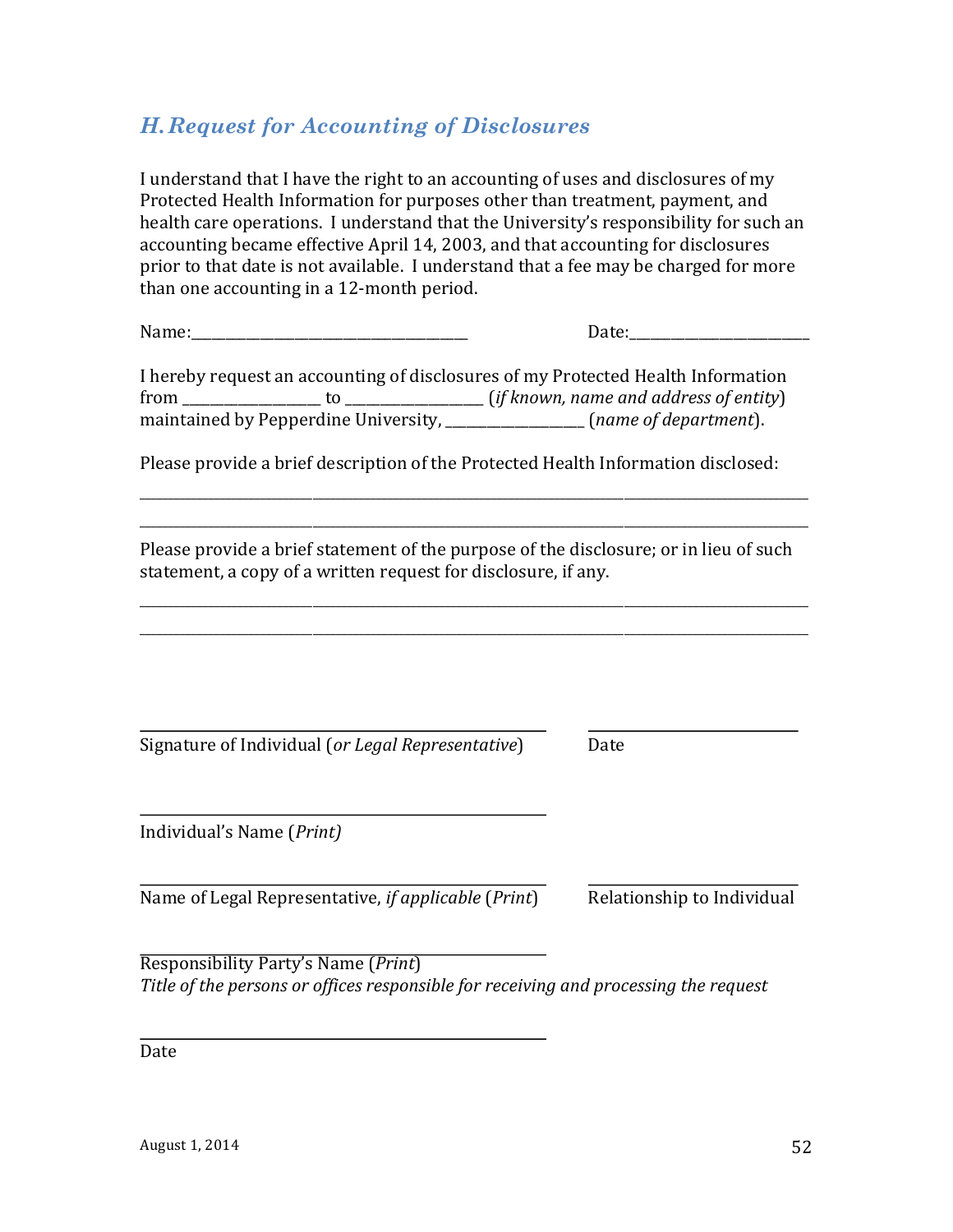# **I. Request for Amendment to Protected Health Information**

| I hereby request that Pepperdine University _________________________________, amend:                                       | (Name of department)       |
|-----------------------------------------------------------------------------------------------------------------------------|----------------------------|
| Please identify the relevant persons or entities who need to be informed about the<br>amendment:                            |                            |
| Please state the reason(s) supporting the requested amendment:                                                              |                            |
|                                                                                                                             |                            |
| Signature of Individual (or Legal Representative)                                                                           | Date                       |
| Individual's Name (Print)                                                                                                   |                            |
| Name of Legal Representative, if applicable (Print)                                                                         | Relationship to Individual |
| Responsibility Party's Name (Print)<br>Title of the persons or offices responsible for receiving and processing the request |                            |
| Date                                                                                                                        |                            |